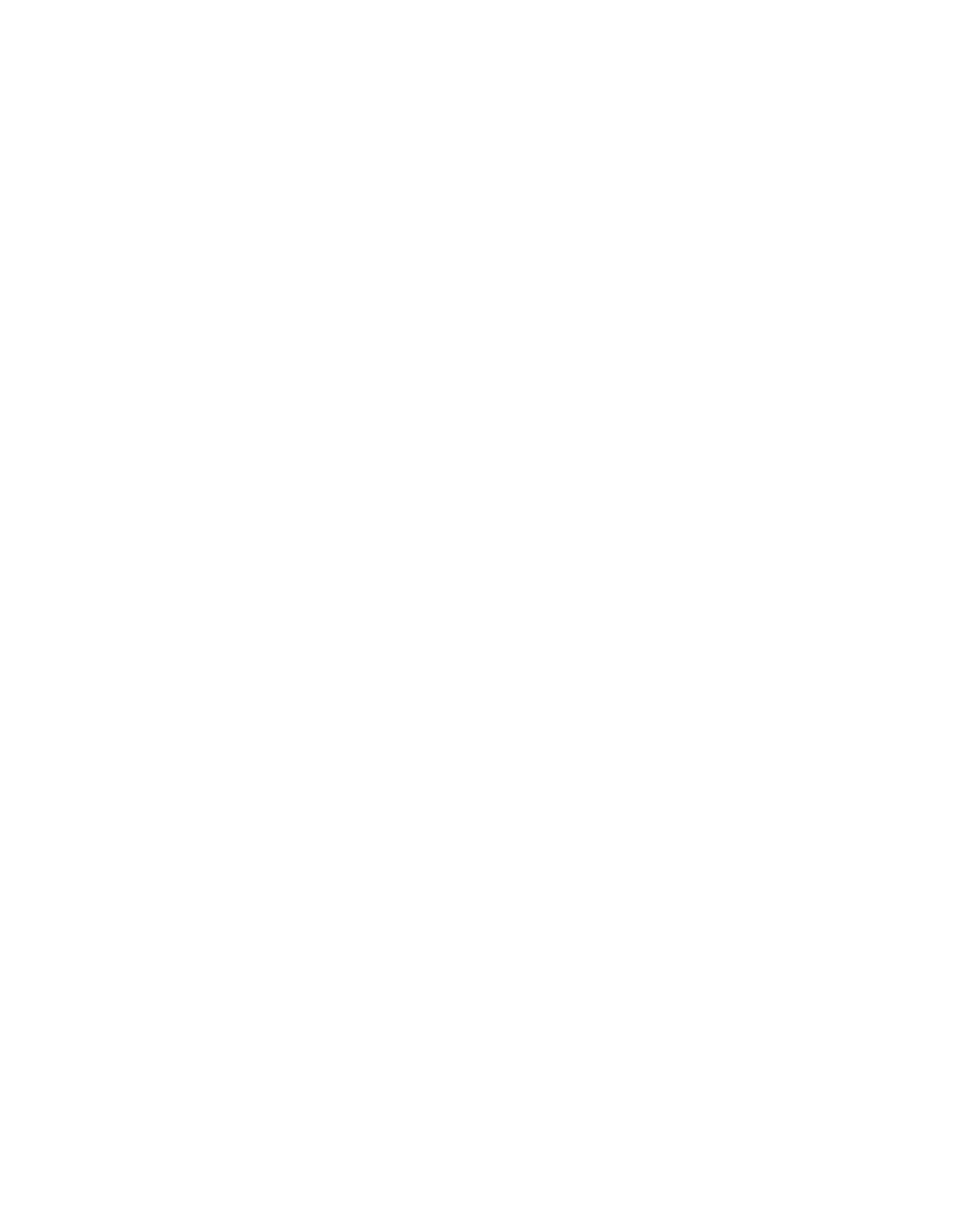## **2003 AIR QUALITY LEGISLATION ANNUAL SUMMARY**

Prepared by: California Air Resources Board Legislative Office 1001 I Street Sacramento, California 95814 (916) 322-2896

October 2003

To obtain this document in an alternative format, please contact the Air Resources Board Americans with Disabilities Act Coordinator at (916) 323-4916 or contact the California Relay Service at 7-1-1.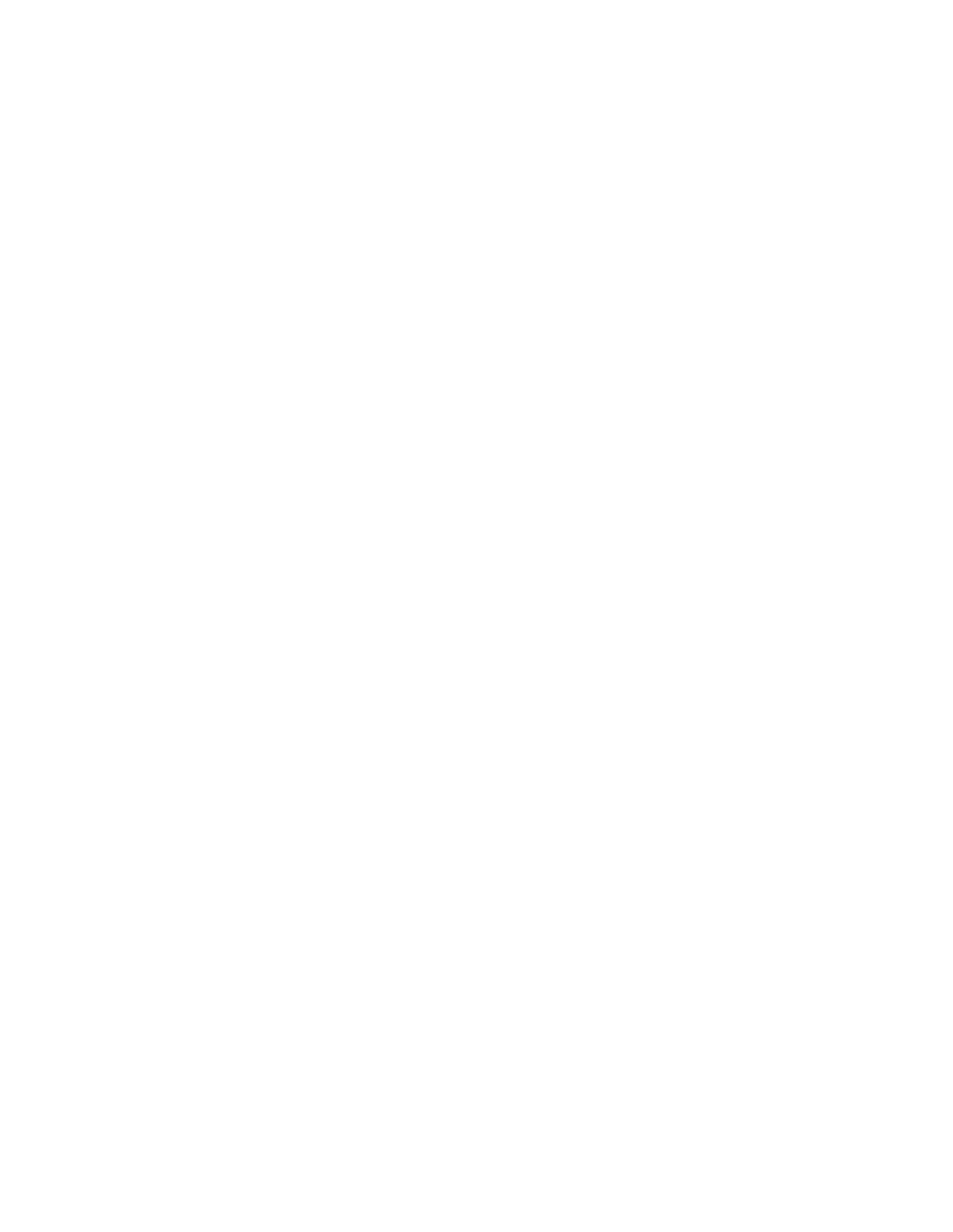## Table of Contents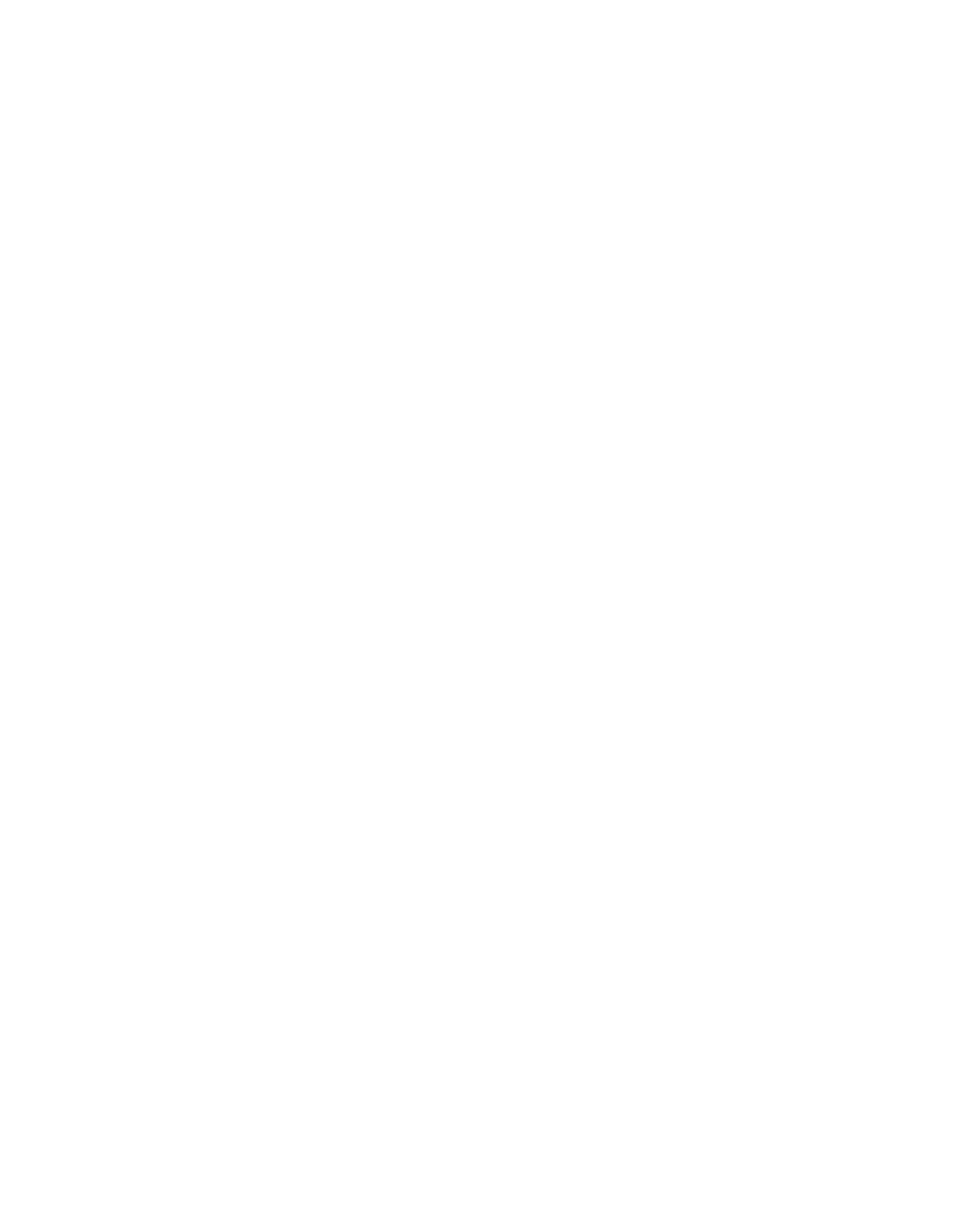## **Introduction**

The Air Resources Board (ARB) is a department of the California Environmental Protection Agency (Cal/EPA). ARB, in partnership with local air districts, oversees all air pollution control efforts to attain and maintain health-based air quality standards in California.

The ARB Legislative Office serves as the principal resource on air quality-related issues for Cal/EPA, the Governor's Office, and the Legislature. As the Administration's key air quality legislative staff, ARB's Legislative Office serves as the conduit for transmission of technical expertise, while at the same time providing a policy context with which to view technical issues.

This summary contains brief descriptions of the legislation tracked by ARB's Legislative Office during the first year of the 2003-2004 Legislative Session. Of more than 2,800 active bills in the Legislature this year, 89 were tracked by ARB's legislative staff. Twenty-five of those bills were Chaptered. They addressed a wide array of air quality issues including Central Valley Air Quality, Environmental Justice, Energy, Smog Check, Air Toxics, and more. Bills are listed in numerical order and are identified as 2 year, Chaptered, Vetoed, Dead, or N/A (Chaptered bills no longer related to air pollution).

In addition to regular session bills, 6 Extraordinary Session bills were followed. This year's Extraordinary Session was initiated to help balance the states budget. Of the 6 bills tracked, only 2 were Chaptered.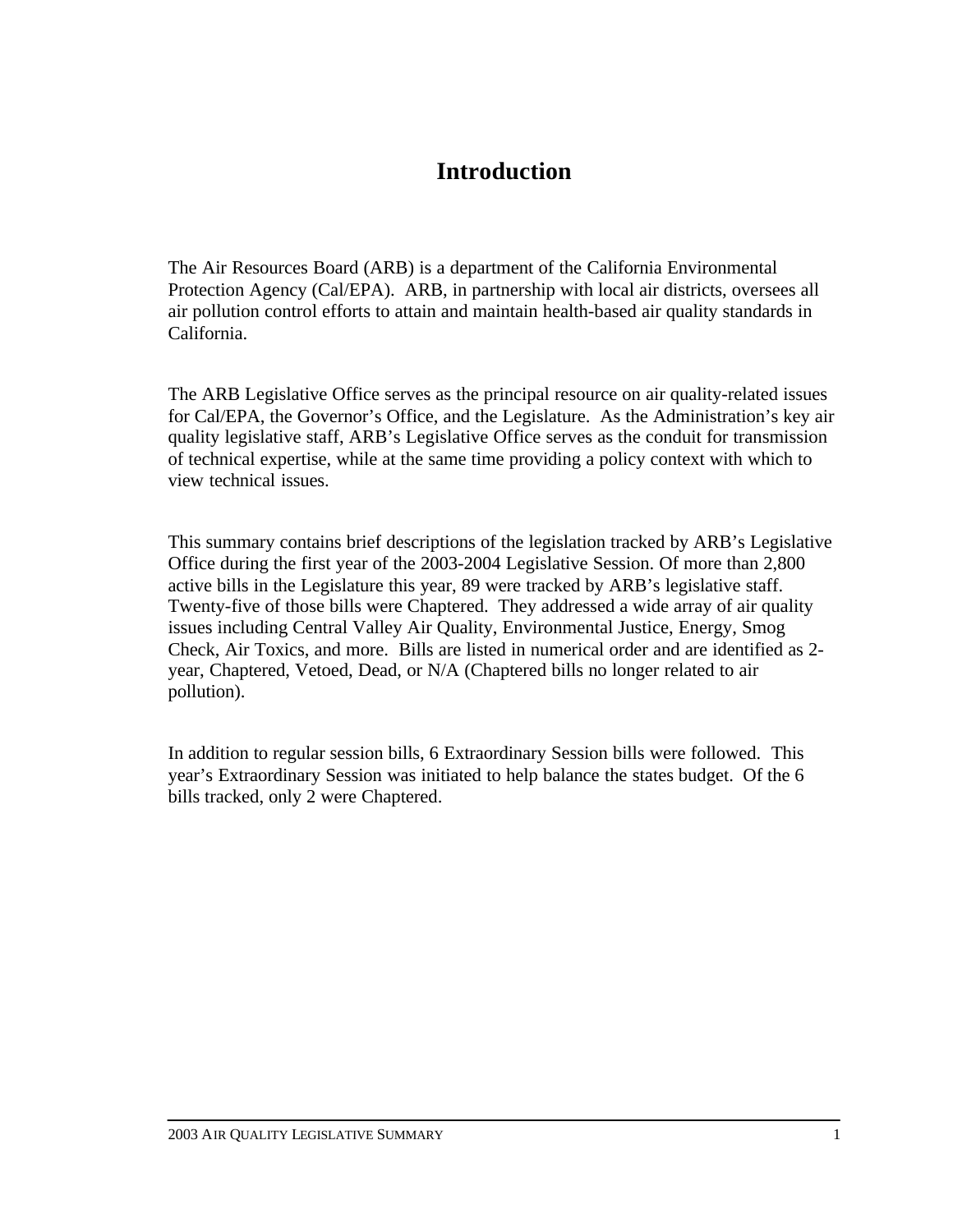## **ACRONYMS**

| AB              | <b>Assembly Bill</b>                                                        |
|-----------------|-----------------------------------------------------------------------------|
| AJR             | <b>Assembly Joint Resolution</b>                                            |
| <b>APCD</b>     | Air Pollution Control District                                              |
| <b>AQMD</b>     | Air Quality Management District                                             |
| ARB             | Air Resources Board                                                         |
| <b>ARC</b>      | <b>Assembly Concurrent Resolution</b>                                       |
| <b>BAAQMD</b>   | Bay Area Air Quality Management District                                    |
| <b>BACT</b>     | <b>Best Available Control Technology</b>                                    |
| B&FR            | Senate Budget and Fiscal Review Committee                                   |
| Cal/EPA         | California Environmental Protection Agency                                  |
| <b>CDFA</b>     | California Department of Food and Agriculture                               |
| <b>CEC</b>      | California Energy Commission                                                |
| <b>CEQA</b>     | California Environmental Quality Act                                        |
| <b>CPUC</b>     | California Public Utilities Commission                                      |
| DG              | <b>Distributed Generation</b>                                               |
| <b>DGS</b>      | Department of General Services                                              |
| <b>DMV</b>      | Department of Motor Vehicles                                                |
| <b>DOT</b>      | Department of Transportation                                                |
| <b>DTSC</b>     | Department of Toxic Substances Control Board                                |
| <b>DUI</b>      | Driving Under the Influence                                                 |
| EIR             | <b>Environmental Impact Report</b>                                          |
| ERC             | <b>Emission Reduction Credit</b>                                            |
| <b>HOV</b>      | <b>High Occupancy Vehicle</b>                                               |
| <b>ISD</b>      | <b>In-Station Diagnostics</b>                                               |
| N/A             | Bills that were amended and chaptered, but no longer relate to air quality. |
| <b>PM</b>       | <b>Particulate Matter</b>                                                   |
| <b>SB</b>       | Senate Bill                                                                 |
| <b>SCAOMD</b>   | South Coast Air Quality Management District                                 |
| <b>SFWTA</b>    | San Francisco Water Transit Authority                                       |
| <b>STAR</b>     | <b>Standardized Testing and Reporting Program</b>                           |
| <b>SJVUAPCD</b> | San Joaquin Valley Unified Air Pollution Control District                   |
| <b>SUV</b>      | Sport Utility Vehicle                                                       |
| U.S. DOE        | United States Department of Energy                                          |
| <b>U.S. EPA</b> | United States Environmental Protection Agency                               |
| <b>ZEV</b>      | Zero Emission Vehicle                                                       |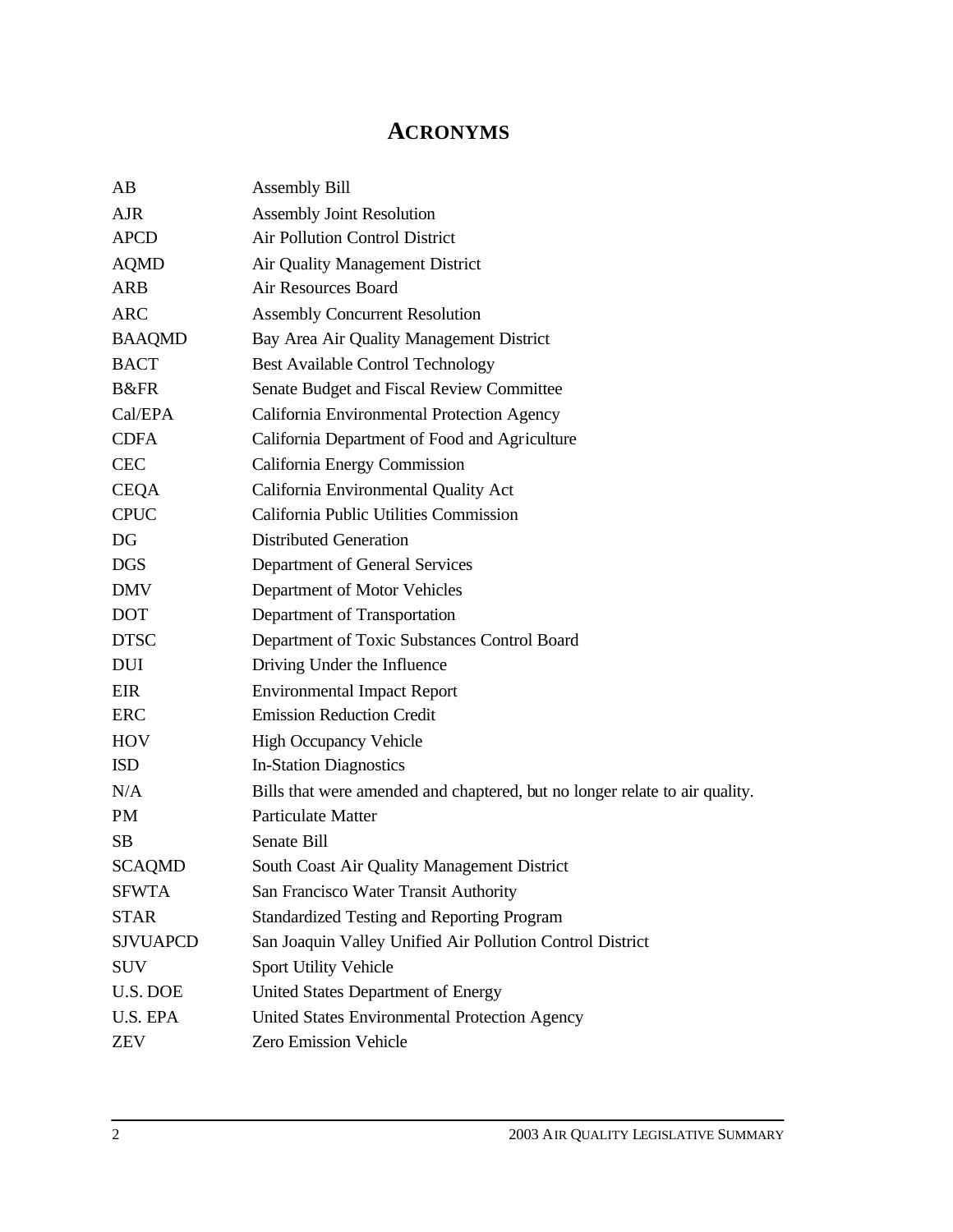# **BILLS BY SUBJECT**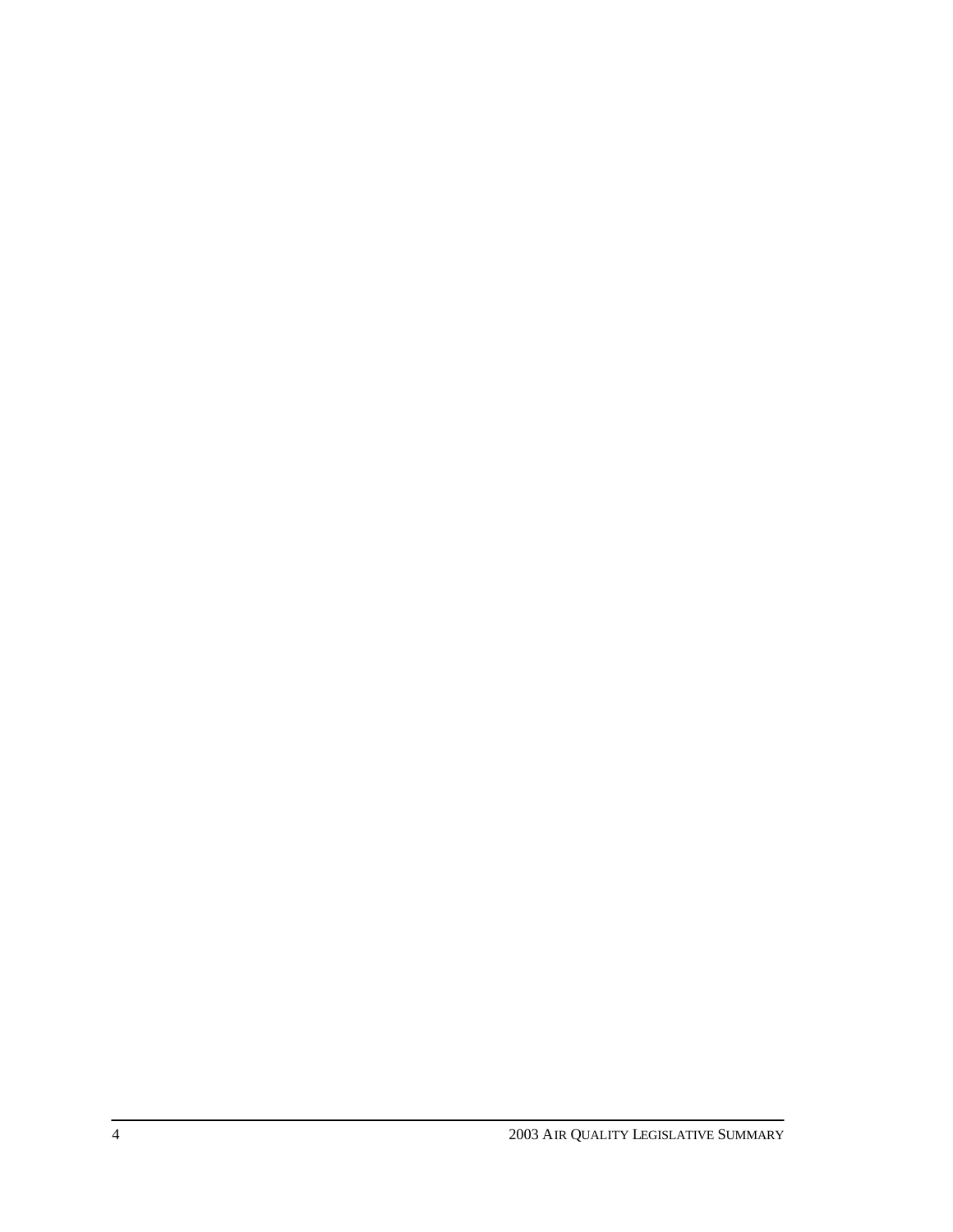#### **ADMINISTRATION**

| AB 79  | Dutra         | <b>State Agency Report Exemptions</b>              | 2-year      |
|--------|---------------|----------------------------------------------------|-------------|
| AB 538 | Calderon      | <b>State Environmental Goals and Policy Report</b> | $2$ -year   |
| AB 556 | Strickland    | <b>State Board and Commission Salaries</b>         | $2$ -year   |
| AB 901 | Jackson       | <b>Fuel-Efficient State Vehicles</b>               | N/A         |
| SB 311 | <b>Sher</b>   | <b>Regulation Peer Review</b>                      | $2$ -year   |
| SB 552 | <b>Burton</b> | <b>State Vehicle Fleet Purchases</b>               | Chapter 737 |
| SB 568 | Sher          | <b>External Scientific Peer Reviews</b>            | 2-year      |

## **AGRICULTURAL OPERATIONS AND AGRICULTURAL WASTE**

| AB 291        | Aghazarian | <b>Agricultural Research Tax Credit</b>         | 2-year      |
|---------------|------------|-------------------------------------------------|-------------|
| AB 1317       | Parra      | Biomass-to-Energy Incentive Program             | 2-year      |
| AB 1672       | Codgill    | <b>Agricultural Burning ERCs</b>                | 2-year      |
| SB 502        | Florez     | Dairy Farm Sanitation                           | 2-year      |
| <b>SB</b> 700 | Florez     | <b>Agricultural Permit Exemption Removal</b>    | Chapter 479 |
| SB 703        | Florez     | <b>Agricultural Electricity Rate Structures</b> | $2$ -year   |
| SB 704        | Florez     | <b>Agricultural Biomass Incentives</b>          | Chapter 480 |
| SB 705        | Florez     | <b>Agricultural Burning Ban</b>                 | Chapter 481 |
| SB 707        | Florez     | Dairy Buffer Zones                              | 2-year      |
| SB 807        | Ashburn    | <b>Agricultural Permit Exemption Removal</b>    | $2$ -year   |

## **AIR DISTRICTS**

| AB 469        | Samuelian   | District Permit Systems Spot Bill               | 2-year      |
|---------------|-------------|-------------------------------------------------|-------------|
| AB 729        | Leiber      | <b>BAAQMD</b> Spot Bill                         | 2-year      |
| AB 1063       | Firebaugh   | <b>SCAQMD Emission Reductions</b>               | $2$ -year   |
| AB 1090       | Longville   | SCAQMD Board Make-up: San Bernardino            | Chapter 686 |
| <b>SB</b> 11  | Cedillo     | <b>Additional SCAQMD Board Member</b>           | $2$ -year   |
| SB 288        | <b>Sher</b> | Protect California Air Act of 2003              | Chapter 476 |
| SB 480        | Kuehl       | <b>SCAQMD Board Membership for Santa Monica</b> | 2-year      |
| <b>SB</b> 700 | Florez      | <b>Agricultural Permit Exemption Removal</b>    | Chapter 479 |
| SB 709        | Florez      | <b>SJVUAPCD</b> Authorities                     | Chapter 483 |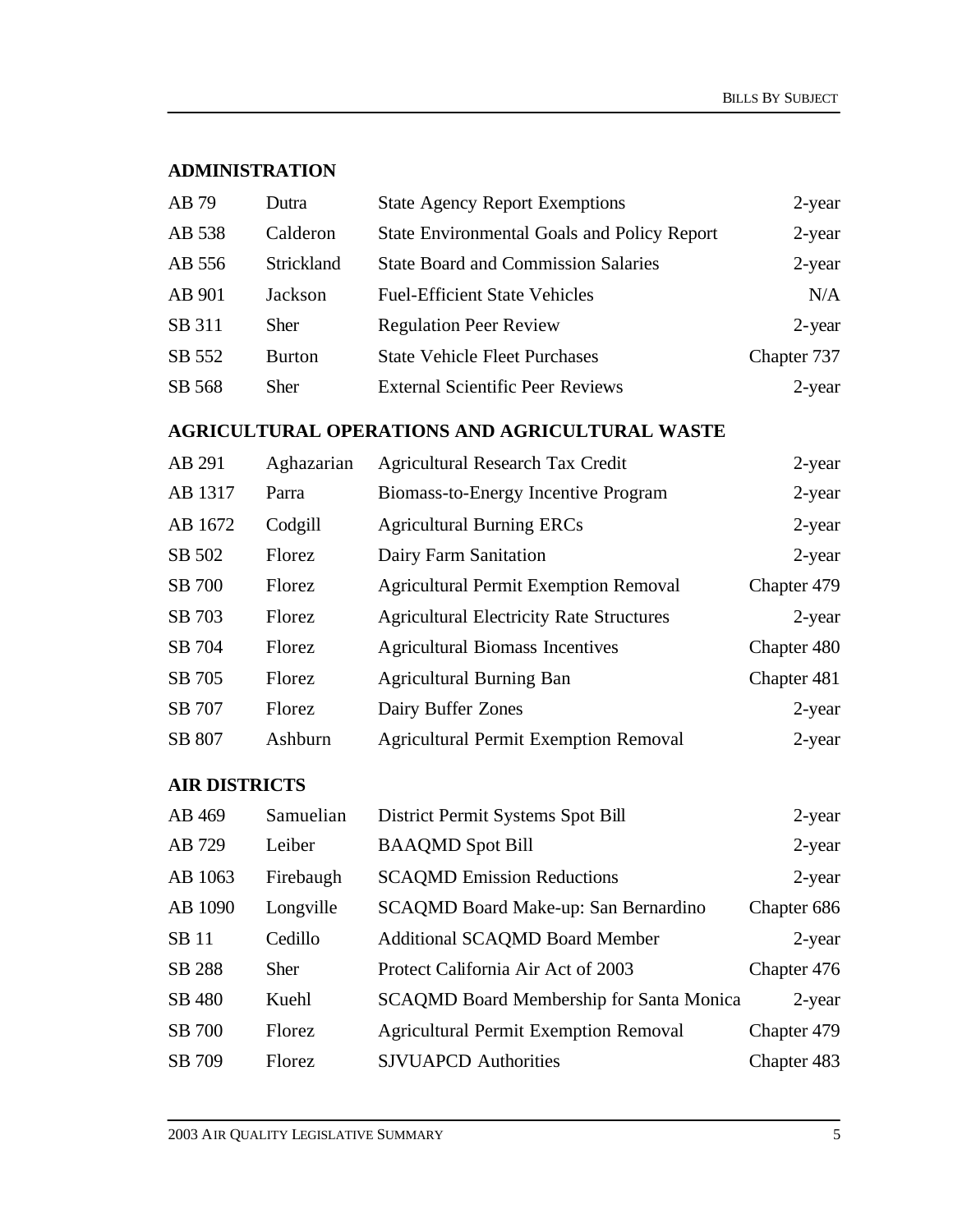## **AIR DISTRICTS (cont.)**

| SB 807         | Ashburn       | <b>Agricultural Permit Exemption Removal</b> | 2-year      |
|----------------|---------------|----------------------------------------------|-------------|
| SB 999         | Machado       | New Board Members for SJVUAPCD               | 2-year      |
| <b>BIOMASS</b> |               |                                              |             |
| AB 1317        | Parra         | Biomass-to-Energy Incentive Program          | 2-year      |
| SB 704         | <b>Florez</b> | <b>Agricultural Biomass Incentives</b>       | Chapter 480 |

#### **BUDGET / FUNDING**

| AB 740  | Payley | Clean Air, Clean Water, and Coastal Protection  | 2-year    |
|---------|--------|-------------------------------------------------|-----------|
| AB 1500 | Diaz   | Petroleum Pollution Cleanup and Prevention      | $2$ -year |
| SB 701  | Florez | Clean Air, Clean Water & Coastal Protection Act | $2$ -year |
| SB 887  | Perata | Port Improvement Bond Act                       | $2$ -year |
| SB 981  | Soto   | Petroleum Pollution Cleanup and Prevention Act  | $2$ -year |
| SB 998  | Bowen  | Economic Stimulus and Infrastructure Bond Act   | $2$ -year |

#### **CARL MOYER PROGRAM**

| AB 740  | Payley        | Clean Air, Clean Water, and Coastal Protection | 2-year    |
|---------|---------------|------------------------------------------------|-----------|
| AB 1063 | Firebaugh     | <b>SCAQMD Emission Reductions</b>              | $2$ -year |
| AB 1394 | Levine        | Carl Moyer Program Eligibility                 | $2$ -year |
| AB 1500 | Diaz          | Petroleum Pollution Cleanup and Prevention     | $2$ -year |
| SB 702  | <b>Florez</b> | <b>Carl Moyer Program Requirements</b>         | $2$ -year |
| SB 998  | Bowen         | Economic Stimulus and Infrastructure Bond Act  | $2$ -year |

## **CENTRAL VALLEY**

| AB 170        | Reyes         | San Joaquin Valley Local Planning               | Chapter 472 |
|---------------|---------------|-------------------------------------------------|-------------|
| <b>SB</b> 700 | Florez        | <b>Agricultural Permit Exemption Removal</b>    | Chapter 479 |
| SB 701        | <b>Florez</b> | Clean Air, Clean Water & Coastal Protection Act | 2-year      |
| SB 702        | Florez        | Carl Moyer Program Requirements                 | 2-year      |
| SB 703        | Florez        | <b>Agricultural Electricity Rate Structures</b> | $2$ -year   |
| SB 704        | <b>Florez</b> | <b>Agricultural Biomass Incentives</b>          | Chapter 480 |
| SB 705        | Florez        | <b>Agricultural Burning Ban</b>                 | Chapter 481 |
|               |               |                                                 |             |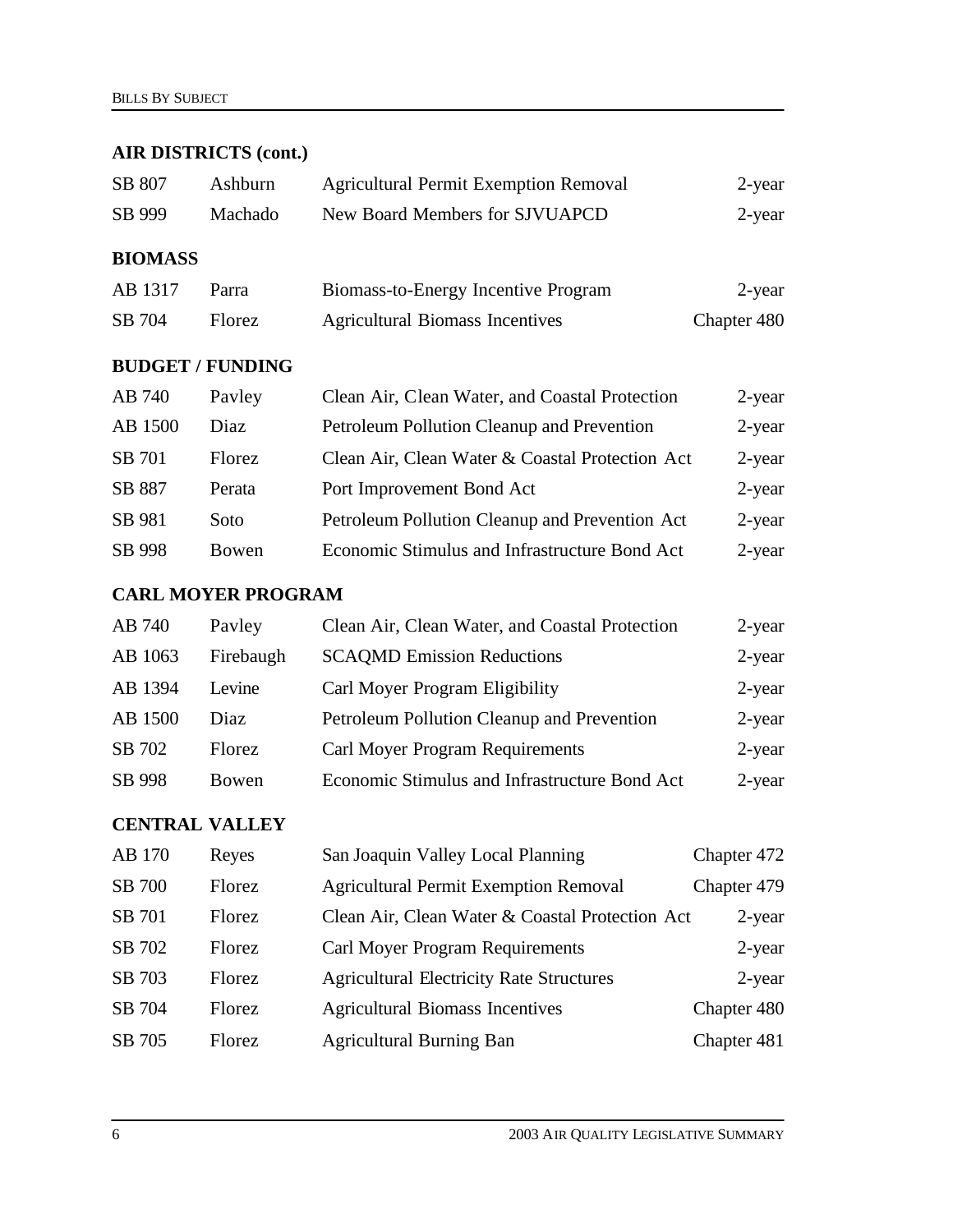#### **CENTRAL VALLEY (cont.)**

| SB 707 | Florez. | Dairy Buffer Zones             | 2-year      |
|--------|---------|--------------------------------|-------------|
| SB 709 | Florez. | <b>SJVUAPCD</b> Authorities    | Chapter 483 |
| SB 999 | Machado | New Board Members for SJVUAPCD | 2-year      |

#### **COMPLIANCE / ENFORCEMENT / PENALTIES**

| AB 1637 | La Suer        | <b>Air Pollution Penalties</b>         | 2-year |
|---------|----------------|----------------------------------------|--------|
| SB 207  | Ackerman       | <b>Gasoline Vapor Emission Control</b> | 2-year |
| SB 571  | <b>Alarcon</b> | <b>Environmental Civil Action</b>      | 2-year |

#### **DRY CLEANING**

| AB 854 | Koretz    | Dry Cleaning Operation Grant Program    | 2-year      |
|--------|-----------|-----------------------------------------|-------------|
| AB 998 | Lowenthal | Dry Cleaning Alternatives Grant Program | Chapter 821 |

## **EDUCATION/SCHOOLS**

| AB 736        | Hancock | High-Performance Schools                                     | 2-year      |
|---------------|---------|--------------------------------------------------------------|-------------|
| AB 907        | Payley  | <b>Environmental Education Test Requirements</b>             | 2-year      |
| <b>ACR 75</b> | Chan    | Tools for Schools (Indoor Air) in California Res. Chapter 70 |             |
| SB 352        | Escutia | <b>Schoolsites Near Freeways</b>                             | Chapter 668 |

### **ENERGY**

| AB 151  | Vargas        | <b>Importation of Electrical Energy</b>         | $2$ -year   |
|---------|---------------|-------------------------------------------------|-------------|
| AB 390  | Montanez      | <b>Hospital Backup Generators Testing</b>       | Chapter 676 |
| AB 489  | Oropeza       | Distributed Generation Spot Bill                | 2-year      |
| AB 925  | Richman       | <b>Powerplant Permitting Requirements</b>       | 2-year      |
| AB 1214 | Firebaugh     | <b>Stationary Fuel Cell Net Metering</b>        | Chapter 661 |
| AB 1284 | Leslie        | <b>Distributed Generation Incentives</b>        | N/A         |
| AB 1630 | Maddox        | Distributed Generation Spot Bill                | 2-year      |
| AB 1685 | Leno          | Self-Generation Incentive Program Eligibility   | Chapter 894 |
| SB 46   | Alpert        | Distributed Generation Spot Bill                | 2-year      |
| SB 107  | Bowen         | <b>Ultra-Clean Distributed Generation</b>       | $2$ -year   |
| SB 703  | Florez        | <b>Agricultural Electricity Rate Structures</b> | 2-year      |
| SB 1015 | <b>Morrow</b> | Distributed Generation Spot Bill                | $2$ -year   |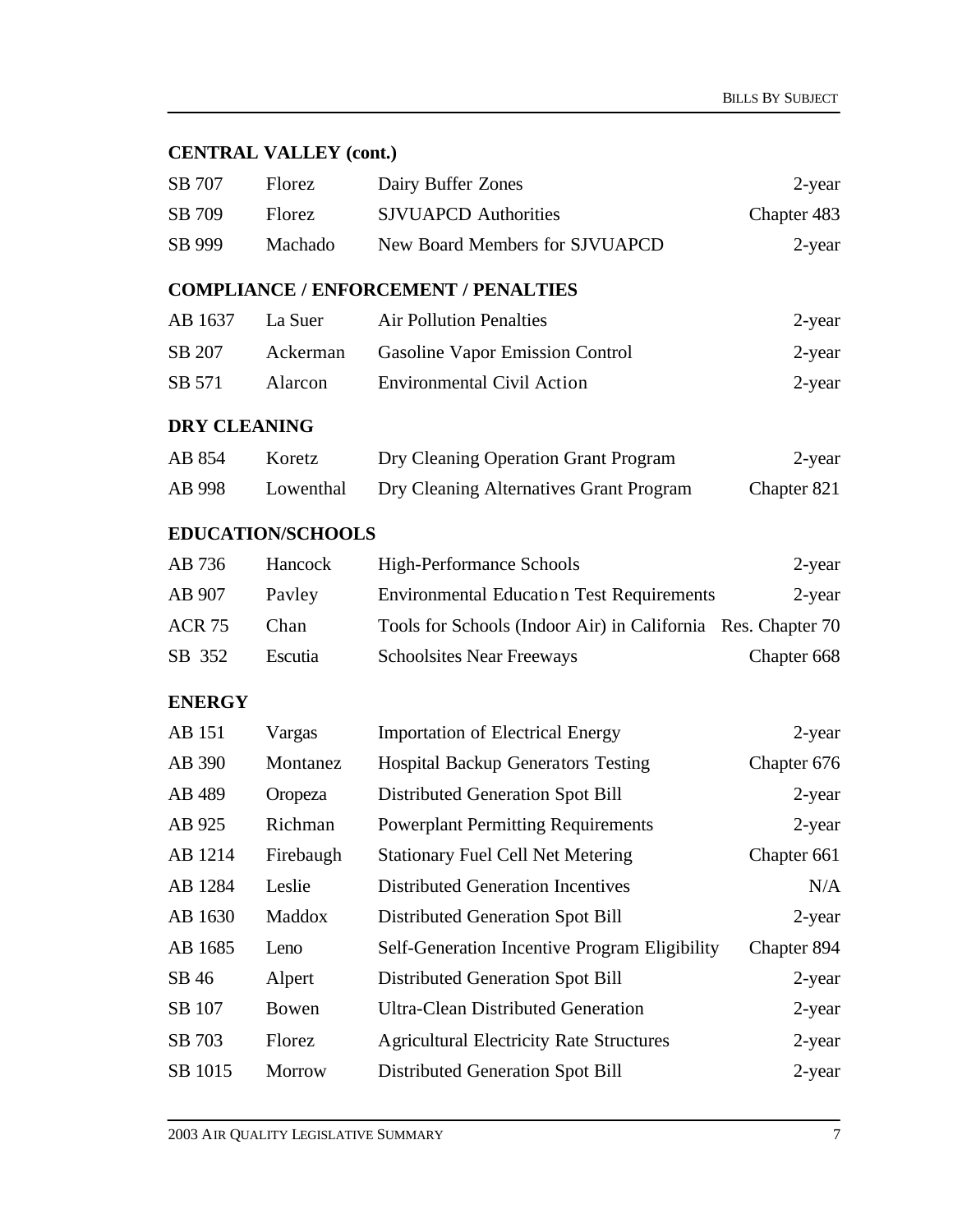#### **ENFORCEMENT (See COMPLIANCE / ENFORCEMENT / PENALTIES)**

#### **ENVIRONMENTAL JUSTICE**

| AB 392 | Montanez | <b>Environmental Justice Spot Bill</b> | 2-year      |
|--------|----------|----------------------------------------|-------------|
| SB 352 | Escutia  | <b>Schoolsites Near Freeways</b>       | Chapter 668 |

#### **EXTRAORDINARY SESSION**

| AB 6x            | Oropeza      | <b>Budget Reductions</b>            | Dead       |
|------------------|--------------|-------------------------------------|------------|
| $AB$ 10x         | Oropeza      | <b>Stationary Source Fees</b>       | Chapter 1x |
| $SB$ 4x          | B&FR         | Budget Act of 2003                  | 2-year     |
| SB <sub>6x</sub> | <b>B</b> &FR | Permit Fees on Nonvehicular Sources | N/A        |
| $SB$ 17 $x$      | <b>B</b> &FR | Budget Act of 2002--Reductions      | Dead       |
| $SB$ 19 $x$      | Chesbro      | Budget Act of 2002--Reductions      | Chapter 3x |

### **FUELS**

| AB 1068 | Liu           | Petroleum Underground Storage Tank Loan Program | 2-year     |
|---------|---------------|-------------------------------------------------|------------|
| AB 1500 | Diaz          | Petroleum Pollution Cleanup and Prevention      | 2-year     |
| SB 207  | Ackerman      | <b>Gasoline Vapor Emission Control</b>          | $2$ -year  |
| SB 671  | Florez        | <b>Fuel Transportation Documentation</b>        | Chapter 63 |
| SB 820  | Denham        | In-State Ethanol Report                         | $2$ -year  |
| SB 871  | <b>Burton</b> | <b>Gasoline Vapor Recovery Systems</b>          | N/A        |
| SB 981  | Soto          | Petroleum Pollution Cleanup and Prevention Act  | $2$ -year  |

#### **GREENHOUSE GASES**

| SB 444        |           | Vasconcellos Greenhouse Gases            | 2-year      |
|---------------|-----------|------------------------------------------|-------------|
| AB 927        | Campbell  | <b>Hydrogen Refueling Stations</b>       | 2-year      |
| AB 1214       | Firebaugh | <b>Stationary Fuel Cell Net Metering</b> | Chapter 661 |
| <b>AJR 50</b> | Payley    | <b>Fuel Cell Vehicles</b>                | 2-year      |

## **HEAVY DUTY DIESEL (See MOTOR VEHICLES and/or CARL MOYER PROGRAM)**

#### **LOW EMISSION VEHICLES (See MOTOR VEHICLES)**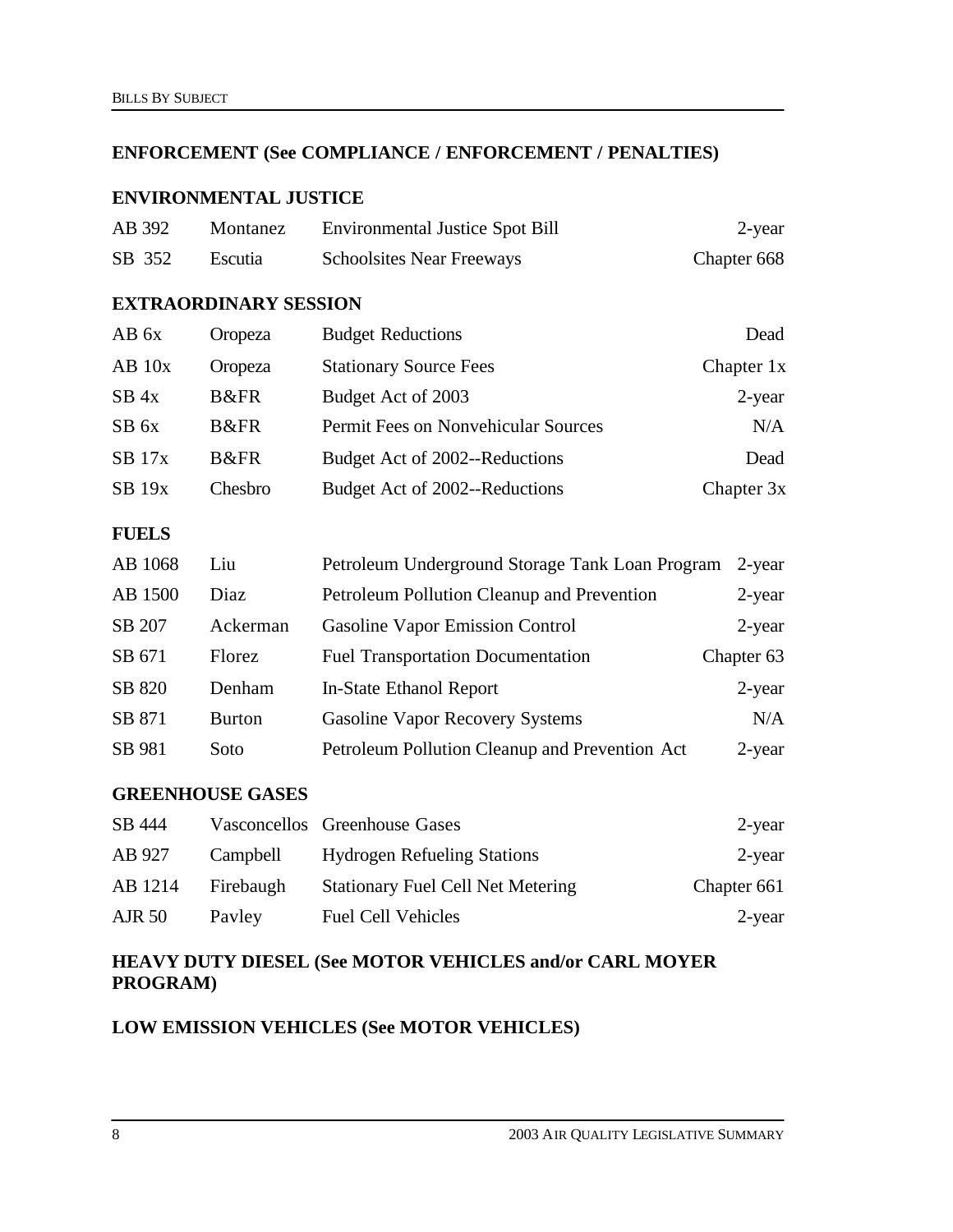### **MARINE VESSELS**

| AB 471        | Simitian                  | Cruise Ship Incineration                         | $2$ -year   |
|---------------|---------------------------|--------------------------------------------------|-------------|
| SB 915        | Perata                    | SF Bay Area Water Transit Authority              | Chapter 714 |
|               | <b>MOTOR VEHICLES</b>     |                                                  |             |
| AB 204        | Nation                    | <b>State Coastal Conservancy: Motor Vehicles</b> | 2-year      |
| AB 848        | Nation                    | <b>SUV Income Tax Deduction Repeal</b>           | 2-year      |
| AB 1390       |                           | Ridley-Thomas Fuel-Efficient Vehicle Tax Credit  | $2$ -year   |
| SB 1078       | Chesbro                   | Solid Waste Collection Vehicle Fees              | 2-year      |
|               |                           | <b>High-Occupancy Vehicle Lanes</b>              |             |
| AB 114        | Nakano                    | HOV Lanes Use by Hybrid Vehicles                 | 2-year      |
| SB 380        | McClintock                | <b>HOV Lanes Effectiveness Study</b>             | 2-year      |
|               | <b>LEV</b> and <b>ZEV</b> |                                                  |             |
| AB 198        | Nation                    | <b>ZEV Tax Credit</b>                            | 2-year      |
| AB 927        | Campbell                  | <b>Hydrogen Refueling Stations</b>               | 2-year      |
| <b>AJR 50</b> | Payley                    | <b>Fuel Cell Vehicles</b>                        | 2-year      |
| SB 552        | <b>Burton</b>             | <b>State Vehicle Fleet Purchases</b>             | Chapter 737 |
|               | <b>Passenger Vehicles</b> |                                                  |             |
| AB 844        | Nation                    | <b>Replacement Tires Efficiency Program</b>      | Chapter 645 |
| AB 901        | Jackson                   | <b>Fuel-Efficient State Vehicles</b>             | N/A         |
|               | <b>Smog Check</b>         |                                                  |             |
| AB 219        | Reyes                     | Heavy-Duty Diesel Smoke and Smog Check           | 2-year      |
| AB 775        | Parra                     | Test and Repair Station Information Submittals   | 2-year      |
| AB 1316       | Parra                     | <b>Enhanced Smog Check in Coastal Districts</b>  | 2-year      |
| AB 1624       | Benoit                    | Smog Check Spot Bill                             | 2-year      |
| SB 708        | Florez                    | <b>Smoking Vehicle Checkpoints</b>               | Chapter 482 |
|               | PARTICULATE MATTER        |                                                  |             |
| AB 565        | Cogdill                   | Tax Incentive for Cleaner-Burning Fireplaces     | 2-year      |
| AB 720        | Matthews                  | <b>Clean Burning Solid Fuel Appliances</b>       | 2-year      |
| AB 1394       | Levine                    | Carl Moyer Program Eligibility                   | 2-year      |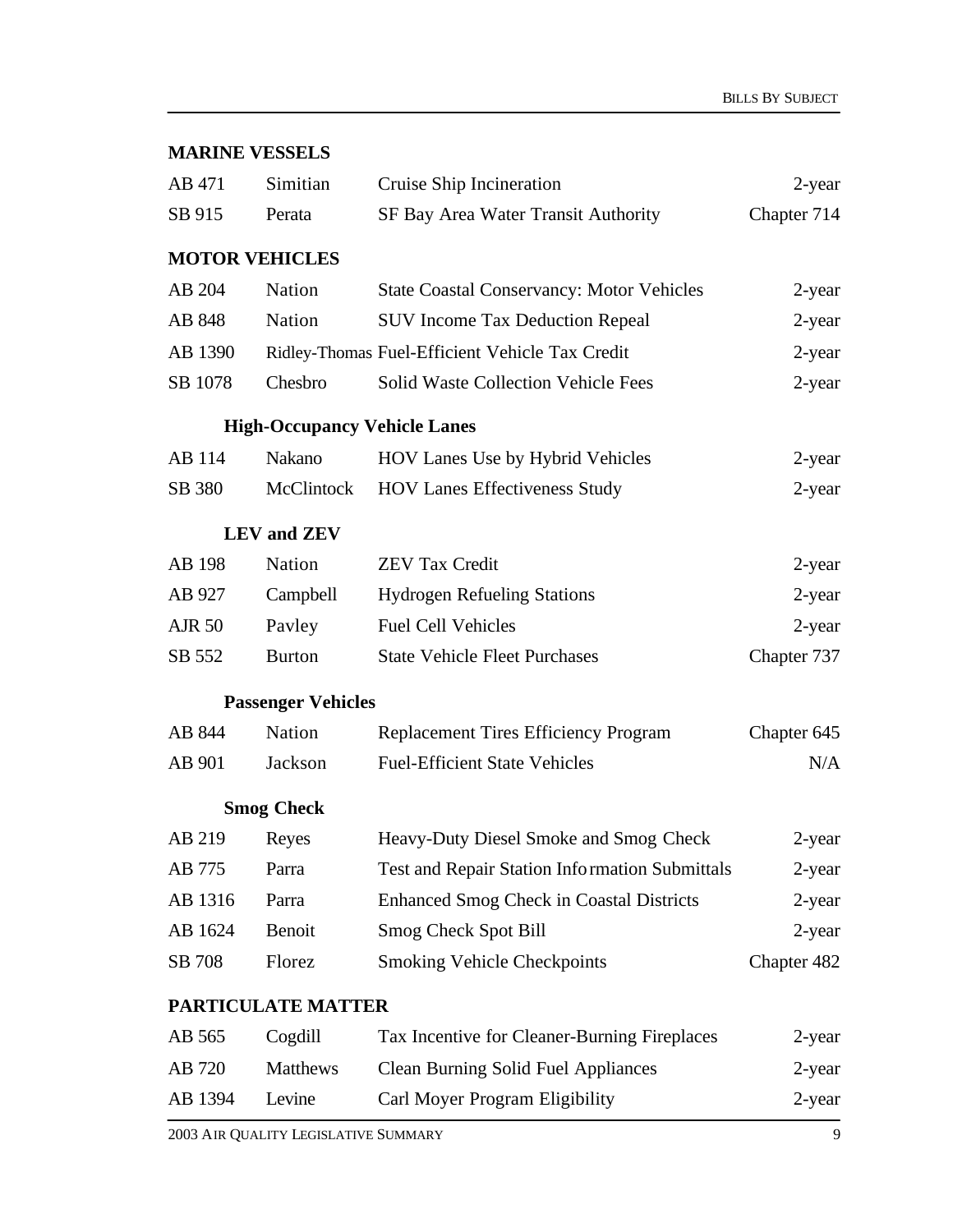#### **PARTICULATE MATTER (cont.)**

| SB 656 | Sher          | PM Controls List & Implementation             | Chapter 738 |
|--------|---------------|-----------------------------------------------|-------------|
| SB 700 | Florez.       | <b>Agricultural Permit Exemption Removal</b>  | Chapter 479 |
| SB 706 | <b>Florez</b> | Clean Burning Fireplaces, Heaters, and Stoves | 2-year      |

### **PENALTIES (See COMPLIANCE / ENFORCEMENT / PENALTIES)**

#### **REFORMULATED FUELS (See FUELS)**

## **REPORTS (See ADMINISTRATIVE)**

#### **SALTON SEA**

| AB 404 | Garcia  | <b>Imperial County APCD: Water Transfers</b> | 2-year      |
|--------|---------|----------------------------------------------|-------------|
| SB 277 | Ducheny | <b>Salton Sea Restoration Act</b>            | Chapter 611 |
| SB 317 | Kuehl   | Salton Sea Ecosystem Restoration             | Chapter 612 |
| SB 654 | Machado | <b>Salton Sea Water Agreements</b>           | Chapter 613 |

## **ZERO-EMISSION VEHICLES (See MOTOR VEHICLES)**

### **MISCELLANEOUS**

| AB 788  | Chavez  | Prohibition on Disinfectant Regulations          | 2-year      |
|---------|---------|--------------------------------------------------|-------------|
| AB 826  | Jackson | Perchlorate Contamination Prevention Act         | Chapter 608 |
| AB 1468 | Payley  | <b>Testing of Asbestos Negative Air Machines</b> | 2-year      |
| SB 537  | Romero  | Solid Waste Management Coordination              | N/A         |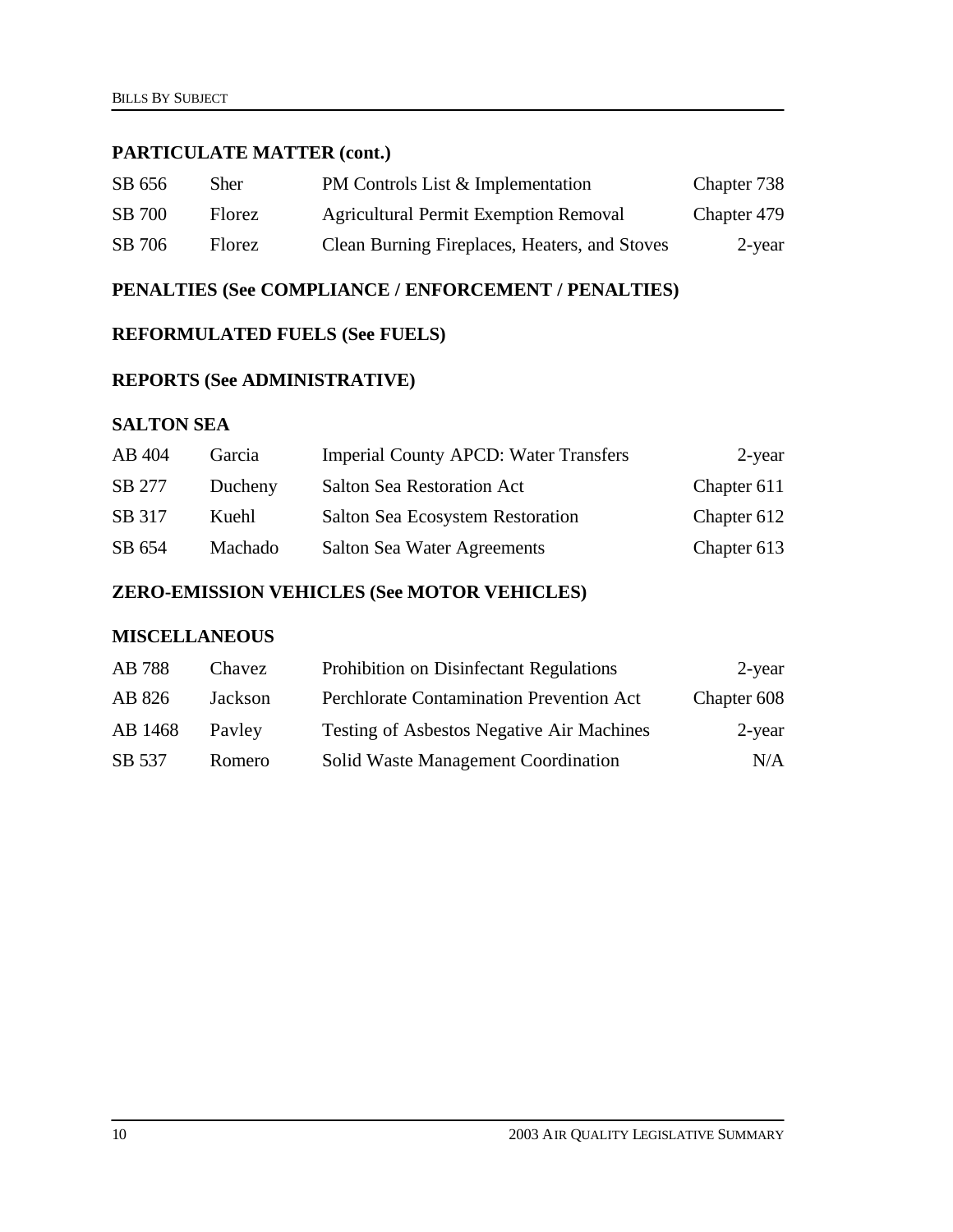# **BILLS BY AUTHOR**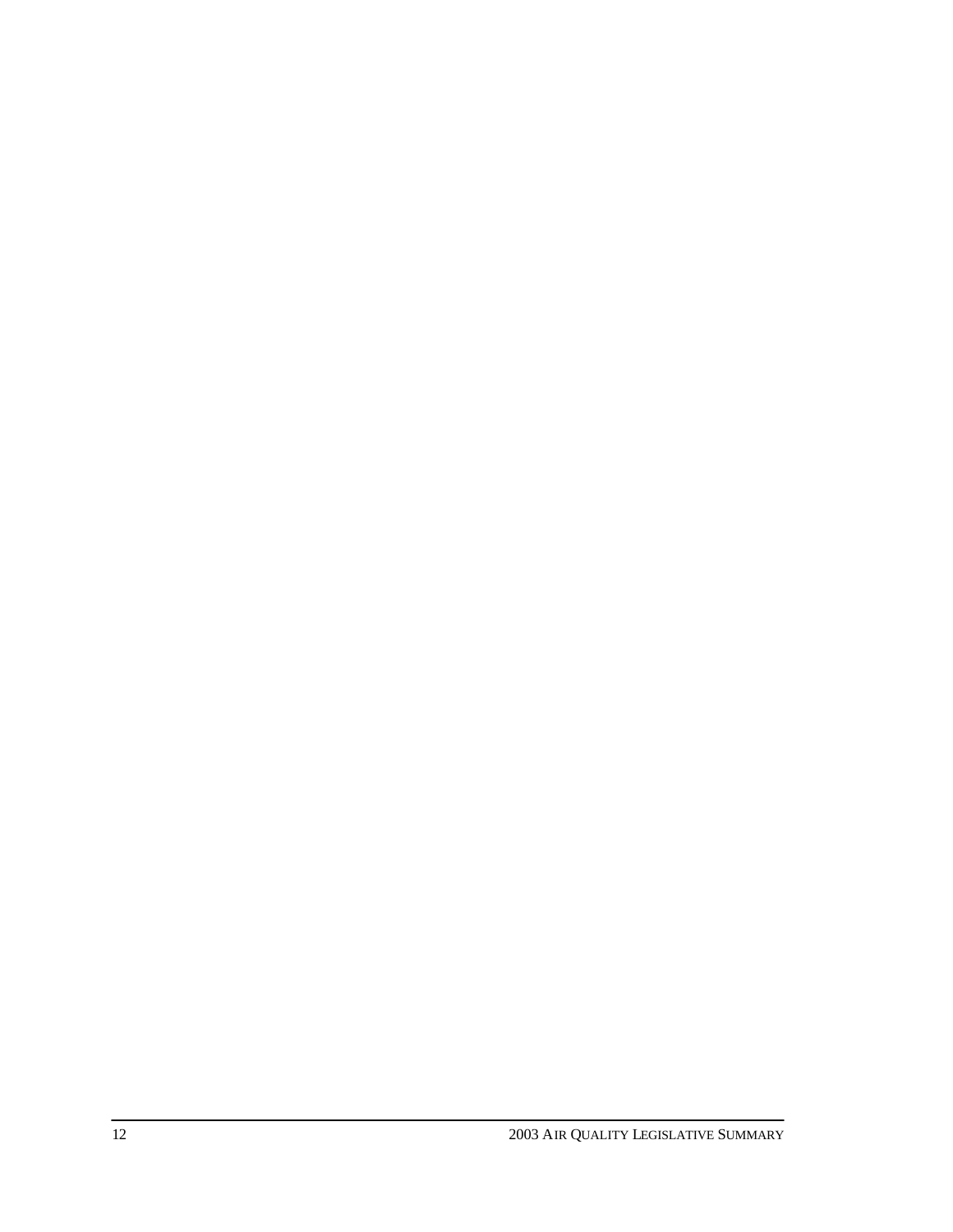## **ASSEMBLY**

| <b>AGHAZARIAN</b>  |                                                    |                 |
|--------------------|----------------------------------------------------|-----------------|
| AB 291             | <b>Agricultural Research Tax Credit</b>            | 2-year          |
| <b>BENOIT</b>      |                                                    |                 |
| AB 1624            | Smog Check Spot Bill                               | 2-year          |
| <b>CALDERON</b>    |                                                    |                 |
| AB 538             | <b>State Environmental Goals and Policy Report</b> | 2-year          |
| <b>CAMPBELL, J</b> |                                                    |                 |
| AB 927             | <b>Hydrogen Refueling Stations</b>                 | 2-year          |
| <b>CHAN</b>        |                                                    |                 |
| <b>ACR 75</b>      | Tools for Schools (Indoor Air) in California       | Res. Chapter 70 |
| <b>CHAVEZ</b>      |                                                    |                 |
| AB 788             | Prohibition on Disinfectant Regulations            | 2-year          |
| <b>COGDILL</b>     |                                                    |                 |
| AB 565             | Tax Incentive for Cleaner-Burning Fireplaces       | 2-year          |
| AB 1672            | <b>Agricultural Burning ERCs</b>                   | $2$ -year       |
| <b>DIAZ</b>        |                                                    |                 |
| AB 1500            | Petroleum Pollution Cleanup and Prevention         | 2-year          |
| <b>DUTRA</b>       |                                                    |                 |
| AB 79              | <b>State Agency Report Exemptions</b>              | 2-year          |
| <b>FIREBAUGH</b>   |                                                    |                 |
| AB 1063            | <b>SCAQMD Emission Reductions</b>                  | 2-year          |
| AB 1214            | <b>Stationary Fuel Cell Net Metering</b>           | Chapter 661     |
| <b>GARCIA</b>      |                                                    |                 |
| AB 404             | <b>Imperial County APCD: Water Transfers</b>       | 2-year          |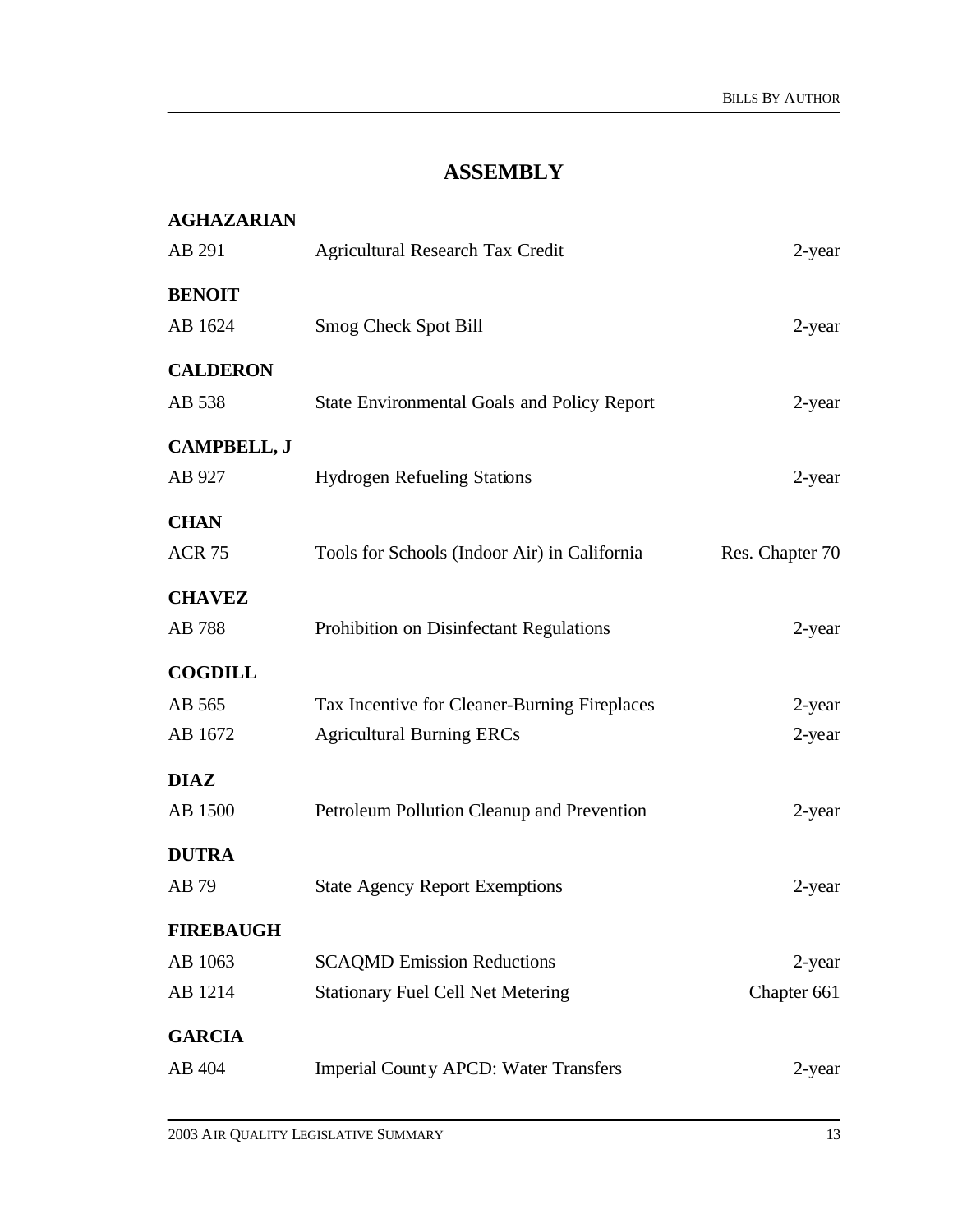## **HANCOCK**

| AB 736           | High-Performance Schools                        | 2-year      |
|------------------|-------------------------------------------------|-------------|
| <b>JACKSON</b>   |                                                 |             |
| AB 826           | Perchlorate Contamination Prevention Act        | Chapter 608 |
| AB 901           | <b>Fuel-Efficient State Vehicles</b>            | N/A         |
| <b>KORETZ</b>    |                                                 |             |
| AB 854           | Dry Cleaning Operation Grant Program            | 2-year      |
| <b>LA SUER</b>   |                                                 |             |
| AB 1637          | <b>Air Pollution Penalties</b>                  | 2-year      |
| <b>LENO</b>      |                                                 |             |
| AB 1685          | Self-Generation Incentive Program Eligibility   | Chapter 894 |
| <b>LESLIE</b>    |                                                 |             |
| AB 1284          | <b>Distributed Generation Incentives</b>        | N/A         |
| <b>LEVINE</b>    |                                                 |             |
| AB 1394          | Carl Moyer Program Eligibility                  | 2-year      |
| <b>LIEBER</b>    |                                                 |             |
| AB 729           | <b>BAAQMD</b> Spot Bill                         | 2-year      |
| LIU              |                                                 |             |
| AB 1068          | Petroleum Underground Storage Tank Loan Program | 2-year      |
| <b>LONGVILLE</b> |                                                 |             |
| AB 1090          | SCAQMD Board Make-up: San Bernardino            | Chapter 686 |
| <b>LOWENTHAL</b> |                                                 |             |
| AB 998           | Dry Cleaning Alternatives Grant Program         | Chapter 821 |
| <b>MADDOX</b>    |                                                 |             |
| AB 1630          | <b>Distributed Generation Spot Bill</b>         | 2-year      |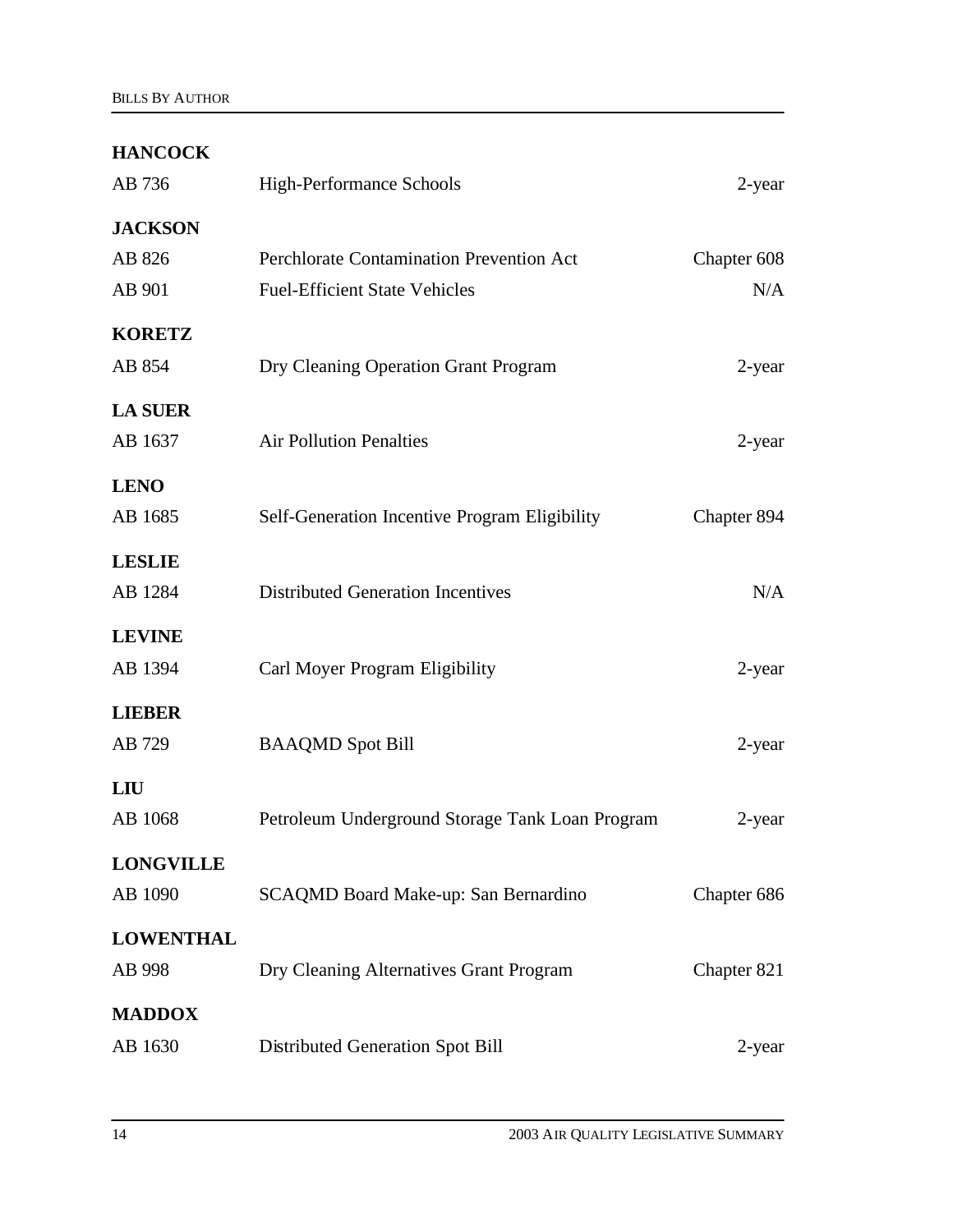| <b>MATTHEWS</b> |                                                       |             |
|-----------------|-------------------------------------------------------|-------------|
| AB 720          | <b>Clean Burning Solid Fuel Appliances</b>            | 2-year      |
| <b>MONTANEZ</b> |                                                       |             |
| AB 390          | <b>Hospital Backup Generators Testing</b>             | Chapter 676 |
| AB 392          | <b>Environmental Justice Spot Bill</b>                | 2-year      |
| <b>NAKANO</b>   |                                                       |             |
| AB 114          | HOV Lanes Use by Hybrid Vehicles                      | 2-year      |
| <b>NATION</b>   |                                                       |             |
| AB 198          | <b>ZEV Tax Credit</b>                                 | 2-year      |
| AB 204          | <b>State Coastal Conservancy: Motor Vehicles</b>      | 2-year      |
| AB 844          | <b>Replacement Tires Efficiency Program</b>           | Chapter 645 |
| AB 848          | <b>SUV Income Tax Deduction Repeal</b>                | 2-year      |
| <b>OROPEZA</b>  |                                                       |             |
| AB 489          | Distributed Generation Spot Bill                      | $2$ -year   |
| AB 6x           | <b>Budget Reductions</b>                              | Dead        |
| $AB$ 10 $x$     | <b>Stationary Source Fees</b>                         | Chapter 1x  |
| <b>PARRA</b>    |                                                       |             |
| AB 775          | <b>Test and Repair Station Information Submittals</b> | 2-year      |
| AB 1316         | <b>Enhanced Smog Check in Coastal Districts</b>       | 2-year      |
| AB 1317         | Biomass-to-Energy Incentive Program                   | 2-year      |
| <b>PAVLEY</b>   |                                                       |             |
| AB 740          | Clean Air, Clean Water, and Coastal Protection        | 2-year      |
| AB 907          | <b>Environmental Education Test Requirements</b>      | $2$ -year   |
| AB 1468         | Testing of Asbestos Negative Air Machines             | 2-year      |
| <b>AJR 50</b>   | <b>Fuel Cell Vehicles</b>                             | 2-year      |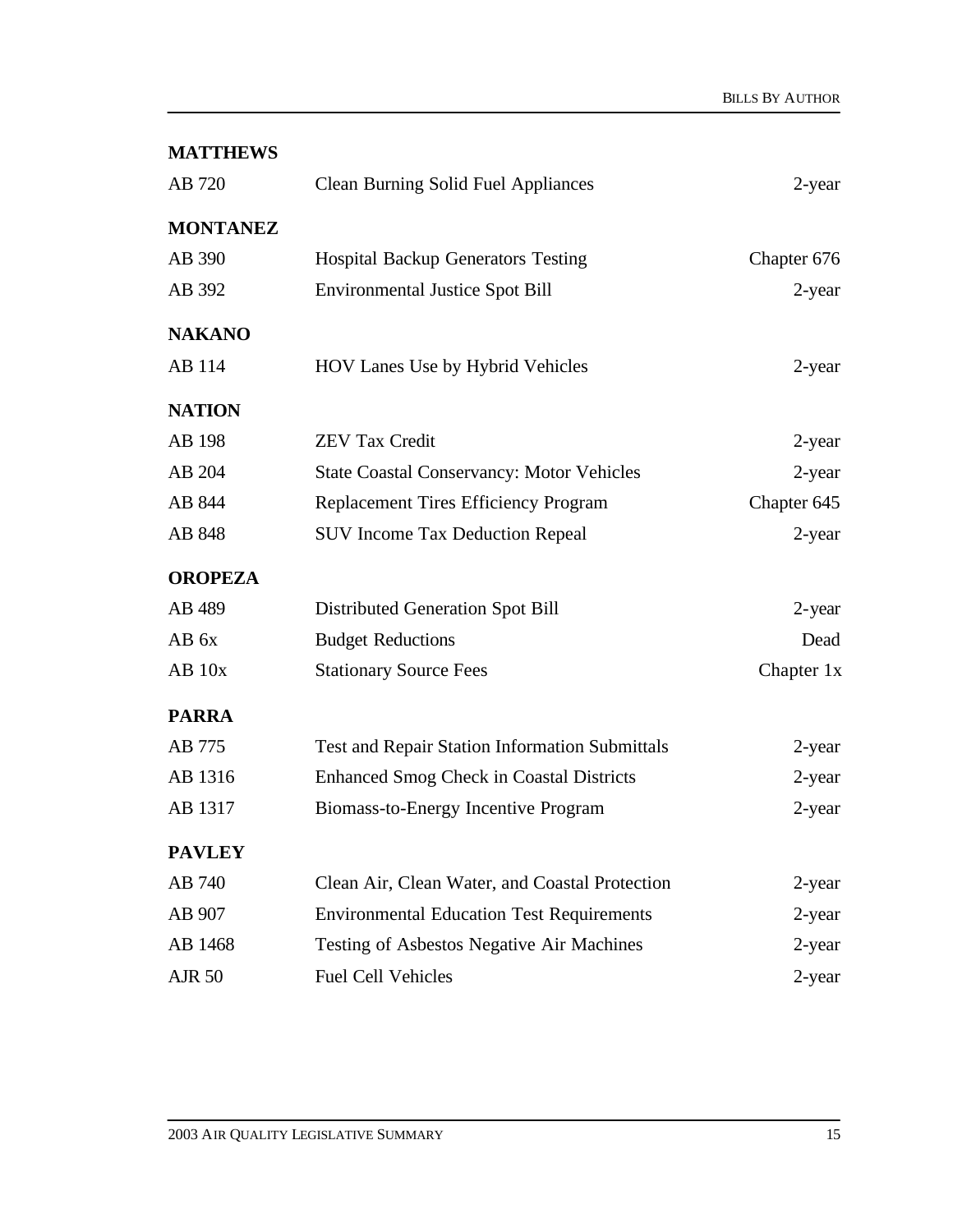### **REYES**

| AB 170               | San Joaquin Valley Local Planning          | Chapter 472 |
|----------------------|--------------------------------------------|-------------|
| AB 219               | Heavy-Duty Diesel Smoke and Smog Check     | 2-year      |
| <b>RICHMAN</b>       |                                            |             |
| AB 925               | <b>Powerplant Permitting Requirements</b>  | $2$ -year   |
| <b>RIDLEY-THOMAS</b> |                                            |             |
| AB 1390              | <b>Fuel-Efficient Vehicle Tax Credit</b>   | 2-year      |
| <b>SAMUELIAN</b>     |                                            |             |
| AB 469               | District Permit Systems Spot Bill          | $2$ -year   |
| <b>SIMITIAN</b>      |                                            |             |
| AB 471               | Cruise Ship Incineration                   | 2-year      |
| <b>STRICKLAND</b>    |                                            |             |
| AB 556               | <b>State Board and Commission Salaries</b> | $2$ -year   |
| <b>VARGAS</b>        |                                            |             |
| AB 151               | <b>Importation of Electrical Energy</b>    | 2-year      |
|                      |                                            |             |

## **SENATE**

| <b>ACKERMAN</b> |                                              |        |
|-----------------|----------------------------------------------|--------|
| SB 207          | Gasoline Vapor Emission Control              | 2-year |
| <b>ALARCON</b>  |                                              |        |
| SB 571          | Environmental Civil Action                   | 2-year |
| <b>ALPERT</b>   |                                              |        |
| SB 46           | Distributed Generation Spot Bill             | 2-year |
| <b>ASHBURN</b>  |                                              |        |
| SB 807          | <b>Agricultural Permit Exemption Removal</b> | 2-year |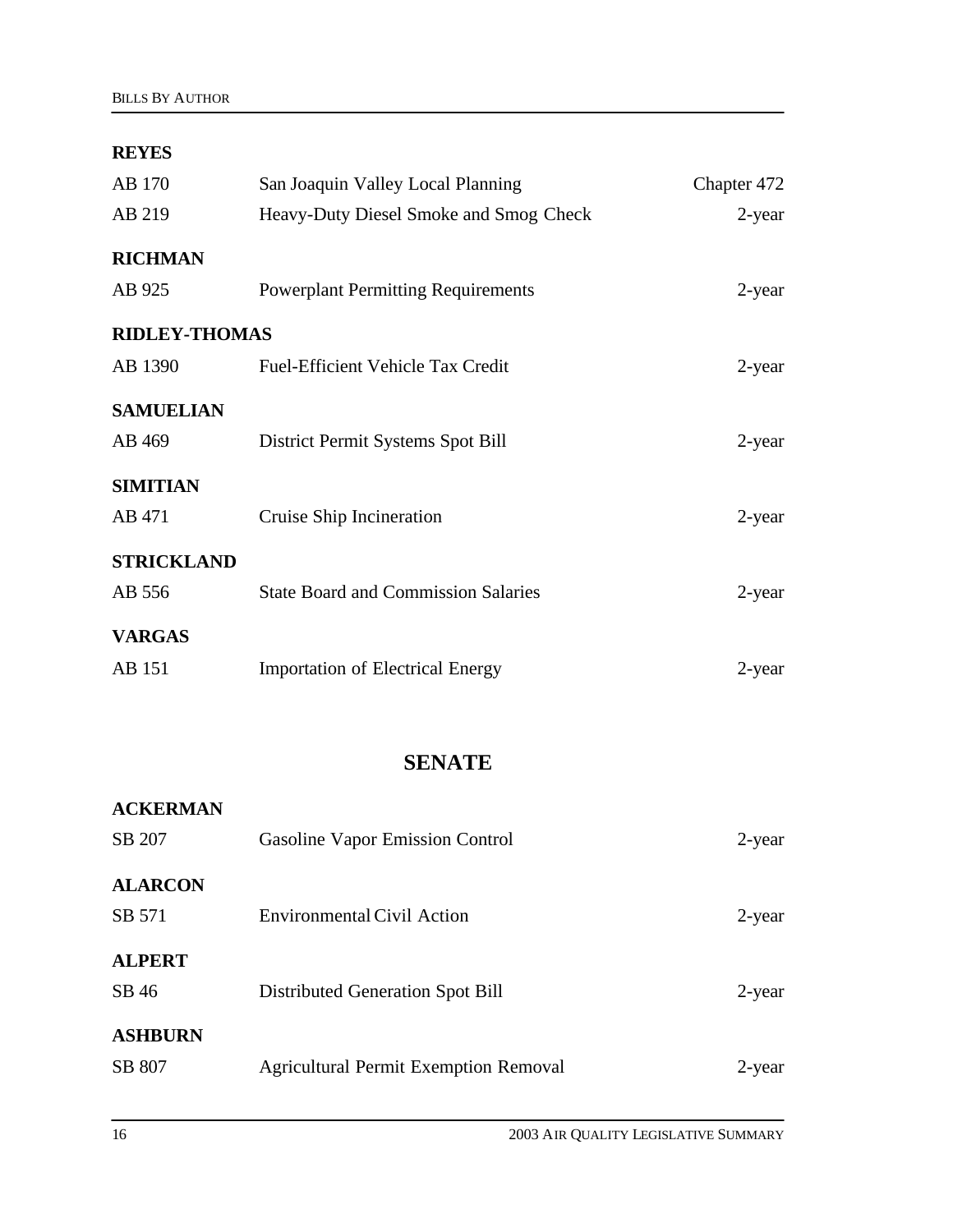| <b>BOWEN</b> |
|--------------|
|--------------|

| SB 107           | <b>Ultra-Clean Distributed Generation</b>       | 2-year      |
|------------------|-------------------------------------------------|-------------|
| SB 998           | Economic Stimulus and Infrastructure Bond Act   | 2-year      |
|                  | <b>BUDGET &amp; FISCAL REVIEW</b>               |             |
| $SB$ 4x          | Budget Act of 2003                              | 2-year      |
| SB <sub>6x</sub> | Permit Fees on Nonvehicular Sources             | N/A         |
| <b>SB</b> 17x    | Budget Act of 2002 – Reductions                 | Dead        |
| <b>BURTON</b>    |                                                 |             |
| SB 552           | <b>State Vehicle Fleet Purchases</b>            | Chapter 737 |
| SB 871           | <b>Gasoline Vapor Recovery Systems</b>          | N/A         |
| <b>CEDILLO</b>   |                                                 |             |
| <b>SB</b> 11     | <b>Additional SCAQMD Board Member</b>           | 2-year      |
| <b>CHESBRO</b>   |                                                 |             |
| SB 1078          | <b>Solid Waste Collection Vehicle Fees</b>      | 2-year      |
| <b>SB 19x</b>    | Budget Act of 2002 – Reductions                 | Chapter 3x  |
| <b>DENHAM</b>    |                                                 |             |
| SB 820           | In-State Ethanol Report                         | 2-year      |
| <b>DUCHENY</b>   |                                                 |             |
| SB 277           | <b>Salton Sea Restoration Act</b>               | Chapter 611 |
| <b>ESCUTIA</b>   |                                                 |             |
| SB 352           | <b>Schoolsites Near Freeways</b>                | Chapter 668 |
| <b>FLOREZ</b>    |                                                 |             |
| SB 502           | Dairy Farm Sanitation                           | 2-year      |
| SB 671           | <b>Fuel Transportation Documentation</b>        | Chapter 63  |
| SB 700           | <b>Agricultural Permit Exemption Removal</b>    | Chapter 479 |
| SB 701           | Clean Air, Clean Water & Coastal Protection Act | $2$ -year   |
| SB 702           | Carl Moyer Program Requirements                 | 2-year      |
| SB 703           | <b>Agricultural Electricity Rate Structures</b> | 2-year      |
|                  |                                                 |             |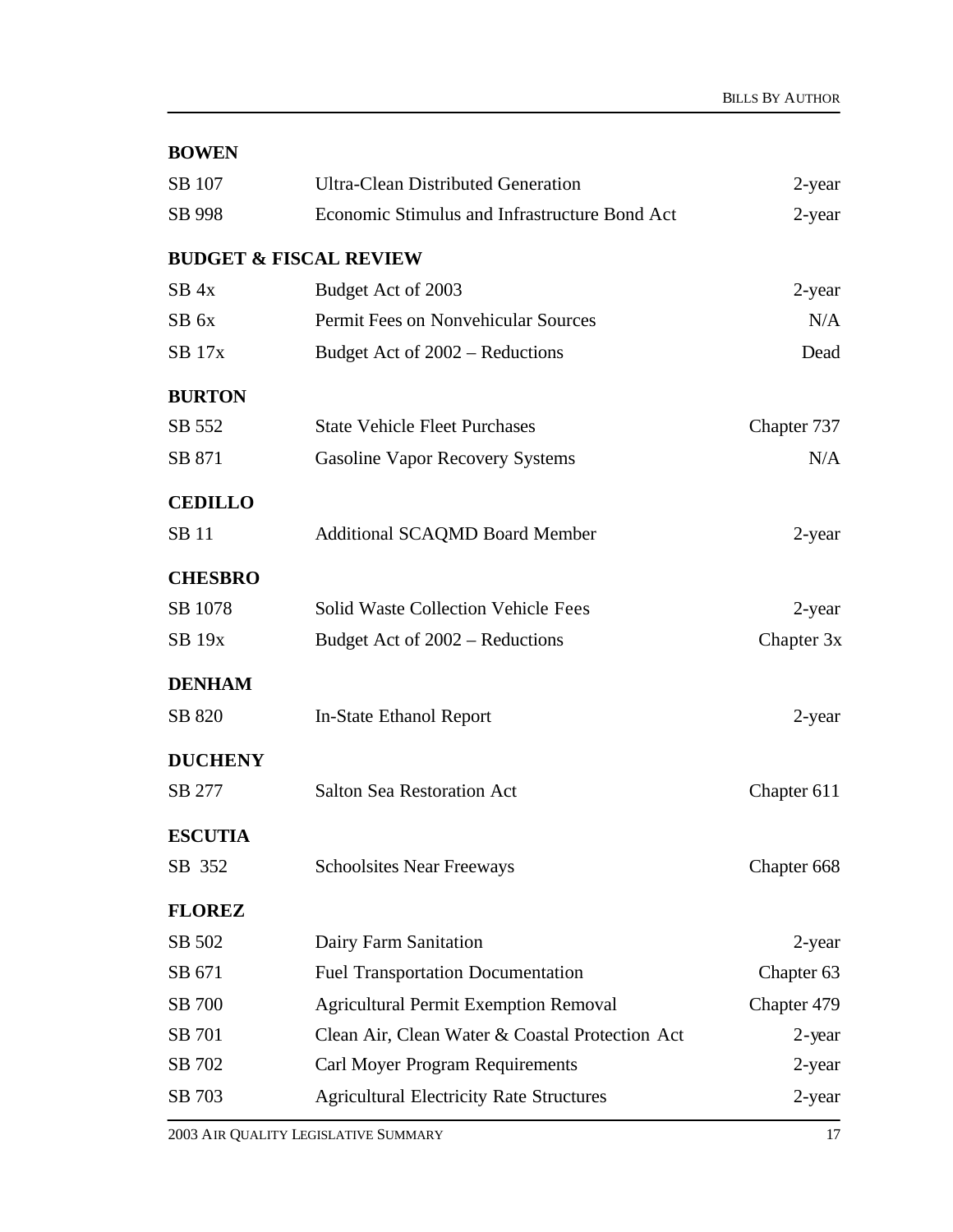## **FLOREZ (cont.)**

| SB 704            | <b>Agricultural Biomass Incentives</b>          | Chapter 480 |
|-------------------|-------------------------------------------------|-------------|
| SB 705            | <b>Agricultural Burning Ban</b>                 | Chapter 481 |
| SB 706            | Clean Burning Fireplaces, Heaters, and Stoves   | 2-year      |
| SB 707            | Dairy Buffer Zones                              | 2-year      |
| SB 708            | <b>Smoking Vehicle Checkpoints</b>              | Chapter 482 |
| SB 709            | <b>SJVUAPCD Authorities</b>                     | Chapter 483 |
| <b>KUEHL</b>      |                                                 |             |
| SB 317            | Salton Sea Ecosystem Restoration                | Chapter 612 |
| SB 480            | <b>SCAQMD Board Membership for Santa Monica</b> | 2-year      |
| <b>MACHADO</b>    |                                                 |             |
| SB 654            | Salton Sea Water Agreements                     | Chapter 613 |
| SB 999            | New Board Members for SJVUAPCD                  | 2-year      |
| <b>McCLINTOCK</b> |                                                 |             |
| SB 380            | <b>HOV Lanes Effectiveness Study</b>            | 2-year      |
| <b>MORROW</b>     |                                                 |             |
| SB 1015           | <b>Distributed Generation Spot Bill</b>         | 2-year      |
| <b>PERATA</b>     |                                                 |             |
| SB 887            | Port Improvement Bond Act                       | 2-year      |
| SB 915            | SF Bay Area Water Transit Authority             | Chapter 714 |
| <b>ROMERO</b>     |                                                 |             |
| SB 537            | Solid Waste Management Coordination             | N/A         |
| <b>SHER</b>       |                                                 |             |
| SB 288            | Protect California Air Act of 2003              | Chapter 476 |
| SB 311            | <b>Regulation Peer Review</b>                   | 2-year      |
| SB 568            | <b>External Scientific Peer Reviews</b>         | 2-year      |
| SB 656            | PM Controls List & Implementation               | Chapter 738 |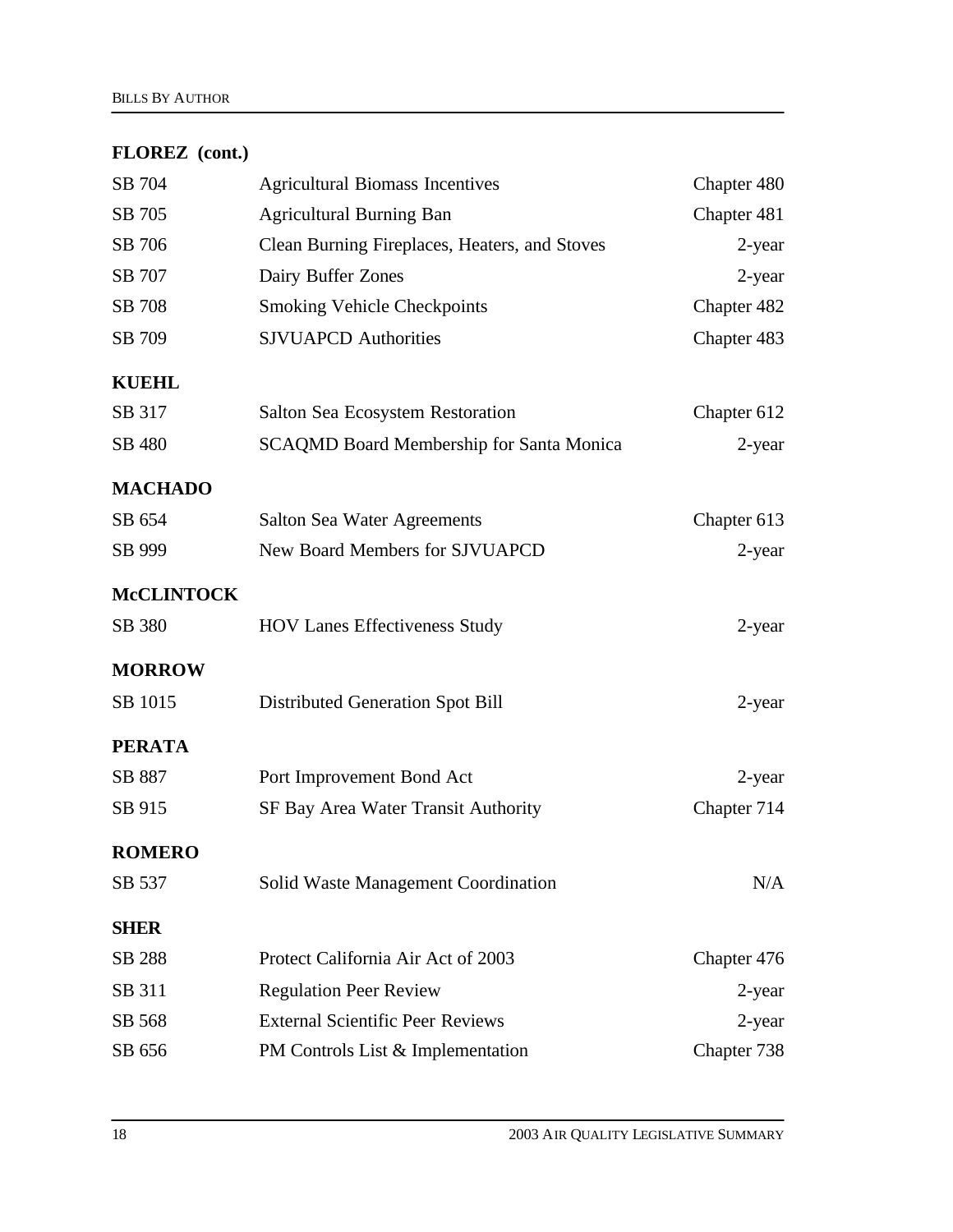## **SOTO**

| SB 981              | Petroleum Pollution Cleanup and Prevention Act | 2-year |
|---------------------|------------------------------------------------|--------|
| <b>VASCONCELLOS</b> |                                                |        |
| SB 444              | <b>Greenhouse Gases</b>                        | 2-year |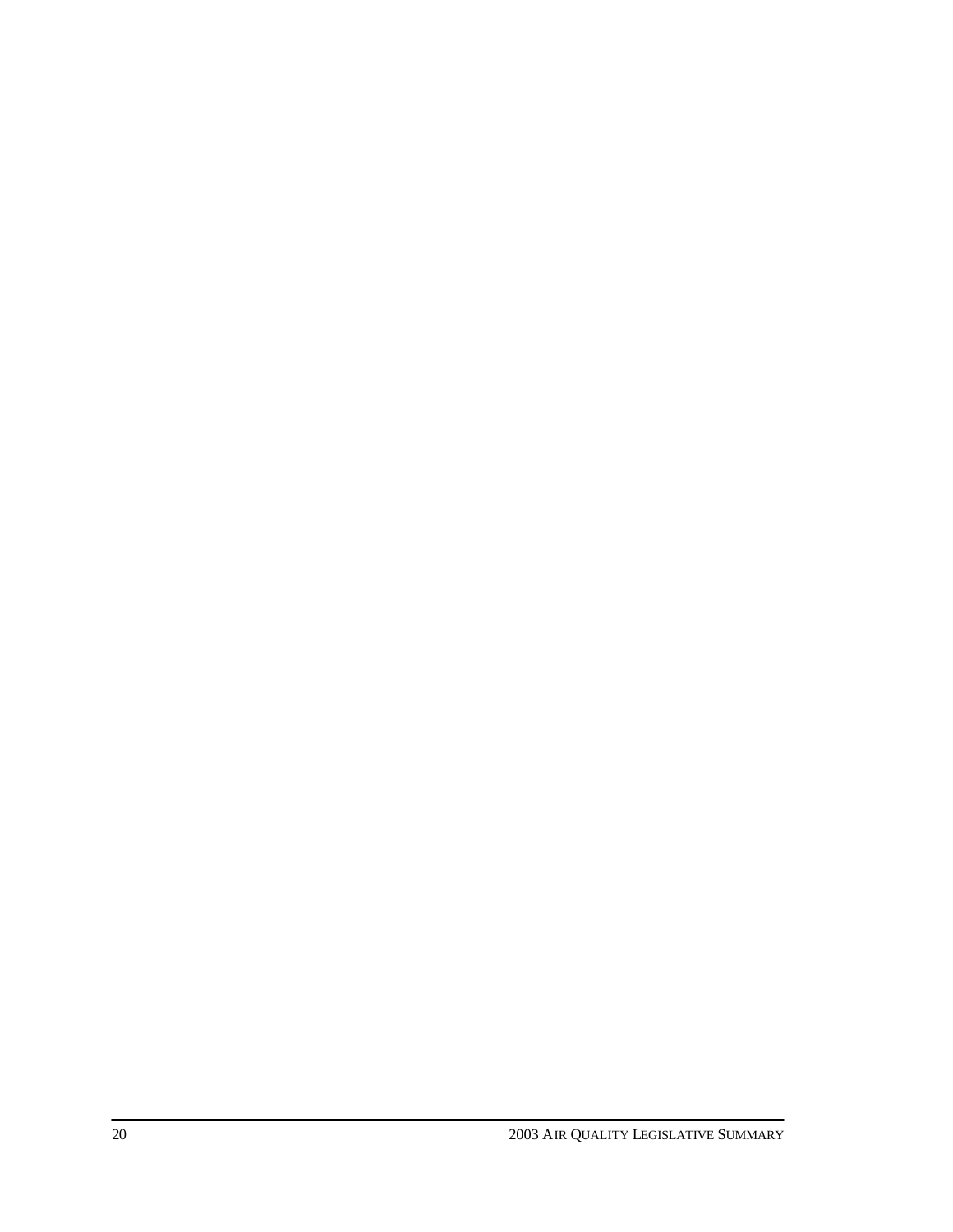# **ASSEMBLY BILLS**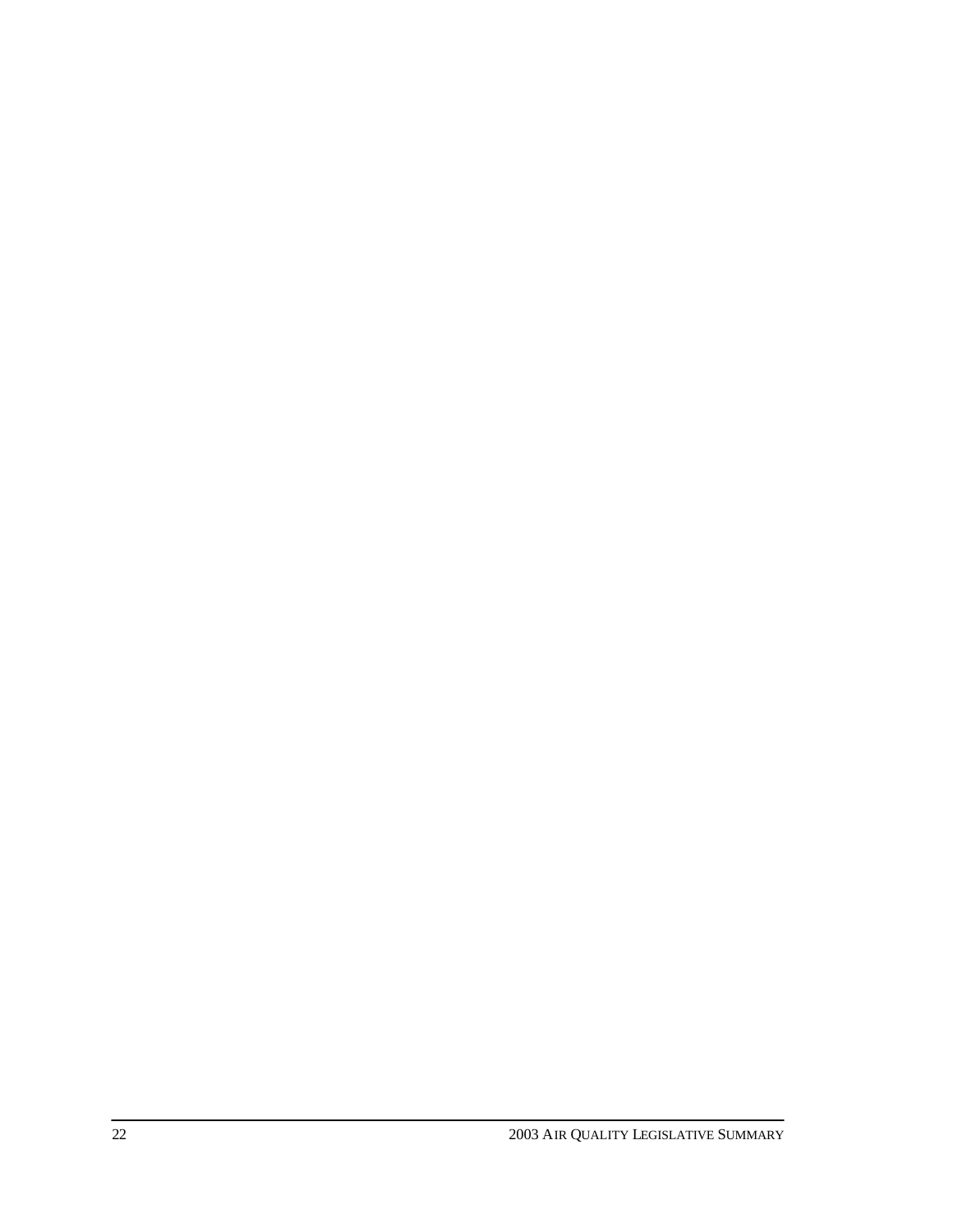| AB 79                                                                                                                                                                                                                                                                                                                                                                                                    | Dutra                                                                                                                                                                       | <b>State Agency Report Exemptions</b>                                                                                                                                                                                                                                                                                   | 2-year      |  |
|----------------------------------------------------------------------------------------------------------------------------------------------------------------------------------------------------------------------------------------------------------------------------------------------------------------------------------------------------------------------------------------------------------|-----------------------------------------------------------------------------------------------------------------------------------------------------------------------------|-------------------------------------------------------------------------------------------------------------------------------------------------------------------------------------------------------------------------------------------------------------------------------------------------------------------------|-------------|--|
| Excuses state agencies from most mandated reporting requirements until January 1, 2008.<br>Urgency—takes effect immediately following the Governor's signature.                                                                                                                                                                                                                                          |                                                                                                                                                                             |                                                                                                                                                                                                                                                                                                                         |             |  |
| AB 114                                                                                                                                                                                                                                                                                                                                                                                                   | Nakano                                                                                                                                                                      | HOV Lanes Use by Hybrid Vehicles                                                                                                                                                                                                                                                                                        | 2-year      |  |
|                                                                                                                                                                                                                                                                                                                                                                                                          | by a traffic control device.                                                                                                                                                | Authorizes a hybrid vehicle to be operated in an exclusive or preferential use lane (HOV<br>lane), regardless of the number of occupants in the vehicle, unless specifically prohibited                                                                                                                                 |             |  |
| AB 151                                                                                                                                                                                                                                                                                                                                                                                                   | Vargas                                                                                                                                                                      | <b>Importation of Electrical Energy</b>                                                                                                                                                                                                                                                                                 | $2$ -year   |  |
|                                                                                                                                                                                                                                                                                                                                                                                                          |                                                                                                                                                                             | Imposes an electrical energy surcharge on electricity generated in Mexico and imported<br>into California, if the powerplant does not have ARB-defined BACT. The surcharge<br>would be on a per kilowatt basis and the money collected would be used to mitigate the<br>powerplant's emissions in border air districts. |             |  |
| AB 170                                                                                                                                                                                                                                                                                                                                                                                                   | Reyes                                                                                                                                                                       | San Joaquin Valley Local Planning                                                                                                                                                                                                                                                                                       | Chapter 472 |  |
|                                                                                                                                                                                                                                                                                                                                                                                                          |                                                                                                                                                                             | Requires each city and county within the jurisdiction of the SJVUAPCD to amend the<br>appropriate elements of its general plan to include strategies to improve air quality.                                                                                                                                            |             |  |
| AB 198                                                                                                                                                                                                                                                                                                                                                                                                   | Nation                                                                                                                                                                      | <b>ZEV Tax Credit</b>                                                                                                                                                                                                                                                                                                   | 2-year      |  |
| Removes specific tax incentives related to acquisition and utilization of Large Sport<br>Utility Vehicles (Large SUVs) for small businesses. Revenue from disallowing these<br>incentives would be used to fund a credit for the purchase and use of qualified reduced-<br>emission vehicles in the state.                                                                                               |                                                                                                                                                                             |                                                                                                                                                                                                                                                                                                                         |             |  |
| AB 204                                                                                                                                                                                                                                                                                                                                                                                                   | <b>Nation</b>                                                                                                                                                               | <b>State Coastal Conservancy: Motor Vehicles</b>                                                                                                                                                                                                                                                                        | 2-year      |  |
| Authorizes the DMV until January 1, 2015, to collect a fee of up to \$4 upon vehicle<br>registration or renewal from every motor vehicle registered in a participating county.<br>Fees collected would be used to fund projects and grants in participating counties that<br>prevent, reduce, remediate, or mitigate the adverse environmental impacts of motor<br>vehicles or motor vehicle facilities. |                                                                                                                                                                             |                                                                                                                                                                                                                                                                                                                         |             |  |
| AB 219                                                                                                                                                                                                                                                                                                                                                                                                   | Reyes                                                                                                                                                                       | Heavy-Duty Diesel Smoke and Smog Check                                                                                                                                                                                                                                                                                  | 2-year      |  |
|                                                                                                                                                                                                                                                                                                                                                                                                          | Deletes the smog check exemption for diesel-powered vehicles. Requires all heavy-duty<br>diesel motor vehicles to be inspected for excessive smoke emissions annually. Also |                                                                                                                                                                                                                                                                                                                         |             |  |

requires any vehicle used for agricultural or farming purposes, except as an implement of

husbandry, to be registered in California and subject to the Smog Check Program.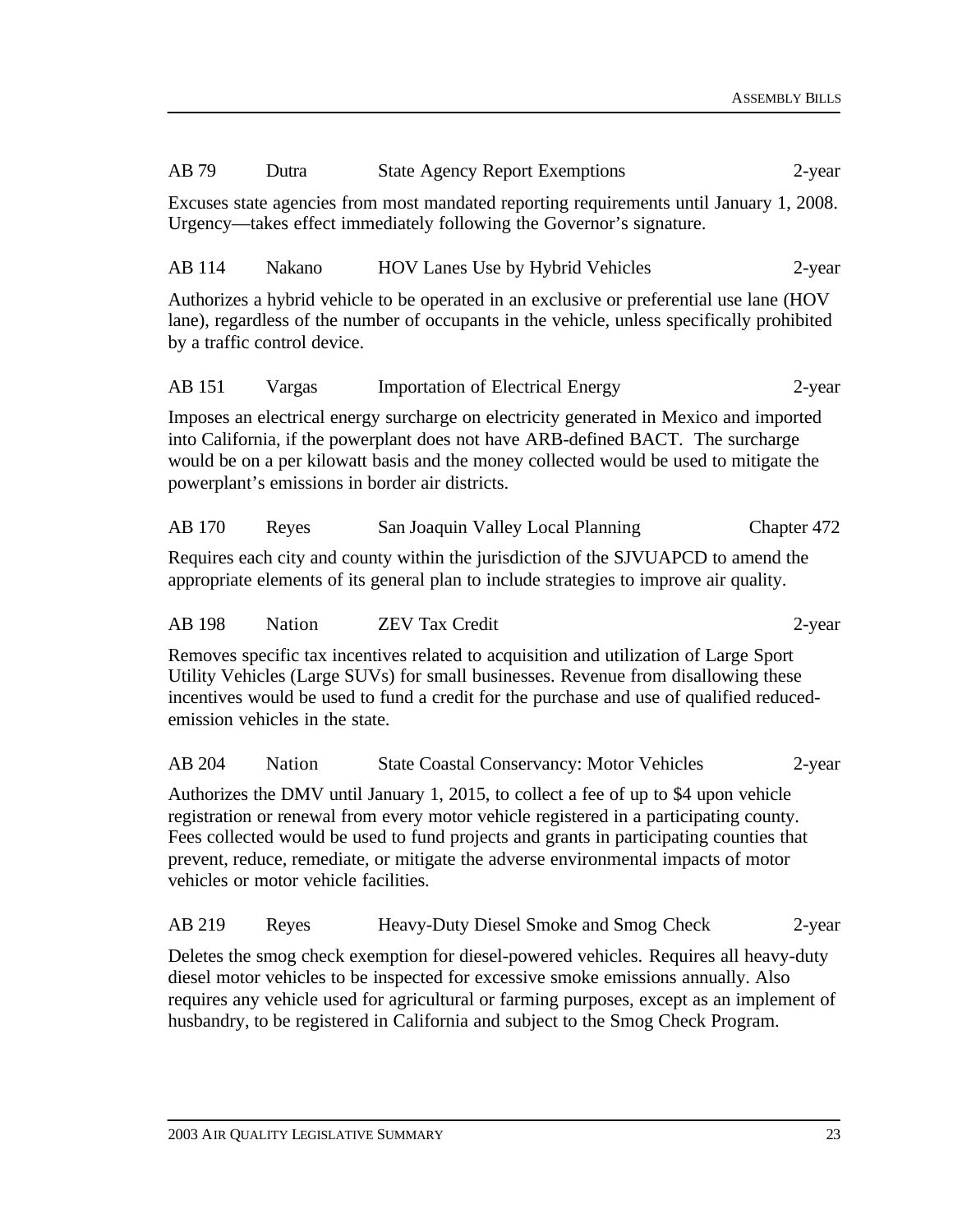| AB 291                | Aghazarian                              | <b>Agricultural Research Tax Credit</b>                                                                                                                                                                                                                                | 2-year      |
|-----------------------|-----------------------------------------|------------------------------------------------------------------------------------------------------------------------------------------------------------------------------------------------------------------------------------------------------------------------|-------------|
| expenditures.         |                                         | Provides a 25 percent tax credit for qualified agricultural environmental remediation                                                                                                                                                                                  |             |
| AB 390                | Montanez                                | <b>Hospital Backup Generators Testing</b>                                                                                                                                                                                                                              | Chapter 676 |
| (DHS).                |                                         | Requires a general acute care hospital to test their diesel backup generators monthly<br>instead of the weekly testing currently required by the Department of Health Services                                                                                         |             |
| AB 392                | Montanez                                | <b>Environmental Justice Spot Bill</b>                                                                                                                                                                                                                                 | 2-year      |
|                       |                                         | Intended as a placeholder for legislation coming out of the Assembly Select Committee<br>on Environmental Justice (chaired by Assemblywoman Montanez).                                                                                                                 |             |
| AB 404                | Garcia                                  | <b>Imperial County APCD: Water Transfers</b>                                                                                                                                                                                                                           | 2-year      |
|                       |                                         | Allows local districts to charge a mitigation fee or require reasonable studies of the<br>effects of water transfers from the Salton Sea. The bill also gives ARB responsibilities<br>for deciding appeals to either the fee or study requirement.                     |             |
| AB 469                | Samuelian                               | District Permit System Spot Bill                                                                                                                                                                                                                                       | 2-year      |
|                       |                                         | Intended as a placeholder for potential air district related legislation, but subsequent<br>language never materialized during the session.                                                                                                                            |             |
| AB 471                | Simitian                                | Cruise Ship Incineration                                                                                                                                                                                                                                               | 2-year      |
| approved diesel fuel. |                                         | Prohibits cruise ships from conducting on-board waste incineration while operating<br>within 20 miles of the California Coast, by January 1, 2004. Requires by January 1, 2006,<br>cruise ships operating within 25 miles of the California coast to use only U.S. EPA |             |
| AB 489                | Oropeza                                 | Distributed Generation Spot Bill                                                                                                                                                                                                                                       | $2$ -year   |
|                       | subsequent language never materialized. | Intended as a placeholder for issues related to flared gas and distributed generation, but                                                                                                                                                                             |             |
| AB 538                | Calderon                                | <b>State Environmental Goals and Policy Report</b>                                                                                                                                                                                                                     | 2-year      |
|                       |                                         | Intended as a placeholder for issues related to the existing State Environmental Goals and<br>Policy Report, but subsequent language never materialized.                                                                                                               |             |
| AB 556                | Strickland                              | <b>State Board and Commission Salaries</b>                                                                                                                                                                                                                             | 2-year      |
| fiscal years.         |                                         | Removes salaries for several state Board (including ARB) members for the next three                                                                                                                                                                                    |             |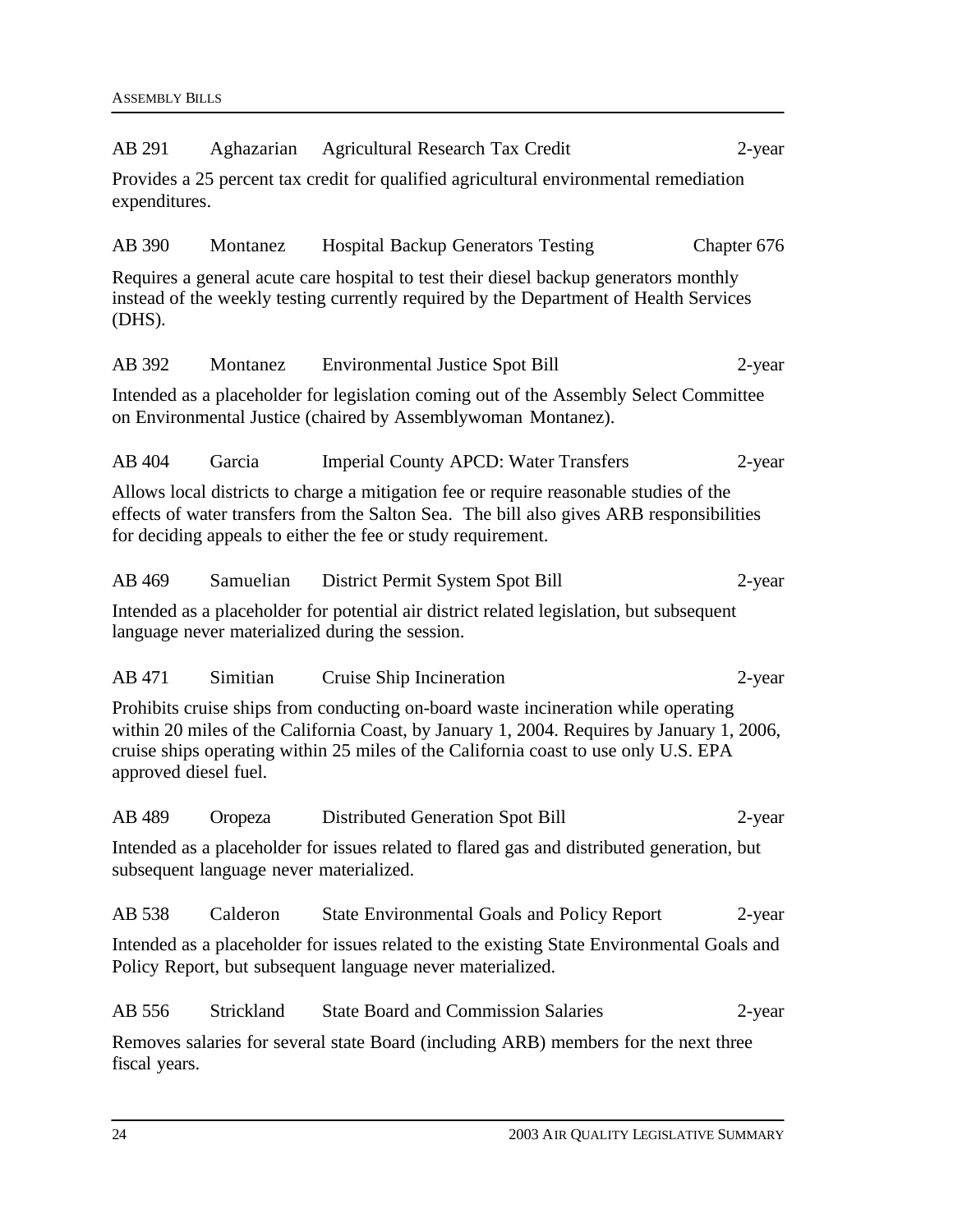AB 565 Cogdill Tax Incentive for Cleaner-Burning Fireplaces 2-year

Allows a tax credit in an amount equal to 25 percent of the amount paid to purchase and install an U.S. EPA-certified clean-burning fireplace or wood stove.

AB 720 Matthews Clean Burning Solid Fuel Appliances 2-year

Prohibits local agencies or air districts from restricting the installation of U.S. EPA certified wood burning heaters, stoves or fireplaces and defines the conditions for which an episodic wood burning curtailment program could be implemented by a local agency or air district.

#### AB 729 Leiber BAAQMD Spot Bill 2-year

Intended as a placeholder for BAAQMD-related legislation, but subsequent language never materialized during the session.

AB 736 Hancock High-Performance Schools 2-year

States legislative intent to create incentives for school districts to design facilities that meet energy efficiency, conservation, cost-effectiveness and environmental standards.

AB 740 Pavley Clean Air, Clean Water, and Coastal Protection 2-year

Proposes a \$2.9 billion general obligation bond for financing an air and water quality and coastal protection program for voter approval. Of the amount authorized, \$900 million would be available for various programs administered by ARB. Specifically, \$200 million would go to the Carl Moyer Program; \$100 million for the replacement of older school buses; \$100 million for projects that reduce pollution from agricultural sources; and \$500 million for projects that provide incentives for the early establishment of a hydrogen fueling infrastructure.

AB 775 Parra Test and Repair Station Information Submittals 2-year Extends the definition of "extensive marketing research" to include information provided by any statewide association of test and repair station owners.

AB 788 Chavez Prohibition on Disinfectant Regulations 2-year Extends from December 1, 2003, to January 1, 2005, the prohibition against ARB adopting regulations for disinfectants.

AB 826 Jackson Perchlorate Contamination Prevention Act Chapter 608 Requires DTSC to adopt regulations, by December 31, 2005, specifying best management practices for managing perchlorate waste materials.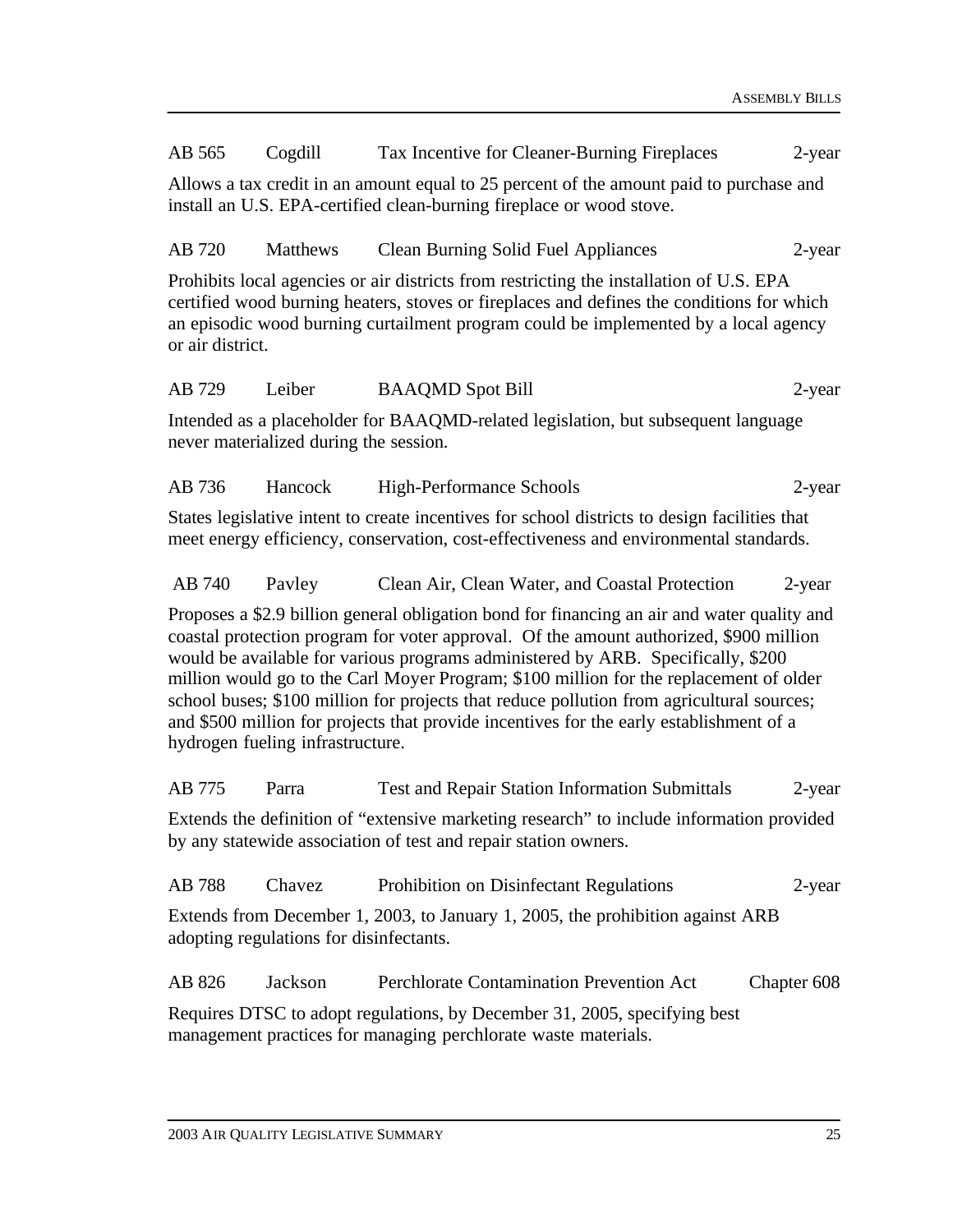| AB 844                                                                                                                                                                                                                                                                                                                                                                                                                                                                             | <b>Nation</b>                    | <b>Replacement Tires Efficiency Program</b>                                                                                                                                                                                                          | Chapter 645 |  |
|------------------------------------------------------------------------------------------------------------------------------------------------------------------------------------------------------------------------------------------------------------------------------------------------------------------------------------------------------------------------------------------------------------------------------------------------------------------------------------|----------------------------------|------------------------------------------------------------------------------------------------------------------------------------------------------------------------------------------------------------------------------------------------------|-------------|--|
| Requires the CEC to develop a replacement tire efficiency program for replacement tires<br>for passenger cars and light-duty trucks, including development of minimum energy<br>efficiency standards, a rating system, and point of sale consumer information for<br>replacement tires.                                                                                                                                                                                            |                                  |                                                                                                                                                                                                                                                      |             |  |
| AB 848                                                                                                                                                                                                                                                                                                                                                                                                                                                                             | <b>Nation</b>                    | <b>SUV Income Tax Deduction Repeal</b>                                                                                                                                                                                                               | 2-year      |  |
|                                                                                                                                                                                                                                                                                                                                                                                                                                                                                    | vehicles in a trade or business. | Denies specific tax incentives related to acquisition and utilization of large sport utility                                                                                                                                                         |             |  |
| AB 854                                                                                                                                                                                                                                                                                                                                                                                                                                                                             | Koretz                           | Dry Cleaning Operation Grant Program                                                                                                                                                                                                                 | 2-year      |  |
|                                                                                                                                                                                                                                                                                                                                                                                                                                                                                    |                                  | Prohibits the use of perchloroethylene by dry cleaners after January 1, 2014. Sets a \$3<br>fee on the chemical that would fund a grant program managed by the ARB for dry<br>cleaners' transition to nontoxic alternatives. See AB 998 (Lowenthal). |             |  |
| AB 901                                                                                                                                                                                                                                                                                                                                                                                                                                                                             | Jackson                          | <b>Fuel-Efficient State Vehicles</b>                                                                                                                                                                                                                 | N/A         |  |
|                                                                                                                                                                                                                                                                                                                                                                                                                                                                                    |                                  | Originally, required the ARB to adopt regulations relating to the state vehicle fleet.<br>Subsequently amended to deal with radioactive waste. See SB 552 (Burton).                                                                                  |             |  |
| AB 907                                                                                                                                                                                                                                                                                                                                                                                                                                                                             | Payley                           | <b>Environmental Education Test Requirements</b>                                                                                                                                                                                                     | $2$ -year   |  |
|                                                                                                                                                                                                                                                                                                                                                                                                                                                                                    |                                  | States that the revised academic content standards, regarding environmental education<br>content, is not required to be included in the STAR test program until its next revision.                                                                   |             |  |
| AB 925                                                                                                                                                                                                                                                                                                                                                                                                                                                                             | Richman                          | <b>Powerplant Permitting Requirements</b>                                                                                                                                                                                                            | 2-year      |  |
| Makes permanent the expedited powerplant provisions that were established during<br>California's energy crisis. The bill removes the requirement that certain new powerplants<br>either shut down or modify to higher efficiency configurations within three years. Makes<br>permanent the ability of an applicant to pay a mitigation fee in lieu of obtaining emission<br>offsets. The bill also extends the CEC's six-month siting process by deleting its sunset<br>provision. |                                  |                                                                                                                                                                                                                                                      |             |  |
| AB 927                                                                                                                                                                                                                                                                                                                                                                                                                                                                             | Campbell                         | <b>Hydrogen Refueling Stations</b>                                                                                                                                                                                                                   | 2-year      |  |
| stations in the state.                                                                                                                                                                                                                                                                                                                                                                                                                                                             |                                  | Requires ARB along with DOT, PUC and CEC to adopt regulations that establish<br>statewide guidelines for the production and licensing of hydrogen fuel cell refueling                                                                                |             |  |
| AB 998                                                                                                                                                                                                                                                                                                                                                                                                                                                                             | Lowenthal                        | Dry Cleaning Alternatives Grant Program                                                                                                                                                                                                              | Chapter 821 |  |
|                                                                                                                                                                                                                                                                                                                                                                                                                                                                                    |                                  | Sets a \$3 fee on purchases of perchloroethylene to fund a grant program administered by<br>the ARB that provides incentives for nontoxic alternatives. Similar to AB 854 (Koretz).                                                                  |             |  |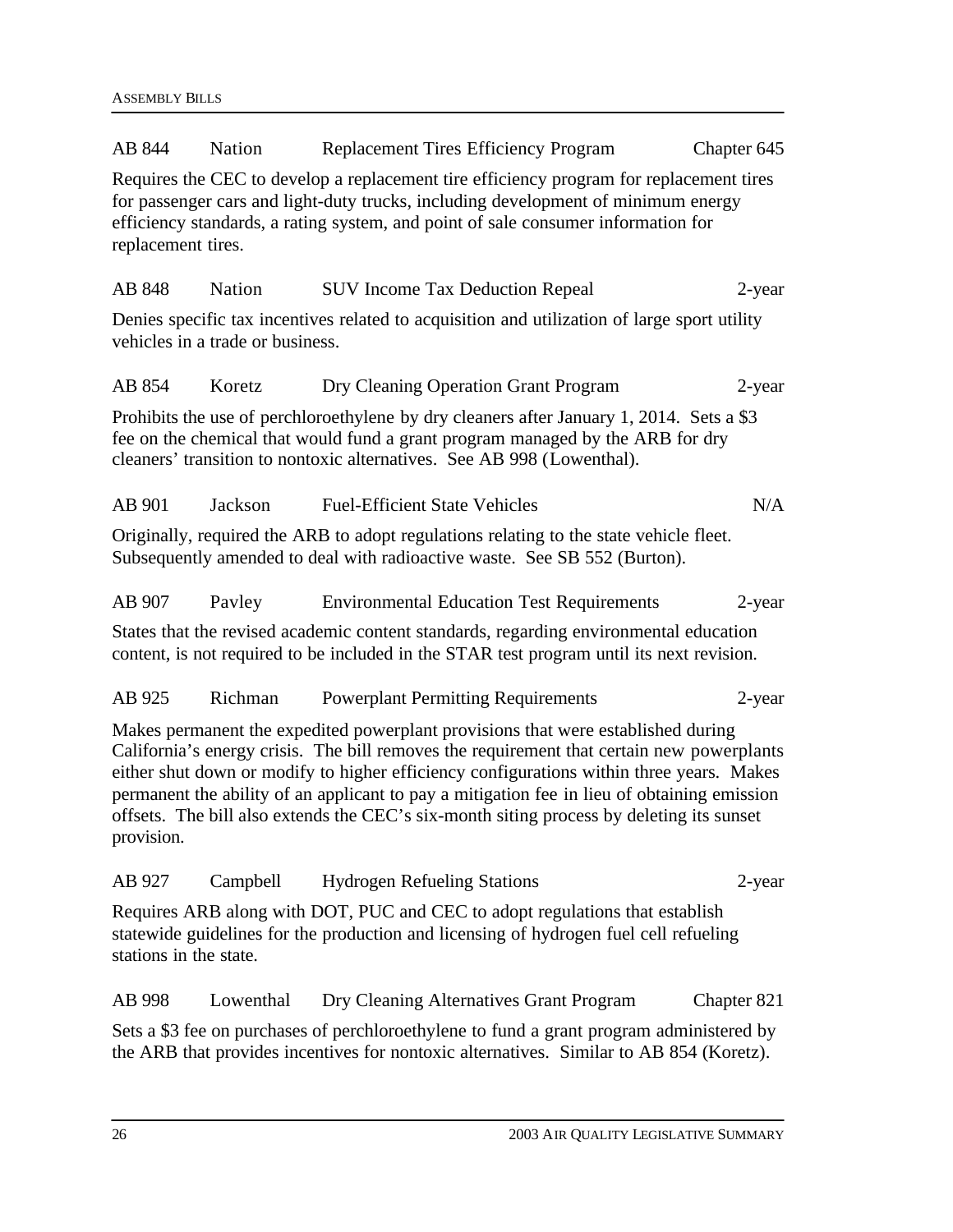| AB 1063                                                                                                                                                                                                                                                                                                                                                                   | Firebaugh | <b>SCAQMD Emission Reductions</b>                                                                                                                                                                                                                                                                                         | 2-year      |  |
|---------------------------------------------------------------------------------------------------------------------------------------------------------------------------------------------------------------------------------------------------------------------------------------------------------------------------------------------------------------------------|-----------|---------------------------------------------------------------------------------------------------------------------------------------------------------------------------------------------------------------------------------------------------------------------------------------------------------------------------|-------------|--|
| Authorizes the SCAQMD to assess a fee on ports, marine terminals, shipping companies<br>and railroads, and adopt regulations that would require any motor vehicle, nonroad<br>engine, or non-road vehicle that operates substantially in the South Coast to install retrofit<br>controls to reduce emissions of air contaminants.                                         |           |                                                                                                                                                                                                                                                                                                                           |             |  |
| AB 1068                                                                                                                                                                                                                                                                                                                                                                   | Liu       | Petroleum Underground Storage Tank Loan Program 2-year                                                                                                                                                                                                                                                                    |             |  |
|                                                                                                                                                                                                                                                                                                                                                                           |           | Extends the sunset date on the petroleum underground storage tank loan program to<br>January 1, 2011 and transfers the program from the Technology, Trade and Commerce<br>Agency to the State Water Resources Control Board. The program allows applicants to<br>apply for loans to repair faulty vapor recovery systems. |             |  |
| AB 1090                                                                                                                                                                                                                                                                                                                                                                   | Longville | SCAQMD Board Make-up: San Bernardino                                                                                                                                                                                                                                                                                      | Chapter 686 |  |
|                                                                                                                                                                                                                                                                                                                                                                           |           | Provides that the San Bernardino County Board of Supervisors representative on the<br>SCAQMD does not have to be a resident of the district.                                                                                                                                                                              |             |  |
| AB 1214                                                                                                                                                                                                                                                                                                                                                                   | Firebaugh | <b>Stationary Fuel Cell Net Metering</b>                                                                                                                                                                                                                                                                                  | Chapter 661 |  |
|                                                                                                                                                                                                                                                                                                                                                                           |           | Allows stationary fuel cells to sell excess power they produce to the electrical grid. The<br>provisions of this bill sunset on January 1, 2006.                                                                                                                                                                          |             |  |
| AB 1284                                                                                                                                                                                                                                                                                                                                                                   | Leslie    | <b>Distributed Generation Incentives</b>                                                                                                                                                                                                                                                                                  | N/A         |  |
| Originally, this bill extended the date by which small DG sources can begin operation. As<br>amended, the bill allows an exemption to electrical direct access contracts for a single<br>industrial facility located in the authors district.                                                                                                                             |           |                                                                                                                                                                                                                                                                                                                           |             |  |
| AB 1316                                                                                                                                                                                                                                                                                                                                                                   | Parra     | Enhanced Smog Check in Coastal Districts                                                                                                                                                                                                                                                                                  | 2-year      |  |
| Requires ARB to conduct a study that evaluates the benefit to air quality resulting from<br>requiring all AQMDs and APCDs located along the state's coastline between Los<br>Angeles and the SF Bay Area to implement the Enhanced Vehicle Inspection and<br>Maintenance Program with respect to state and federal ambient air quality standards.                         |           |                                                                                                                                                                                                                                                                                                                           |             |  |
| AB 1317                                                                                                                                                                                                                                                                                                                                                                   | Parra     | Biomass-to-Energy Incentive Program                                                                                                                                                                                                                                                                                       | 2-year      |  |
| Extends to January 1, 2009, the repeal date of the Biomass-to-Energy Incentive Grant<br>Program which permits air districts to receive grants to provide incentives to facilities<br>that convert qualified agricultural biomass to fuel. The program would be extended only<br>if the multi-agency review panel submits its report to the Legislature on the results and |           |                                                                                                                                                                                                                                                                                                                           |             |  |

effectiveness of the Agricultural Biomass-to-Energy Incentive Program by January 1,

2004.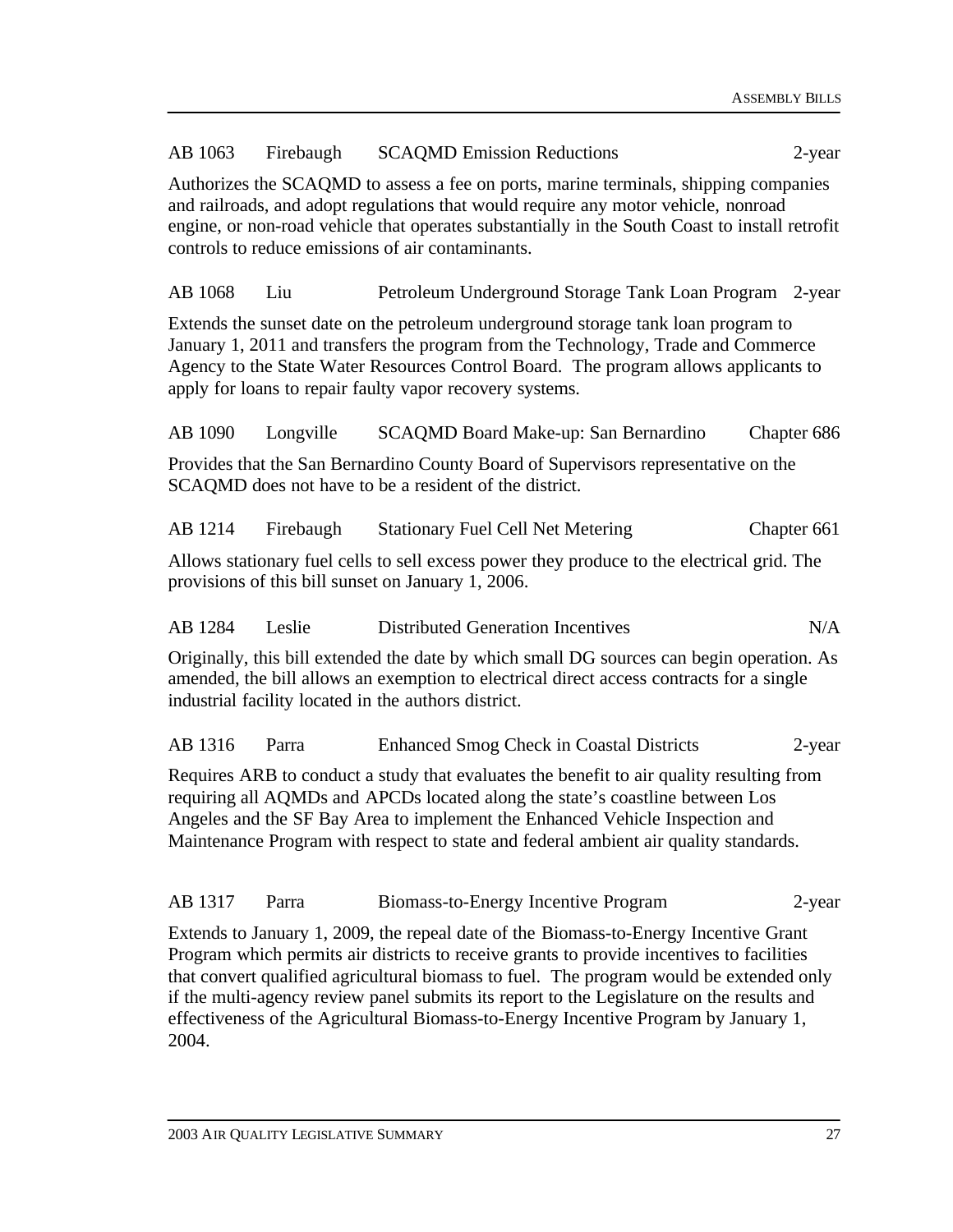| AB 1390  |                                           | Ridley-Thomas Fuel-Efficient Vehicle Tax Credit                                                                                                                                                                                                                                                                                                                                                                                                                                                               | 2-year |
|----------|-------------------------------------------|---------------------------------------------------------------------------------------------------------------------------------------------------------------------------------------------------------------------------------------------------------------------------------------------------------------------------------------------------------------------------------------------------------------------------------------------------------------------------------------------------------------|--------|
| vehicle. |                                           | Authorizes a credit beginning on or after January 1, 2003, and until January 1, 2008, in an<br>amount equal to 20 percent, but not to exceed \$2,000, for the purchase of a fuel-efficient                                                                                                                                                                                                                                                                                                                    |        |
| AB 1394  | Levine                                    | Carl Moyer Program Eligibility                                                                                                                                                                                                                                                                                                                                                                                                                                                                                | 2-year |
|          |                                           | Expands the Carl Moyer Program to include projects that reduce emissions of PM.<br>Requires ARB to evaluate the current program by July 1, 2004, to retire from service the<br>oldest and heaviest-polluting on-road diesel vehicles to ensure that programs produce<br>real, quantifiable, enforceable and surplus emission reductions. By January 1, 2005,<br>ARB must revise the current grant criteria and guidelines, including cost-effectiveness, to<br>incorporate projects that reduce PM emissions. |        |
| AB 1468  | Payley                                    | <b>Testing of Asbestos Negative Air Machines</b>                                                                                                                                                                                                                                                                                                                                                                                                                                                              | 2-year |
|          |                                           | Requires every negative air machine to be leak tested on the site of any asbestos<br>abatement project that requires removing more than 100 square feet of asbestos.                                                                                                                                                                                                                                                                                                                                          |        |
| AB 1500  | Diaz                                      | Petroleum Pollution Cleanup and Prevention                                                                                                                                                                                                                                                                                                                                                                                                                                                                    | 2-year |
|          |                                           | Enacts the Petroleum Pollution Cleanup and Prevention Act of 2003 which requires<br>refineries to pay a one dollar per-barrel of crude oil fee for mitigation of water and air<br>pollution caused by or exacerbated by petroleum production and use. A portion of the<br>funds would go toward the Carl Moyer Program.                                                                                                                                                                                       |        |
| AB 1624  | Benoit                                    | <b>Smog Check Spot Bill</b>                                                                                                                                                                                                                                                                                                                                                                                                                                                                                   | 2-year |
|          | Program directed to test-only facilities. | This is a spot bill that would limit the percent of vehicles in the enhanced Smog Check                                                                                                                                                                                                                                                                                                                                                                                                                       |        |
| AB 1630  | Maddox                                    | Distributed Generation Spot Bill                                                                                                                                                                                                                                                                                                                                                                                                                                                                              | 2-year |
|          | materialized during the session.          | Intended as a placeholder for potential DG legislation, but subsequent language never                                                                                                                                                                                                                                                                                                                                                                                                                         |        |
| AB 1637  | La Suer                                   | <b>Air Pollution Penalties</b>                                                                                                                                                                                                                                                                                                                                                                                                                                                                                | 2-year |
|          |                                           | Removes the provisions of Senate Bill 527 (Sher, Chapter 769, Statutes of 2001) granting<br>ARB the ability to seek administrative penalties as an alternative to civil penalties for less<br>serious violations of air pollution regulations.                                                                                                                                                                                                                                                                |        |
| AB 1672  | Codgill                                   | <b>Agricultural Burning ERCs</b>                                                                                                                                                                                                                                                                                                                                                                                                                                                                              | 2-year |
|          |                                           | Intended as a placeholder for potential agricultural ERC related legislation, but<br>subsequent language never materialized during the session.                                                                                                                                                                                                                                                                                                                                                               |        |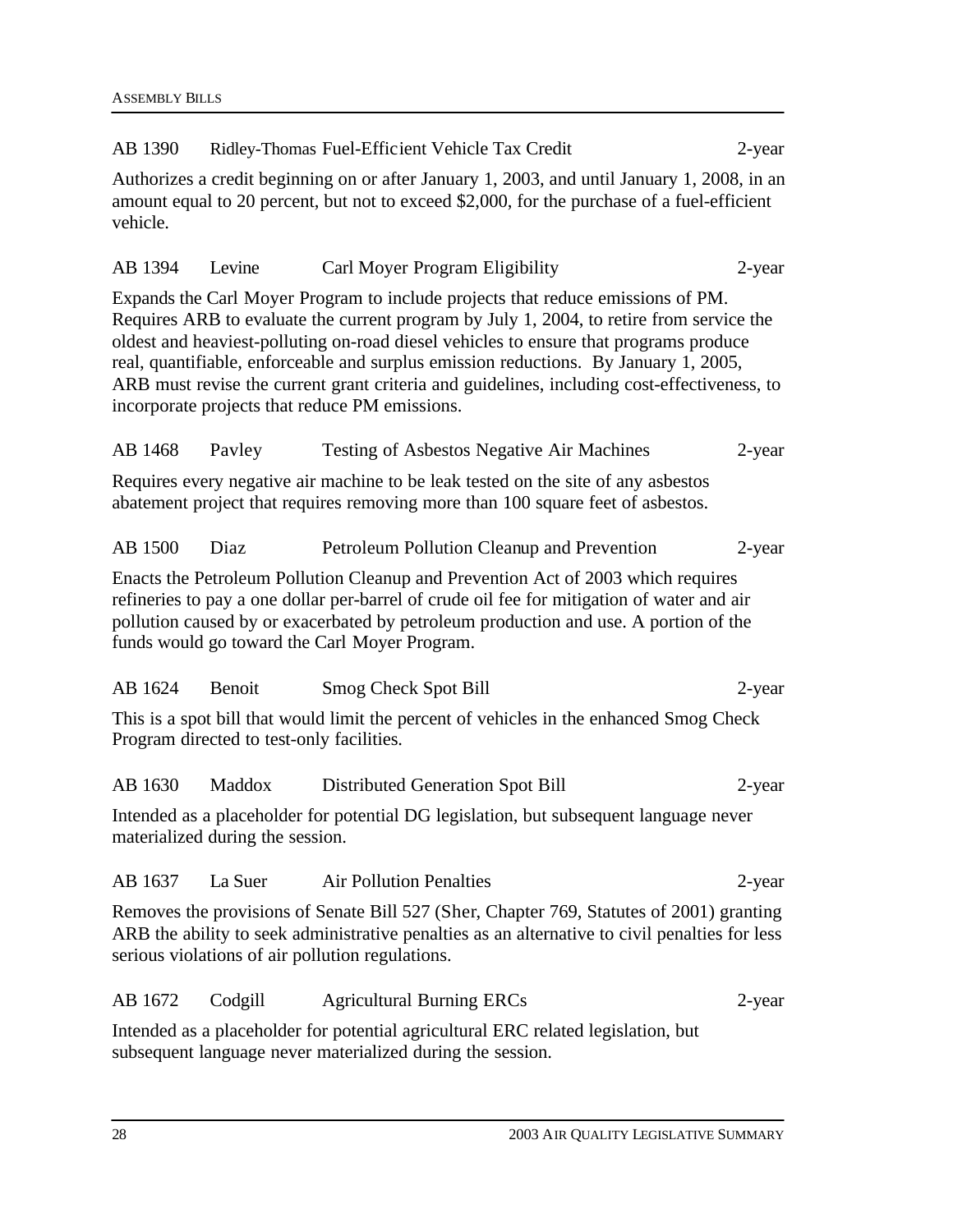AB 1685 Leno Self-Generation Incentive Program Eligibility Chapter 894

Extends the CPUC's Self-Generation Incentive Program by three years until 2008 and adds an emissions-based eligibility requirement for combustion self-generation projects. The bill also extends the eligibility date for initial start-up of "ultra-clean" emissions technologies by three years.

| <b>AJR 50</b> | Payley | <b>Fuel Cell Vehicles</b> | $2$ -vear |
|---------------|--------|---------------------------|-----------|
|---------------|--------|---------------------------|-----------|

Urges the state to commit to achieving a clean transportation future based on the rapid commercialization of hydrogen and fuel cell technologies. Requests the U.S. DOE to recognize California's progress and commitment to accelerating the commercialization of hydrogen and fuel cell vehicles and to ensure that appropriate federal funding be provided to support those activities in California.

ACR 75 Chan Tools for Schools (Indoor Air) in California Res. Chapter 70 Urges school districts to implement the federal Indoor Air Quality Tools for Schools Program.

| AB 6x | Oropeza | <b>Budget Reductions</b>                                                                                                                                        | Dead |
|-------|---------|-----------------------------------------------------------------------------------------------------------------------------------------------------------------|------|
|       |         | Reduces expenditures committed in the 2002 Budget Act for numerous state programs,<br>including a reversion to the General Fund of \$2.06 million from the ARB. |      |

| $AB$ 10x | Oropeza | <b>Stationary Source Fees</b> | Chapter 1x |
|----------|---------|-------------------------------|------------|
|          |         |                               |            |

Authorizes the ARB to levy an emission-based fee on stationary sources of air pollution, including manufacturers of consumer products and paints, to partially recover air pollution reduction program costs related to those sources.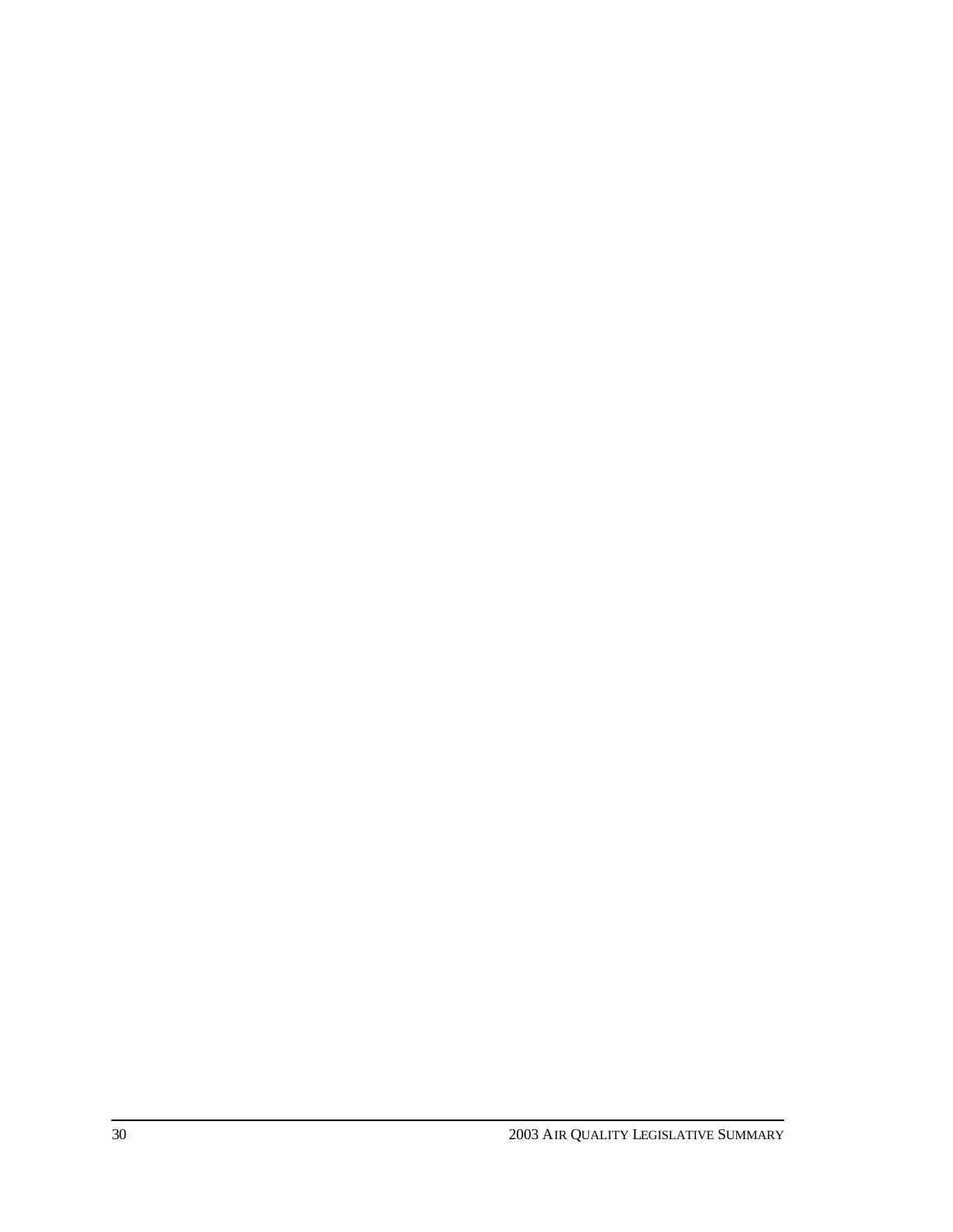# **SENATE BILLS**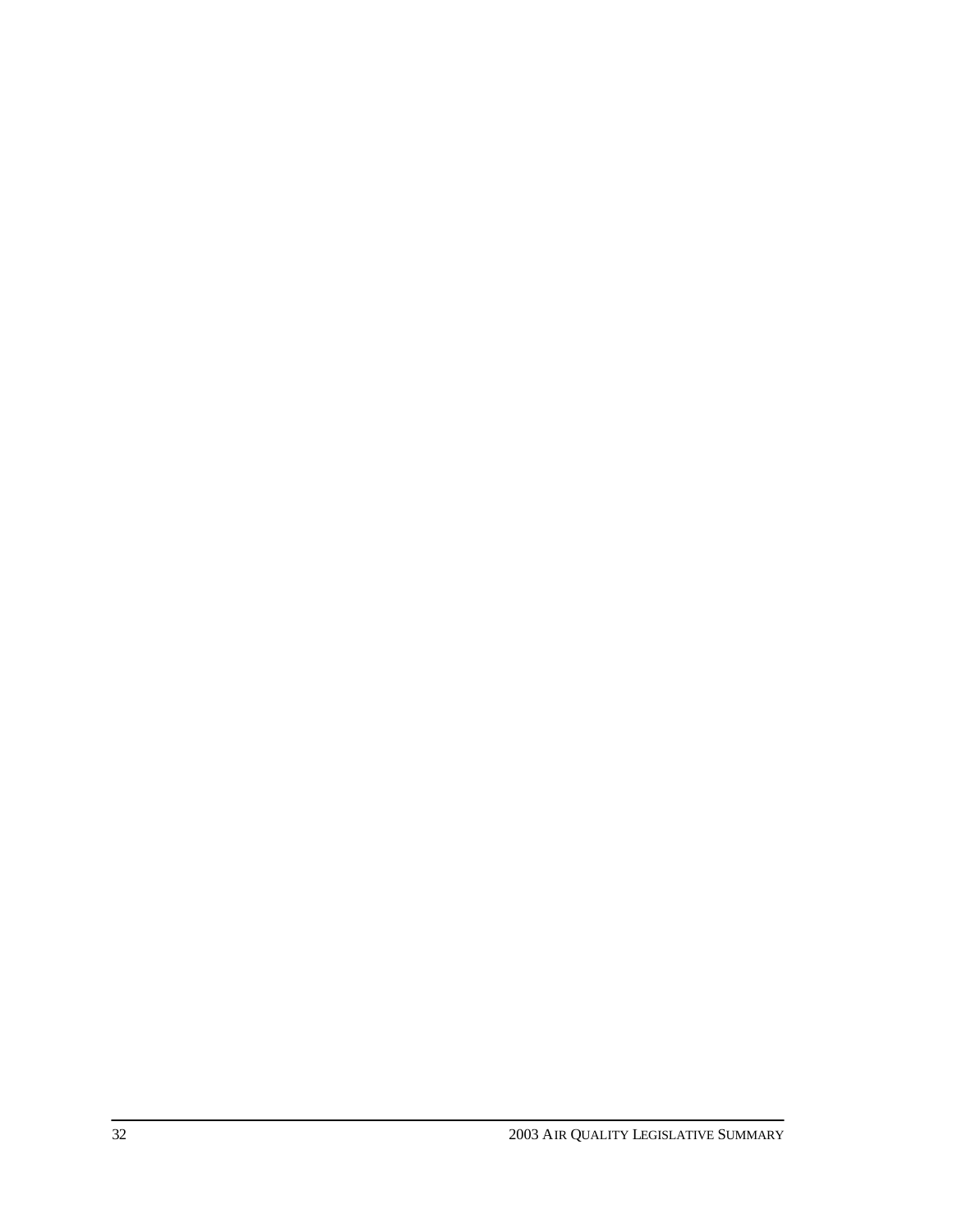| SB 11                                                                                                                                                                                                                                                                                                                  | Cedillo                                       | <b>Additional SCAQMD Board Member</b>                                                                                                                                                                                                                                                                                                                 | 2-year      |  |  |  |
|------------------------------------------------------------------------------------------------------------------------------------------------------------------------------------------------------------------------------------------------------------------------------------------------------------------------|-----------------------------------------------|-------------------------------------------------------------------------------------------------------------------------------------------------------------------------------------------------------------------------------------------------------------------------------------------------------------------------------------------------------|-------------|--|--|--|
| Increases to 13 the number of board members on the SCAQMD governing board and<br>requires the additional member be appointed by the City of Los Angeles.                                                                                                                                                               |                                               |                                                                                                                                                                                                                                                                                                                                                       |             |  |  |  |
| SB 46                                                                                                                                                                                                                                                                                                                  | Alpert                                        | Distributed Generation Spot Bill                                                                                                                                                                                                                                                                                                                      | 2-year      |  |  |  |
|                                                                                                                                                                                                                                                                                                                        | materialized during the session.              | Intended as a placeholder for potential DG legislation, but subsequent language never                                                                                                                                                                                                                                                                 |             |  |  |  |
| SB 107                                                                                                                                                                                                                                                                                                                 | <b>Bowen</b>                                  | <b>Ultra-Clean Distributed Generation</b>                                                                                                                                                                                                                                                                                                             | $2$ -year   |  |  |  |
|                                                                                                                                                                                                                                                                                                                        | low-emission distributed generation resources | Establishes until January 1, 2007, an incentive program for renewable and ultra-clean and                                                                                                                                                                                                                                                             |             |  |  |  |
| SB 207                                                                                                                                                                                                                                                                                                                 | Ackerman                                      | Gasoline Vapor Emission Control                                                                                                                                                                                                                                                                                                                       | $2$ -year   |  |  |  |
|                                                                                                                                                                                                                                                                                                                        |                                               | Amends existing law to ensure vapor recovery system failures identified by in-station<br>diagnostics (ISD) at service stations are not treated as violations unless the defect or<br>malfunction is not corrected within 21 days after detection.                                                                                                     |             |  |  |  |
| SB 277                                                                                                                                                                                                                                                                                                                 | Ducheny                                       | <b>Salton Sea Restoration Act</b>                                                                                                                                                                                                                                                                                                                     | Chapter 611 |  |  |  |
|                                                                                                                                                                                                                                                                                                                        |                                               | Establishes the Salton Sea Restoration Fund and requires the fund to be administered by<br>the Director of Fish and Game. The bill would require the money deposited in the fund<br>to be expended, upon appropriation by the Legislature, for various purposes relating to<br>the restoration of the Salton Sea, including environmental mitigation. |             |  |  |  |
| SB 288                                                                                                                                                                                                                                                                                                                 | <b>Sher</b>                                   | Protect California Air Act of 2003                                                                                                                                                                                                                                                                                                                    | Chapter 476 |  |  |  |
| Enacts the "Protect California Air Act of 2003" which prohibits local air districts from<br>revising their programs to be less stringent than those in place on December 30, 2002. In<br>addition, the bill extends for five years—to January 1, 2010—motor vehicle fee authority<br>for a SCAQMD clean fuels program. |                                               |                                                                                                                                                                                                                                                                                                                                                       |             |  |  |  |
| SB 311                                                                                                                                                                                                                                                                                                                 | Sher                                          | <b>Regulation Peer Review</b>                                                                                                                                                                                                                                                                                                                         | 2-year      |  |  |  |
|                                                                                                                                                                                                                                                                                                                        |                                               | Requires that an external scientific peer review of each draft risk assessment prepared by<br>the office shall be conducted in a manner substantially equivalent to that required for a<br>review of the scientific basis of any rule proposed for adoption by the Cal/EPA.                                                                           |             |  |  |  |
| SB 317                                                                                                                                                                                                                                                                                                                 | Kuehl                                         | Salton Sea Ecosystem Restoration                                                                                                                                                                                                                                                                                                                      | Chapter 612 |  |  |  |
|                                                                                                                                                                                                                                                                                                                        |                                               | Requires the Secretary of Resources to undertake a study relating to the restoration of the<br>Salton Sea ecosystem and the protection of wildlife dependent on that ecosystem.                                                                                                                                                                       |             |  |  |  |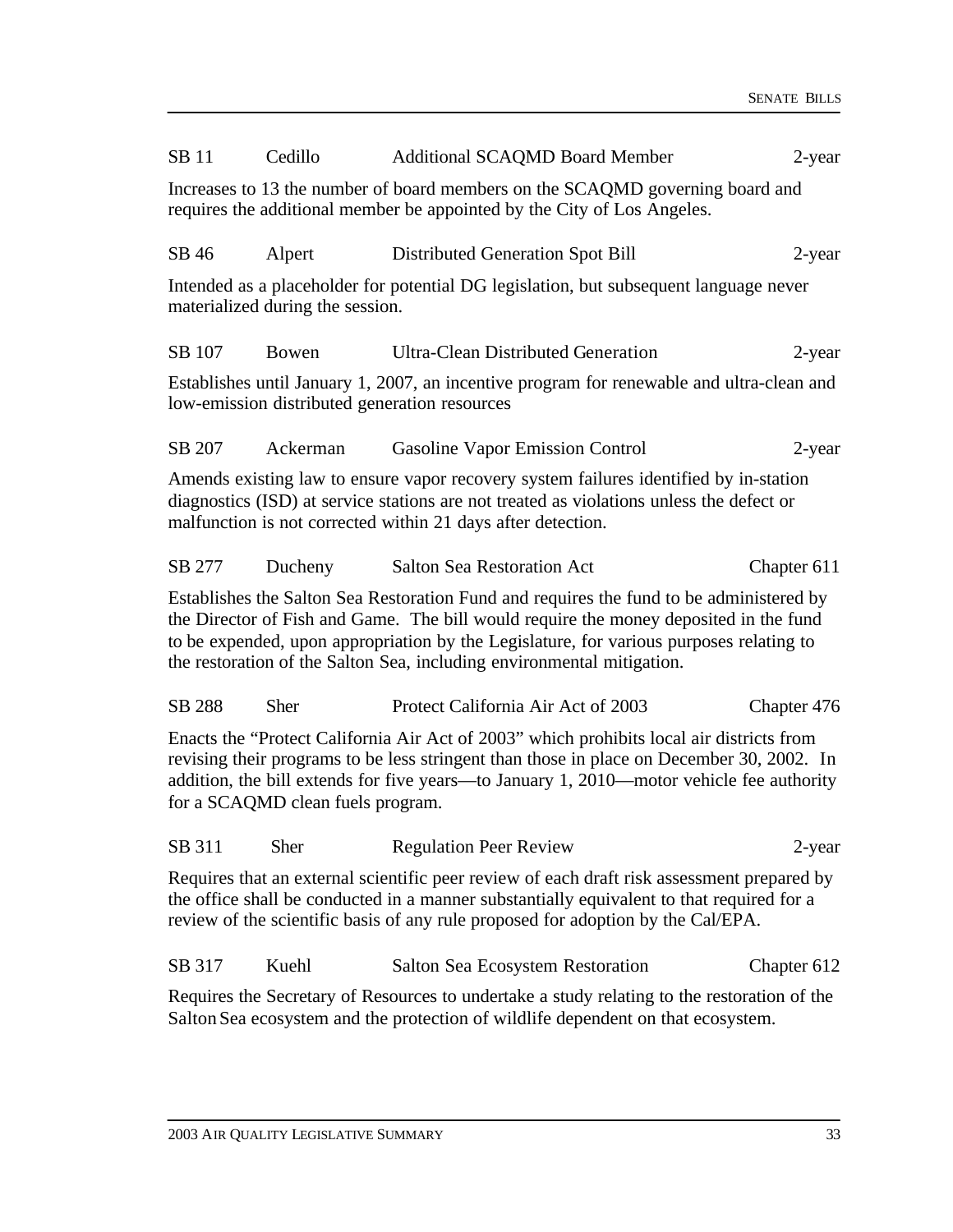| SB 352           | Escutia                             | <b>Schoolsites Near Freeways</b>                                                                                                                                                                                                                                                    | Chapter 668 |
|------------------|-------------------------------------|-------------------------------------------------------------------------------------------------------------------------------------------------------------------------------------------------------------------------------------------------------------------------------------|-------------|
| pupils or staff. |                                     | Prohibits the siting of a school within 500 feet of a freeway or busy roadway and brings<br>closer scrutiny to the siting of schools near large agricultural operations or railyards,<br>unless it can be determined that air quality at the proposed site poses no health risks to |             |
| SB 380           | <b>McClintock</b>                   | <b>HOV Lanes Effectiveness Study</b>                                                                                                                                                                                                                                                | 2-year      |
|                  |                                     | Requests the University of California, on or before January 1, 2005, to conduct a study,<br>in consultation with the DOT, to evaluate the effectiveness of HOV lanes.                                                                                                               |             |
| SB 444           | Vasconcellos                        | <b>Greenhouse Gasses</b>                                                                                                                                                                                                                                                            | 2-year      |
|                  |                                     | Declares Legislative intent to significantly reduce greenhouse gas emissions in the state<br>to the extent practicable pursuant to the provisions of the Kyoto Accord.                                                                                                              |             |
| SB 480           | Kuehl                               | <b>SCAQMD Board Member for Santa Monica</b>                                                                                                                                                                                                                                         | 2-year      |
|                  |                                     | Intended as a placeholder for legislation related to SCAQMD Board membership, but<br>subsequent language never materialized during the session.                                                                                                                                     |             |
| SB 502           | Florez                              | Dairy Farm Sanitation                                                                                                                                                                                                                                                               | $2$ -year   |
|                  |                                     | Requires the secretary of CDFA to establish an incentive program to encourage dairy<br>farm owners to improve air and water conditions on dairy farms.                                                                                                                              |             |
| SB 537           | Romero                              | Solid Waste Management Coordination                                                                                                                                                                                                                                                 | N/A         |
|                  | <b>County Sanitation Districts.</b> | Originally a placeholder addressing coordination of the state's waste management<br>program with water and air programs. As amended, the bill deals with Los Angeles                                                                                                                |             |
| SB 552           | <b>Burton</b>                       | <b>State Vehicle Fleet Purchases</b>                                                                                                                                                                                                                                                | Chapter 737 |
| departments.     |                                     | Requires the DGS, on or before January 1, 2005, in consultation with the CEC and the<br>ARB, to develop and adopt specifications and standards for all passenger cars and light-<br>duty trucks that are purchased or leased on behalf of, or by, state offices, agencies, and      |             |
| SB 568           | <b>Sher</b>                         | <b>External Scientific Peer Reviews</b>                                                                                                                                                                                                                                             | 2-year      |
|                  |                                     | Prohibits any person with a financial interest that is related to the subject matter of the                                                                                                                                                                                         |             |

review from serving as an external scientific peer reviewer for a peer review initiated on or after January 1, 2004.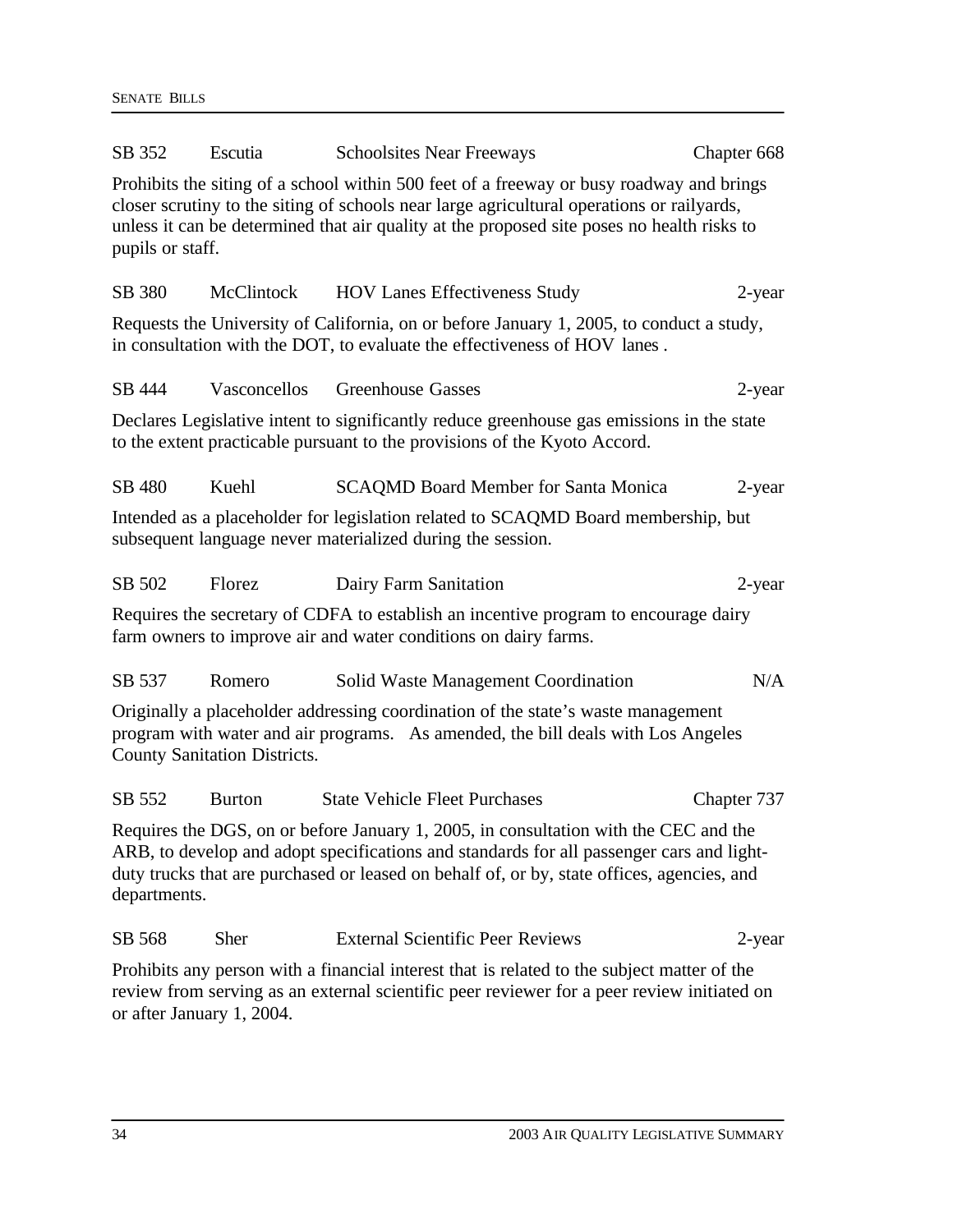### SB 571 Alarcon Environmental Civil Action 2-year

Allows any person to seek civil remedies against any person who has committed or is committing any act or practice that has violated or is violating any law or regulation for the protection of the public health, environment, or natural resources of the state.

## SB 654 Machado Salton Sea Water Agreements Chapter 613

Make a legislative finding and declaration that in order to resolve conflicts that have prevented the implementation of California's Colorado River Water Use Plan it is necessary to provide a mechanism to implement and allocate environmental mitigation responsibility between water agencies and the state.

SB 656 Sher PM Controls List & Implementation Chapter 738

Requires—by January 1, 2005—the ARB to adopt an expansive list of available control measures that would reduce PM emissions from new and existing stationary, mobile and area sources of pollution. The bill further requires—by July 31, 2005—the ARB and local districts to adopt an implementation schedule for the listed control measures. The ARB is to prepare a report of the implementation outcome by January 1, 2009. The bill sunsets on January 1, 2011.

SB 671 Florez Fuel Transportation Documentation Chapter 63 Allows paperwork related to fuel containing ethanol to state "contains up to 10% ethanol" rather than listing the specific ethanol content of the fuel. The bill also would allow service stations to display a sign showing that the federal excise tax rate is "up to \$.184."

SB 700 Florez Agricultural Permit Exemption Removal Chapter 479

Repeals agriculture's exemption from air pollution permitting and requires local air pollution control districts to issue air quality permits for most agricultural sources, including large dairies. The bill also mandates emission reduction control programs to reduce air pollution from agricultural activities.

SB 701 Florez Clean Air, Clean Water & Coastal Protection Act 2-year

Creates the Clean Air, Clean Water and Coastal Protection Act of 2004 which would place a \$4.5 billion general obligation bond for financing air quality programs on the ballot. Of the amount authorized, \$3.9 billion would be available for various programs administered by the ARB, including the Carl Moyer Program.

SB 702 Florez Carl Moyer Program Requirements 2-year

Intended as a placeholder for potential Carl Moyer legislation related to medium-duty farm equipment, but subsequent language never materialized during the session.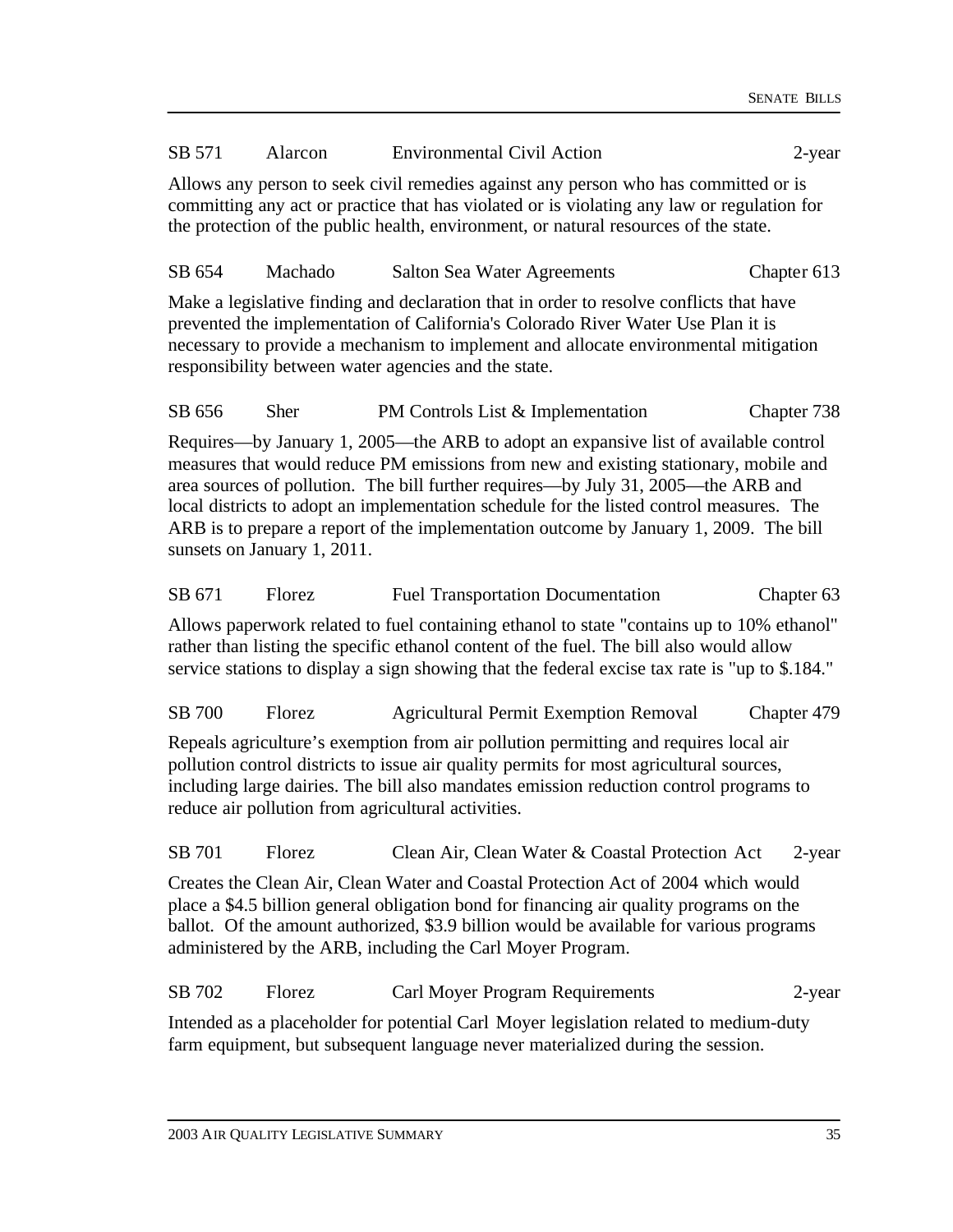| SB 703 | Florez<br><b>Agricultural Electrical Rate Structures</b><br>$2$ -year |                                                                                                                                                                                                                                                                                                                                                                          |             |
|--------|-----------------------------------------------------------------------|--------------------------------------------------------------------------------------------------------------------------------------------------------------------------------------------------------------------------------------------------------------------------------------------------------------------------------------------------------------------------|-------------|
|        |                                                                       | Requires the CPUC to set incentive rates for water irrigation pumps so that it is cost<br>effective to replace diesel pumps with electric motors.                                                                                                                                                                                                                        |             |
| SB 704 | Florez                                                                | <b>Agricultural Biomass Incentives</b>                                                                                                                                                                                                                                                                                                                                   | Chapter 480 |
|        | agricultural waste material.                                          | Requires the CEC to allocate six million dollars for the $2003 - 2004$ fiscal year to provide<br>incentives to qualified biomass facilities within California to increase their utilization of                                                                                                                                                                           |             |
| SB 705 | Florez                                                                | <b>Agricultural Burning Ban</b>                                                                                                                                                                                                                                                                                                                                          | Chapter 481 |
|        | federal ambient air quality standards.                                | Prohibits the burning of agricultural waste in San Joaquin Valley by June 1, 2010. Allows<br>the air district to delay the phase-out if there are no feasible alternatives for disposal,<br>there is no long-term funding for biomass facilities in the San Joaquin Valley or<br>development of alternatives, and burning will not cause or contribute to a violation of |             |
| SB 706 | Florez                                                                | Clean Burning Fireplaces, Heaters, and Stoves                                                                                                                                                                                                                                                                                                                            | 2-year      |
|        |                                                                       | Requires the ARB to adopt regulations that establish new standards for clean-burning<br>wood fireplaces, wood heaters, wood stoves, and for masonry heaters. Requires the<br>council of the State Building Standards Commission to develop a prohibition on the<br>installation of any wood stove or heater that fails to meet the defined standard.                     |             |
| SB 707 | Florez                                                                | Dairy Buffer Zones                                                                                                                                                                                                                                                                                                                                                       | 2-year      |
| dairy. |                                                                       | Requires consideration of buffer zones as part of CEQA an EIR for a new or expanding                                                                                                                                                                                                                                                                                     |             |
| SB 708 | Florez                                                                | <b>Smoking Vehicle Checkpoints</b>                                                                                                                                                                                                                                                                                                                                       | Chapter 482 |
|        |                                                                       | Authorizes counties to establish smoking vehicle checkpoints in combination with DUI<br>checkpoints. Allows a low-income owner of a smoking vehicle who was issued a "notice"<br>to correct" to participate in the state's vehicle repair assistance program.                                                                                                            |             |
| SB 709 | Florez                                                                | <b>SJVUAPCD</b> Authorities                                                                                                                                                                                                                                                                                                                                              | Chapter 483 |
|        | existing structure and governing board.                               | Grants the SJVUAPCD similar authorities now held by the other highly polluted air<br>districts in the state, including authority to collect \$1 per registered vehicle surcharge.<br>The bill also requires the District to establish an expedited permit review program and<br>establish a small business assistance office. Finally, the bill codifies the District's  |             |
| SB 807 | Ashburn                                                               | <b>Agricultural Permit Exemption Removal</b>                                                                                                                                                                                                                                                                                                                             | 2-year      |
|        |                                                                       | Removes the agricultural permit exemption for federally defined major sources only.                                                                                                                                                                                                                                                                                      |             |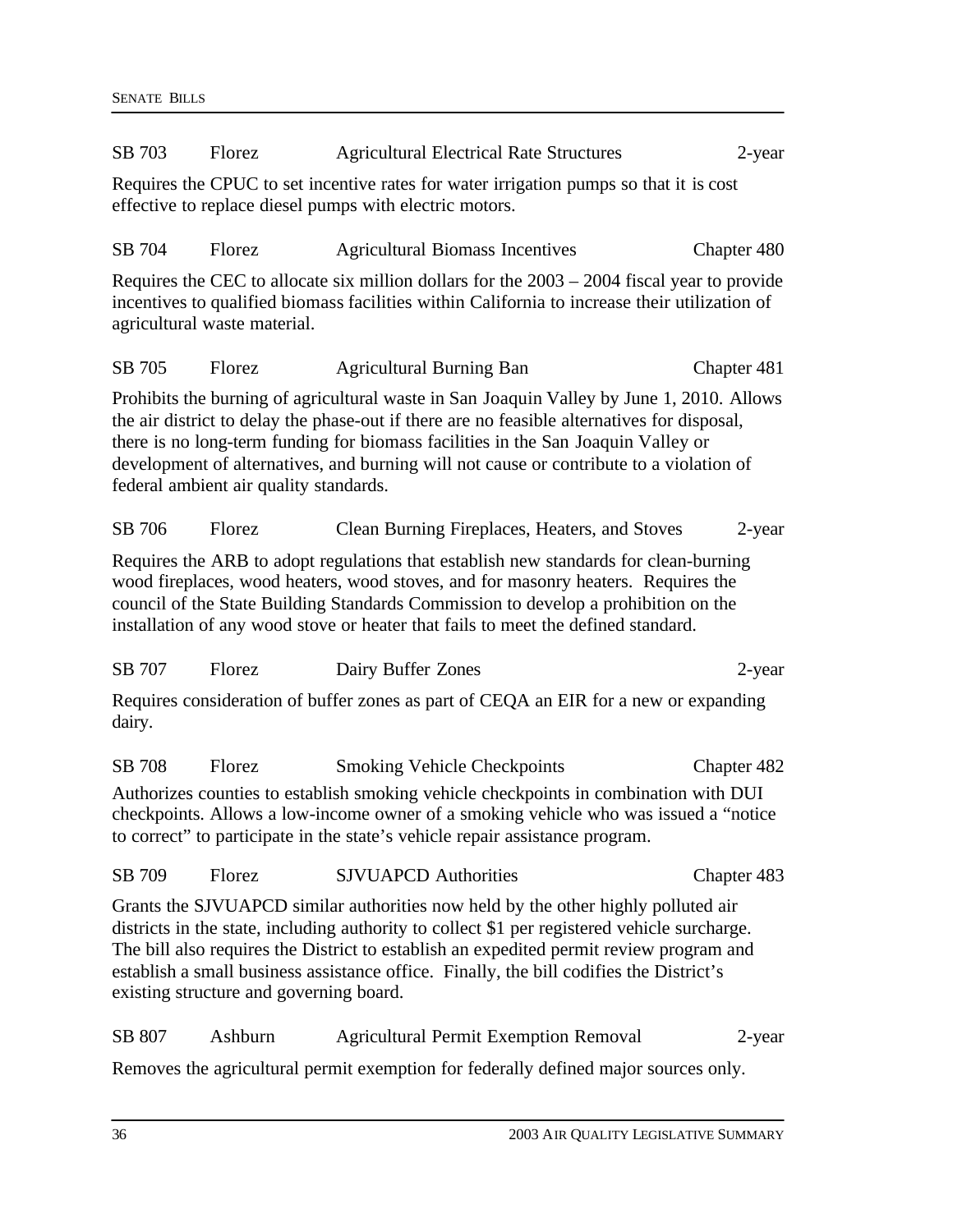#### SB 820 Denham In-State Ethanol Report 2-year

Requires a report on actions that state agencies, including the ARB, could take to help jump-start an in-state ethanol industry.

#### SB 871 Burton Gasoline Vapor Recovery Systems N/A

Originally expanded the definition of minor violations for vapor recovery systems on gasoline cargo tanks to add violations that (a) are the owner or operator's first violation of the nature, (b) are de minimis, (c) do not pose a threat to public health or the environment, (d) are not knowing or intentional, and (e) do not cause or contribute to a violation of any state or federal ambient air quality standard or toxic air contaminant standard. As amended, this bill is authored by Senator Torlakson and deals with drivers education.

| SB 887 | Perata | Port Improvement Bond Act | 2-year |
|--------|--------|---------------------------|--------|
|--------|--------|---------------------------|--------|

Creates the Seaport Security and Port Neighborhood Transportation, Clean Air, and Navigation Improvement Bond Act of 2003 which would place a \$1 billion general obligation bond for financing seaport security, port infrastructure, port neighborhood transportation, air quality and navigation programs in the port areas of the state. Of the amount authorized, \$100 million would be available to ARB for funding the California Port Community Air Quality Program created by AB 2650, Lowenthal (Chapter 1129, Statutes of 2002.)

| SB 915 | Perata | SF Bay Area Water Transit Authority | Chapter 714 |
|--------|--------|-------------------------------------|-------------|
|--------|--------|-------------------------------------|-------------|

Provides that the emission standards for new vessels operated by SFWTA shall exceed specified U.S. EPA marine air quality standards by at least 85 percent and requires the SFWTA to dedicate at least one new vessel to use biodiesel fuel to assess the practicality of renewable fuels.

SB 981 Soto Petroleum Pollution Cleanup and Prevention Act 2-year

Creates the Children's Health and Petroleum Pollution Remediation Act of 2003 which requires refineries to pay a fee of \$0.30 per-barrel of crude oil to support petroleum pollution source reductions programs and public health programs.

SB 998 Bowen Economic Stimulus and Infrastructure Bond Act 2-year

Creates the Economic Stimulus and Infrastructure Bond Act, which would create a general obligation bond of just over \$1 billion. ARB would receive \$50 million for the Carl Moyer Program.

SB 999 Machado New Board Members for SJVUAPCD 2-year

Increases the SJVUAPCD from 11 to 15 members with the additional members appointed by the Governor (2) and Legislature (2).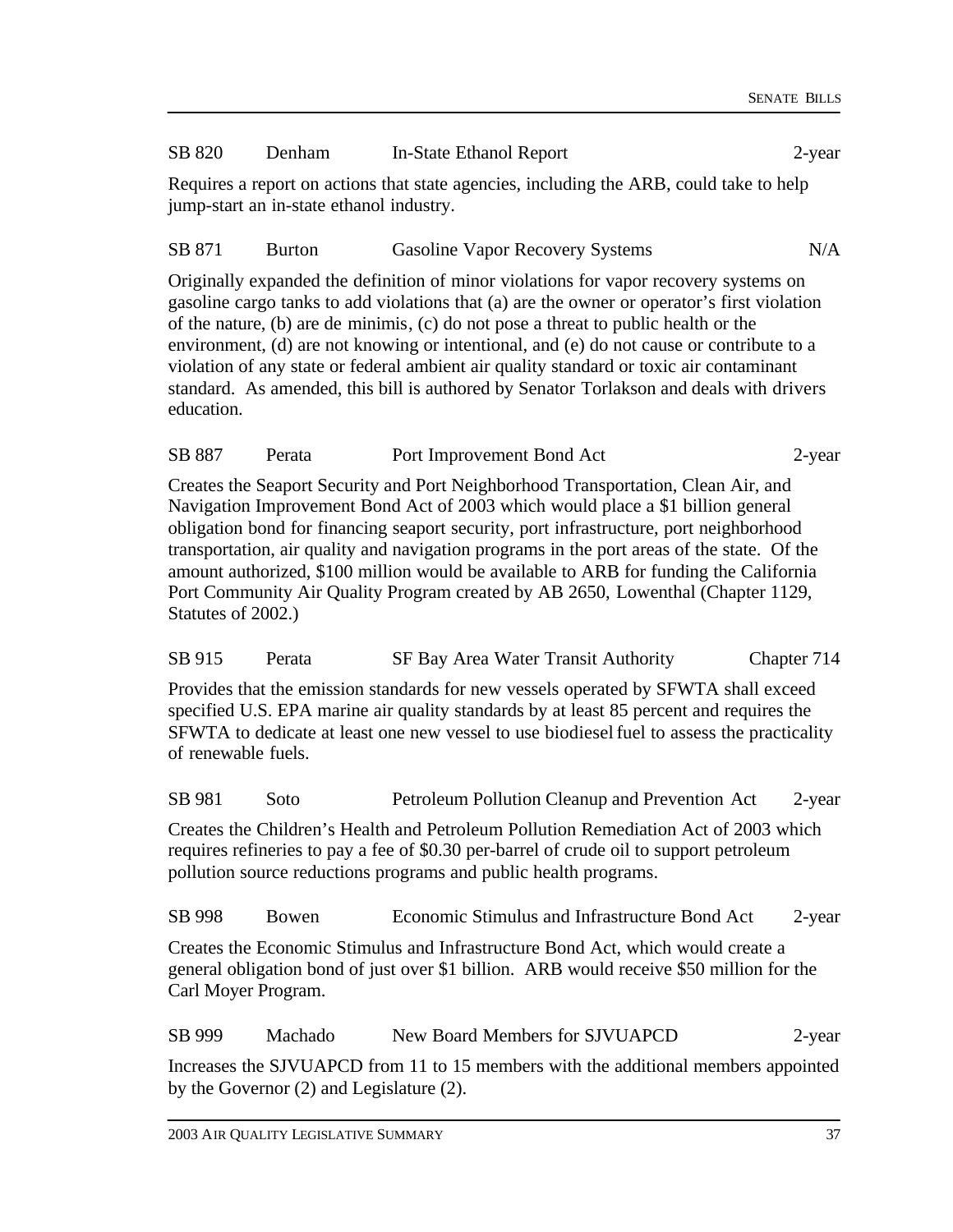| SB 1015                                                                                                                                                                                                                                                                                                                                                                                                                                                                                                                                                                         | Morrow                           | Distributed Generation Spot Bill                                                                                                                         | $2$ -year  |  |  |
|---------------------------------------------------------------------------------------------------------------------------------------------------------------------------------------------------------------------------------------------------------------------------------------------------------------------------------------------------------------------------------------------------------------------------------------------------------------------------------------------------------------------------------------------------------------------------------|----------------------------------|----------------------------------------------------------------------------------------------------------------------------------------------------------|------------|--|--|
|                                                                                                                                                                                                                                                                                                                                                                                                                                                                                                                                                                                 | materialized during the session. | Intended as a placeholder for potential DG legislation, but subsequent language never                                                                    |            |  |  |
| SB 1078                                                                                                                                                                                                                                                                                                                                                                                                                                                                                                                                                                         | Chesbro                          | <b>Solid Waste Collection Vehicle Fees</b>                                                                                                               | $2$ -year  |  |  |
| Requires the operator of a solid waste collection vehicle, until December 31, 2010, to pay<br>a fee of 50 cents for each ton of solid waste submitted for disposal by that operator at a<br>solid waste disposal facility. Funding collected would go to an operator of a solid waste<br>collection vehicle for the operator's actual and eligible costs of complying with the<br>regulation adopted by the State Air Resources Board for the use of best available control<br>technology to reduce diesel particulate matter emissions from solid waste collection<br>vehicles |                                  |                                                                                                                                                          |            |  |  |
| $SB$ 4x                                                                                                                                                                                                                                                                                                                                                                                                                                                                                                                                                                         | B&FR                             | Budget Act of 2003                                                                                                                                       | 2-year     |  |  |
|                                                                                                                                                                                                                                                                                                                                                                                                                                                                                                                                                                                 |                                  | Achieves General Fund savings from specified state agencies including reducing ARB<br>funding for air monitoring and compliance programs by \$2,045,000. |            |  |  |
| $SB$ 6x                                                                                                                                                                                                                                                                                                                                                                                                                                                                                                                                                                         | B&FR                             | Permit Fees on Nonvehicular Sources                                                                                                                      | N/A        |  |  |
| Originally authorized ARB to impose additional permit fees on stationary sources of air<br>pollution (Senate version of AB 10x.) As amended this bill deals with health and human<br>services.                                                                                                                                                                                                                                                                                                                                                                                  |                                  |                                                                                                                                                          |            |  |  |
| $SB$ 17 $x$                                                                                                                                                                                                                                                                                                                                                                                                                                                                                                                                                                     | <b>B</b> &FR                     | Budget Act of 2002 – Reductions                                                                                                                          | Dead       |  |  |
|                                                                                                                                                                                                                                                                                                                                                                                                                                                                                                                                                                                 | Senate version of AB 6x.         |                                                                                                                                                          |            |  |  |
| SB 19x                                                                                                                                                                                                                                                                                                                                                                                                                                                                                                                                                                          | Chesbro                          | Budget Act of 2002 – Reductions                                                                                                                          | Chapter 3x |  |  |

Duplicate version of AB 6x and SB 17x.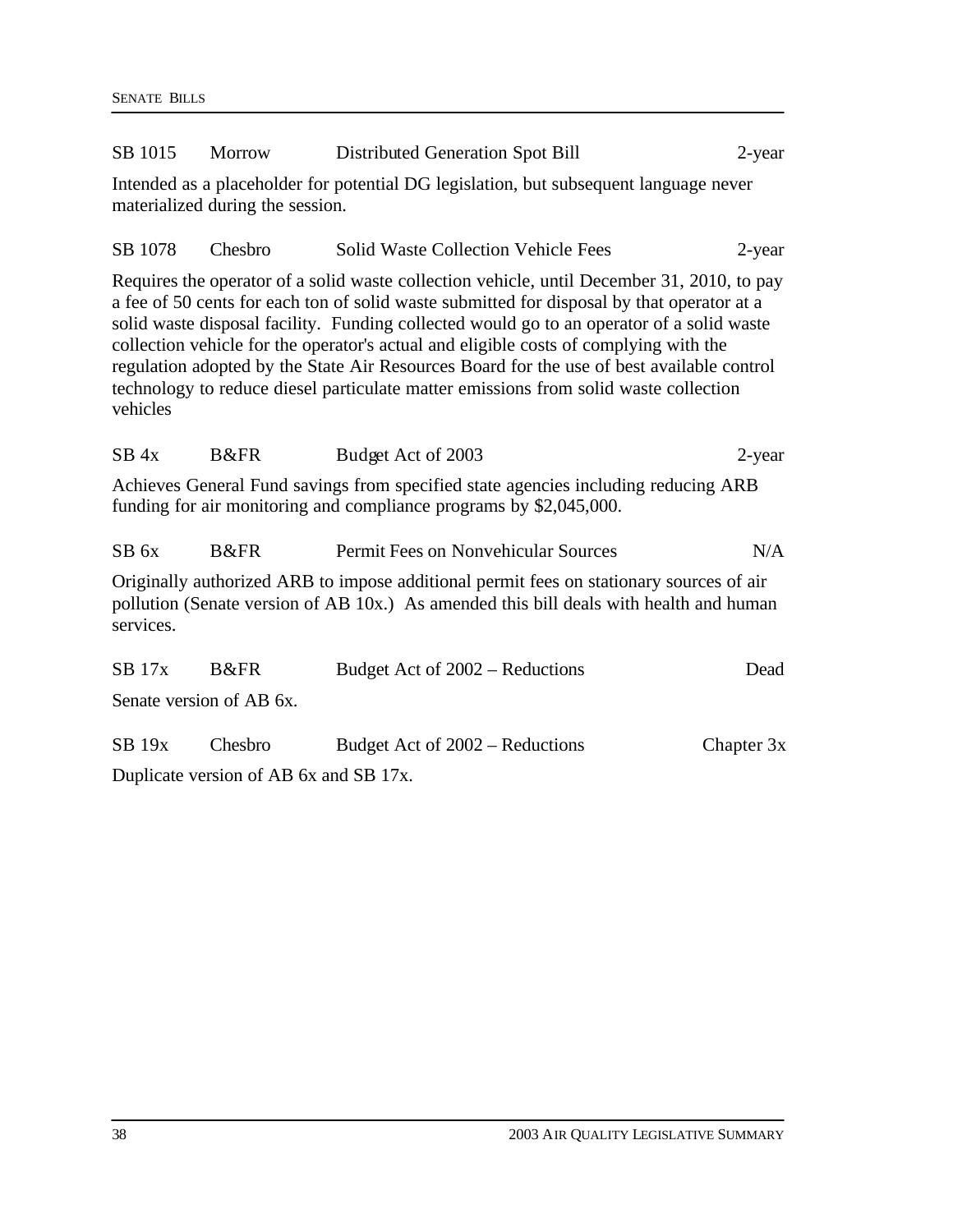# **CHAPTERED BILLS**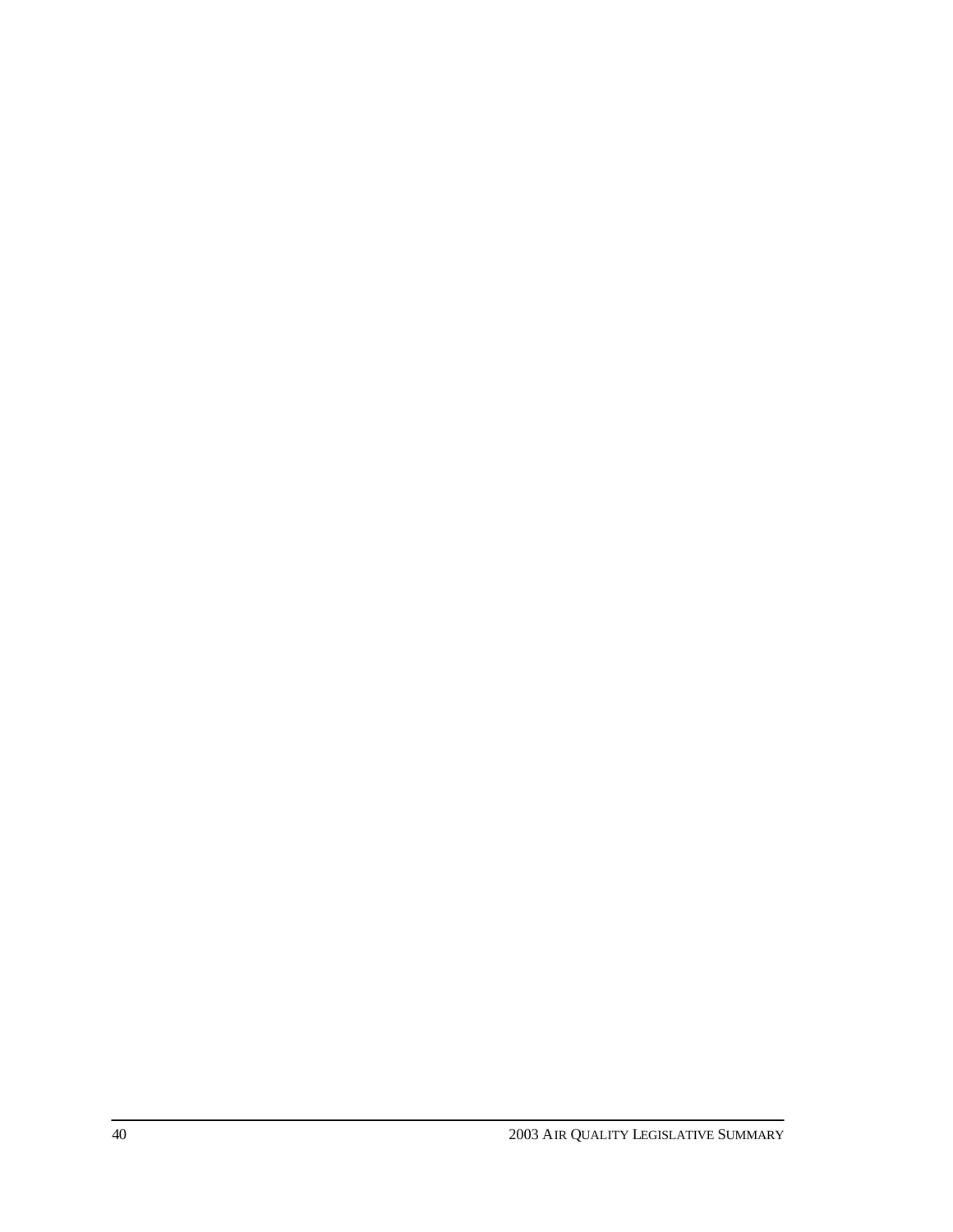| AB 170        | Reyes         | San Joaquin Valley Local Planning                            | Chapter 472    |
|---------------|---------------|--------------------------------------------------------------|----------------|
| AB 390        | Montanez      | <b>Hospital Backup Generators Testing</b>                    | Chapter 676*   |
| AB 826        | Jackson       | <b>Perchlorate Contamination Prevention Act</b>              | Chapter 608    |
| AB 844        | <b>Nation</b> | <b>Replacement Tires Efficiency Program</b>                  | Chapter 645    |
| AB 998        | Lowenthal     | Dry Cleaning Alternatives Grant Program                      | Chapter $821*$ |
| AB 1090       | Longville     | SCAQMD Board Make-up: San Bernardino                         | Chapter 686    |
| AB 1214       | Firebaugh     | <b>Stationary Fuel Cell Net Metering</b>                     | Chapter 661    |
| AB 1685       | Leno          | Self-Generation Incentive Program Eligibility                | Chapter 894*   |
| <b>ACR 75</b> | Chan          | Tools for Schools (Indoor Air) in California Res. Chapter 70 |                |
| $AB$ 10 $x$   | Oropeza       | <b>Stationary Source Fees</b>                                | Chapter 1x     |
| SB 277        | Ducheny       | <b>Salton Sea Restoration Act</b>                            | Chapter 611    |
| SB 288        | Sher          | Protect California Air Act of 2003                           | Chapter 476    |
| SB 317        | Kuehl         | Salton Sea Ecosystem Restoration                             | Chapter 612    |
| SB 352        | Escutia       | <b>Schoolsites Near Freeways</b>                             | Chapter 668    |
| SB 552        | <b>Burton</b> | <b>State Vehicle Fleet Purchases</b>                         | Chapter 737*   |
| SB 654        | Machado       | <b>Salton Sea Water Agreements</b>                           | Chapter 613    |
| SB 656        | Sher          | PM Controls List & Implementation                            | Chapter 738*   |
| SB 671        | Florez        | <b>Fuel Transportation Documentation</b>                     | Chapter 63     |
| SB 700        | Florez        | <b>Agricultural Permit Exemption Removal</b>                 | Chapter 479    |
| SB 704        | Florez        | <b>Agricultural Biomass Incentives</b>                       | Chapter 480*   |
| SB 705        | Florez        | <b>Agricultural Burning Ban</b>                              | Chapter 481    |
| SB 708        | Florez        | <b>Smoking Vehicle Checkpoints</b>                           | Chapter 482    |
| SB 709        | Florez        | <b>SJVUAPCD Authorities</b>                                  | Chapter 483    |
| SB 915        | Perata        | SF Bay Area Water Transit Authority                          | Chapter 714    |
| <b>SB 19x</b> | Chesbro       | Budget Act of 2002 - Reductions                              | Chapter 3x     |

\*Bills chaptered with a signing message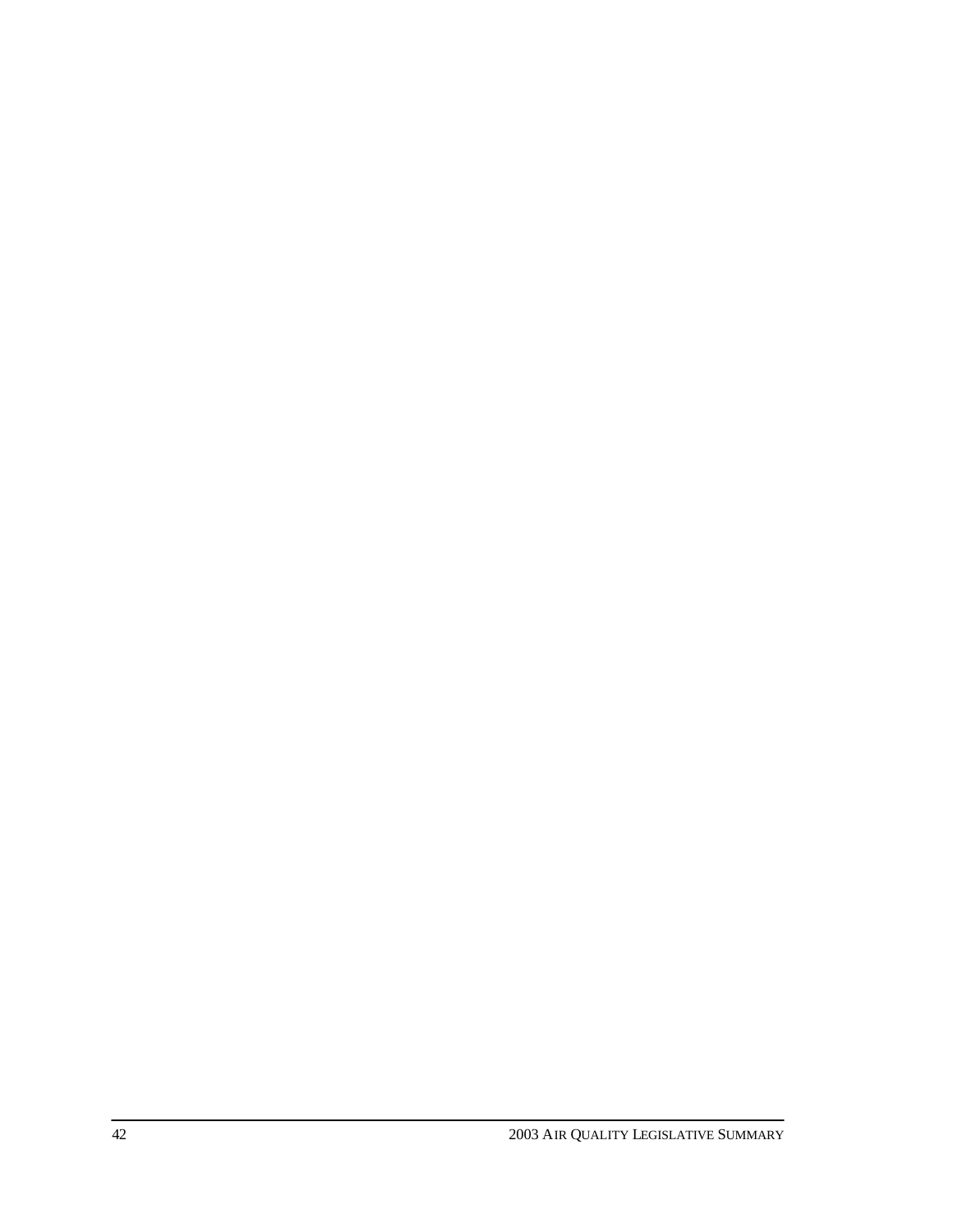October 10, 2003

To the Members of the California Legislature:

I am signing Assembly Bill 390, which requires that specified health facilities test their diesel backup generator in accordance with the most recent standard set by the Joint Commission on the Accreditation of Healthcare Organizations, which would reduce the current testing requirement from weekly or every other week depending on facility type to monthly. These provisions would be repealed as of January 1, 2009. I am directing Department of Health Services to absorb the cost of this bill within existing resources.

Sincerely,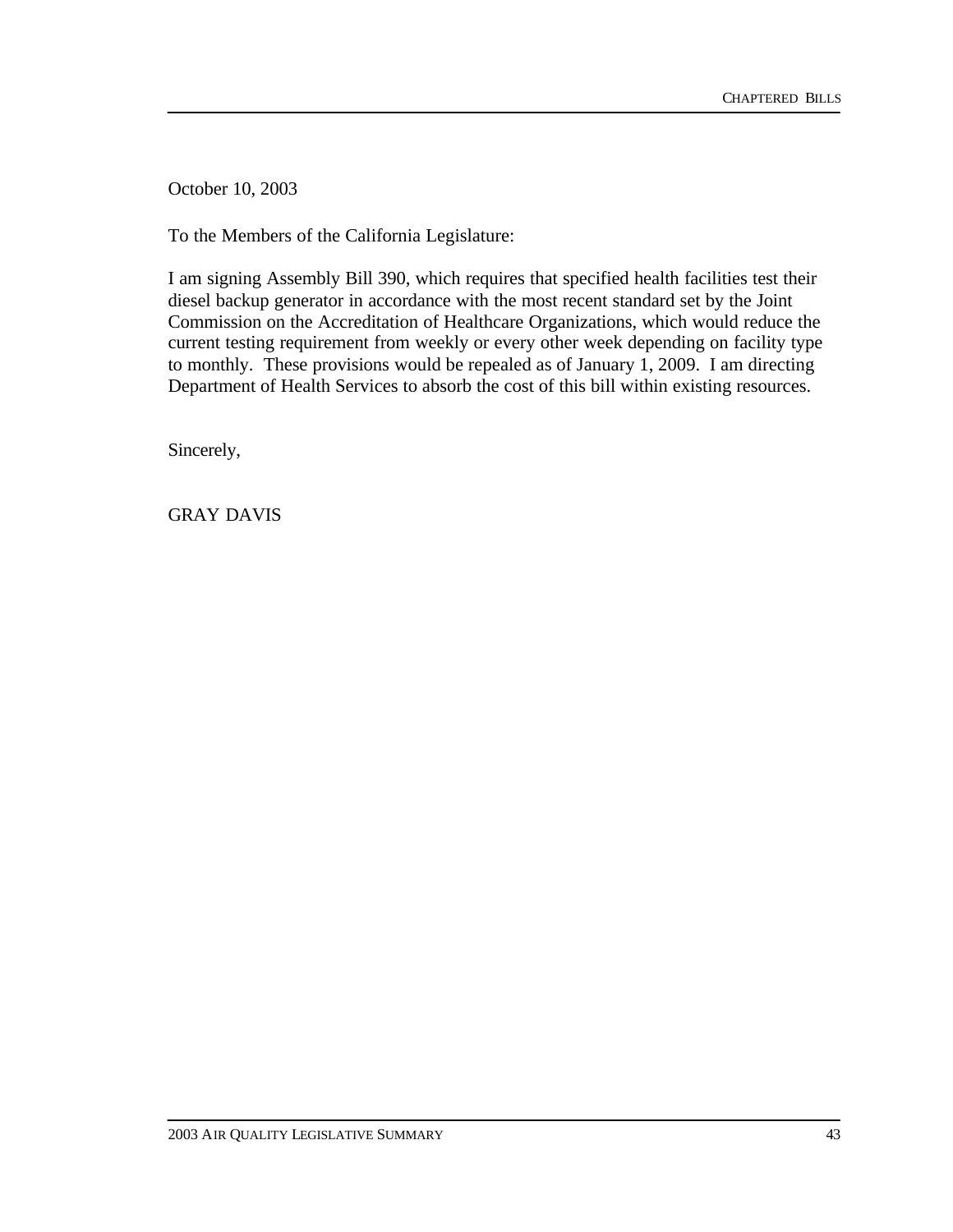October 12, 2003

To the Members of the California Legislature:

I am signing Assembly Bill 998, which establishes a Nontoxic Dry Cleaning Incentive Trust Fund to encourage California dry cleaners to switch from the dry cleaning solvent perchloroethylene (PCE) to less toxic alternatives. Fees on each gallon of PCE purchased would fund a demonstration project and provide incentive grants to dry cleaners to switch to less toxic alternatives.

AB 998 provides the financial incentives needed for dry cleaners to use the cleanest possible alternatives to PCE, a known carcinogen. There are two known non-toxic and non-smog forming alternative technologies available to the dry cleaning industry: wet cleaning with water and carbon dioxide cleaning. As an example, Hanger Cleaners in San Diego uses carbon dioxide cleaning and reports positive customer response and a cleaner environment for employees and the surrounding community. I am proud to join eight other states that have passed similar laws to promote alternatives to PCE.

Although I am signing this bill, I am greatly troubled by an increasing California pollution problem caused by emergent contaminants fouling our water and air, such as PCE, chrome 6, MTBE, radiation, PBDE, and perchlorate. Therefore, I challenge the author and stakeholders to continue the leadership shown by this measure and lead the way next year to devise an innovative solution to address the cross-media pollution problems caused by PCE and the other emergent contaminants.

I am signing this bill with the understanding that the Air Resources Board, Office of Environmental Health Hazard Assessment and Department of Health Services implement this measure within existing staff resources.

Sincerely,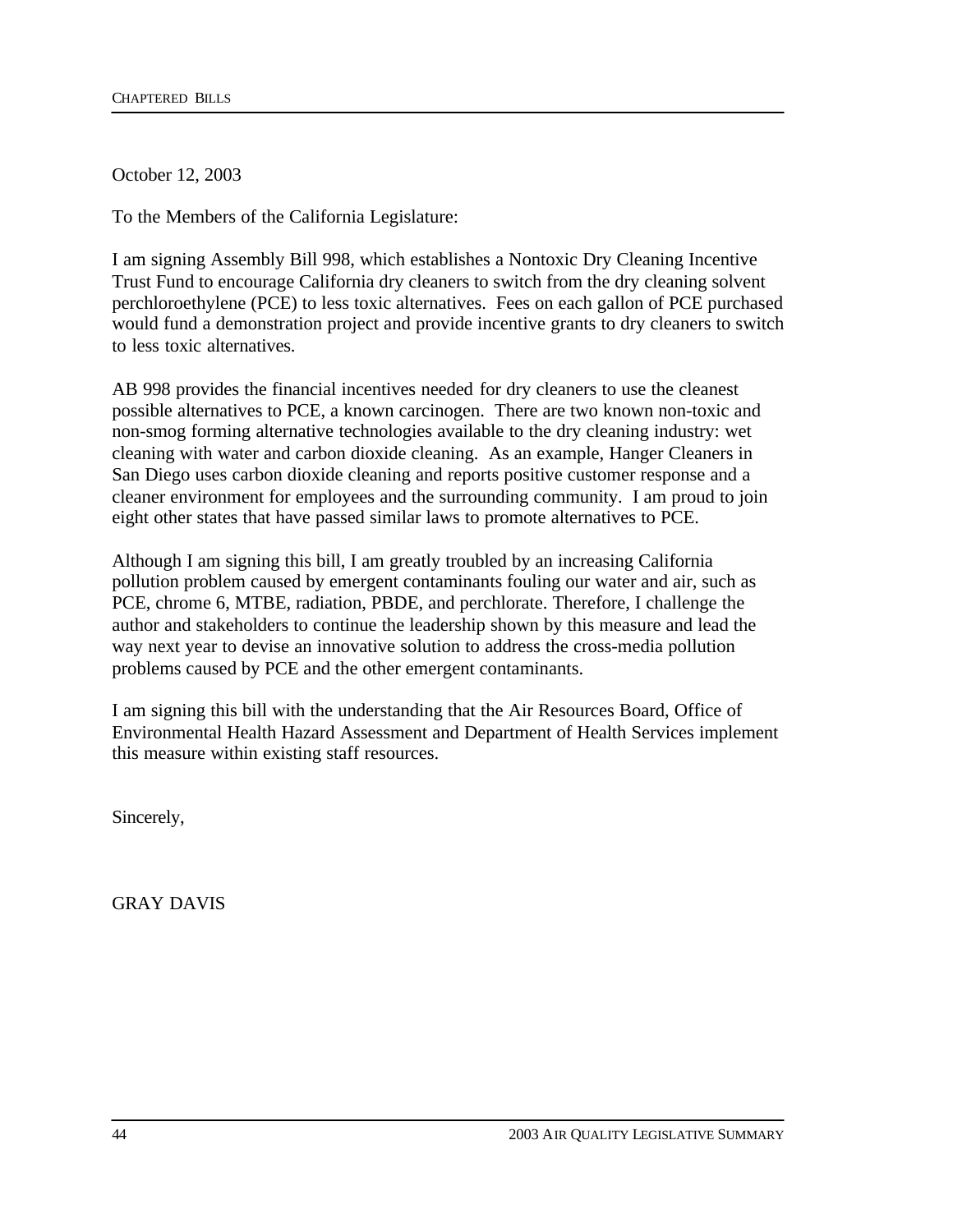October 12, 2003

To the Members of the California Legislature:

I am signing Assembly bill 1685, which reauthorizes the California Public Utilities Commission's Self-Generation Incentive Program until December 31, 2003, providing the solar and the distributed generation (DG) industry greater financial certainty and Californians greater energy independence. This program provides the largest source of renewable energy project funding in the nation with \$125 per year for solar, wind, fuel cell, and co-generation projects.

AB 1685 codifies the Self-Generation Incentives Program, continuing the development of new, cleaner electric power. It is important that investors who finance new projects leading the state to energy independence have assurance that this program will continue to support them. However, I do not believe this codification abrogates the PUC's underlying authority to establish or continue similar incentive programs in the future.

I am concerned by the disqualification of "waste gas" fired internal combustion engines from the program. These sources can have lower emissions that the alternative of directly flaring the waste gas to the air. I understand the author has agreed to introduce legislation next year which addresses this issue and ensures that not only the producers of the cleanest and most efficient gas distributed generation projects continue to participate in the program, but that those who reduce emissions by generating power using "waste" gas also qualify for this program.

I would also encourage the author to include a mechanism to certify compliance with the efficiency standards to ensure that qualifying clean and efficient distributed generation projects can establish eligibility for the program.

For these reasons, i am signing this measure.

Sincerely,

Gray Davis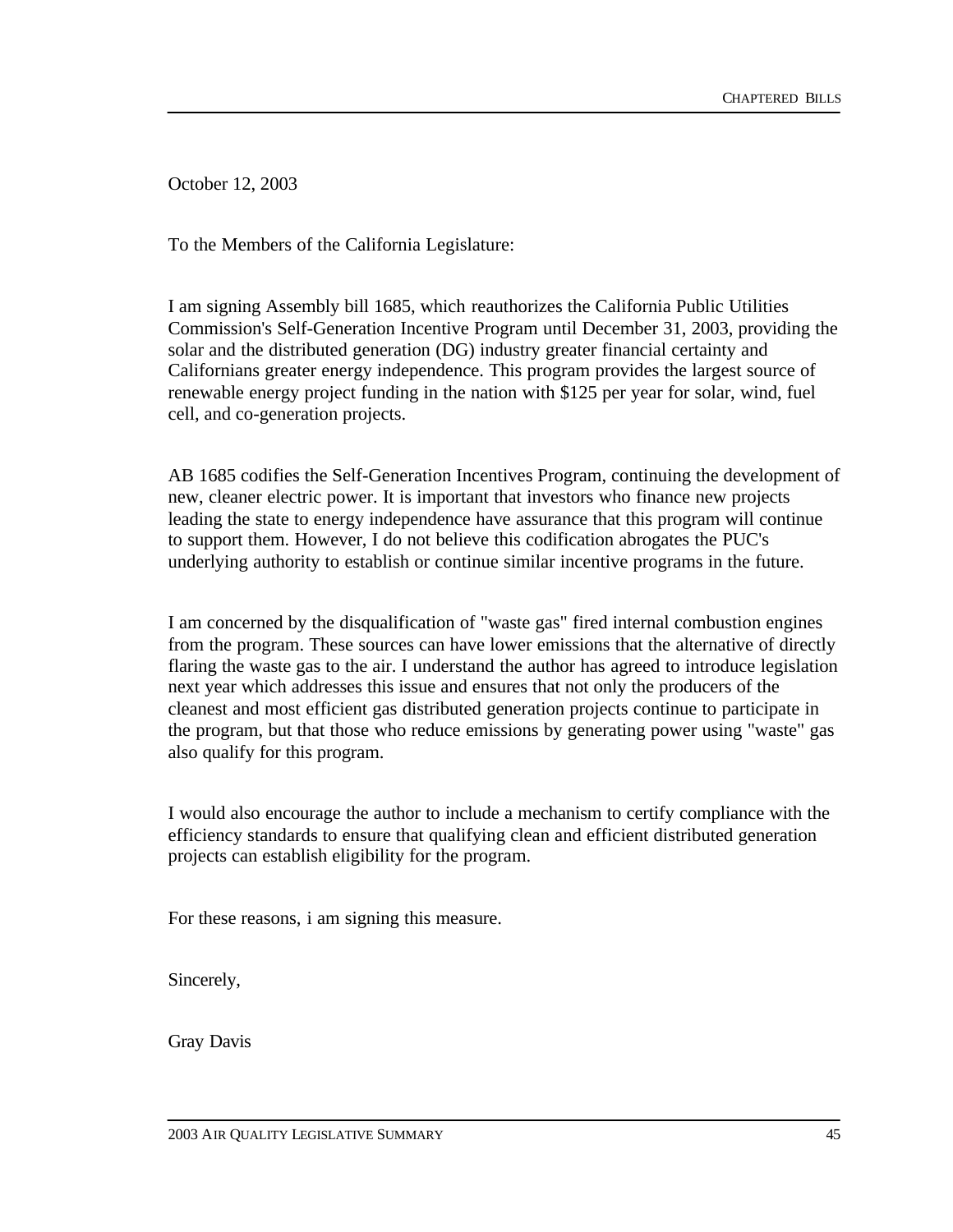October 10, 2003

To the Members of the California Senate:

I am signing SB 552 because it provides a clear demonstration that the state is willing to lead by example to reduce green house gas emissions and reduce California's petroleum dependence. Although this bill only applies to vehicles purchased or leased by state agencies, I urge the Legislature to voluntarily comply with its provisions.

This bill provides tangible evidence of the state's commitment to the nation-leading precedent established by Assembly Member Pavley's green house gas bill, AB 1493, I signed into law last year. The enactment of this bill also represents one of the initial actions to fulfill the commitment I recently made to Governor Locke of Washington and Governor Kulongoski of Oregon in seeking a border-to-border solution to the problem of global warming. In addition, my Administration has implemented new strict vehicle purchasing policies to ensure that state agencies are allowed to purchase only those vehicles meeting the state's cleanest emission standards.

However, given the fiscal crisis the state is experiencing and the resulting reduction of staff and resources, I am concerned that the Department of General Services and state agencies will not be able to implement all of the provisions of the bill as quickly as intended. Without a sufficient alternative fuel infrastructure and a comprehensive statewide fleet database--both of which require a significant financial commitment from the Legislature--progress to meet the admirable goals of this bill will remain hampered. I encourage the Legislature to work with the Department of General Services and other appropriate entities to determine how the state will implement this measure given our limited resources. It is my understanding that the author is willing to address the funding issues or reduce the scope of the data collection requirements for the Department of General Services in legislation next year.

Sincerely,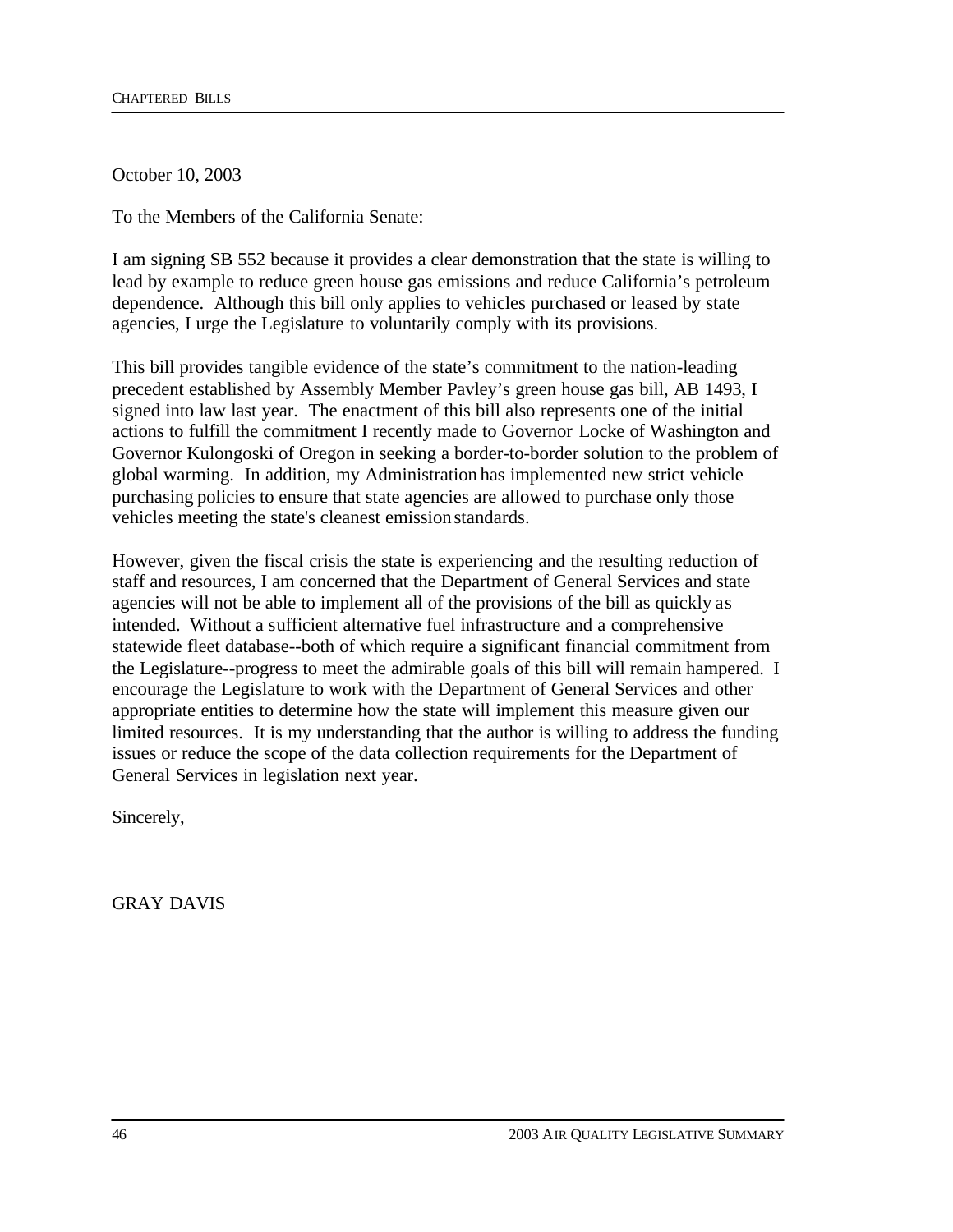October 10, 2003

To the Members of the California Legislature:

I am signing Senate Bill 656, which requires the Air Resources Board (ARB) to adopt a list of available control measures that would reduce particulate matter (PM) emissions from new and existing stationary, mobile and area sources of pollution. The bill further requires the ARB and local air districts to adopt an implementation schedule for the listed control measures. The ARB is to prepare a report of the implementation outcome by January 1, 2009.

In signing this measure, I am also directing the Air Resources Board to implement the provisions of the bill within existing resources.

Sincerely,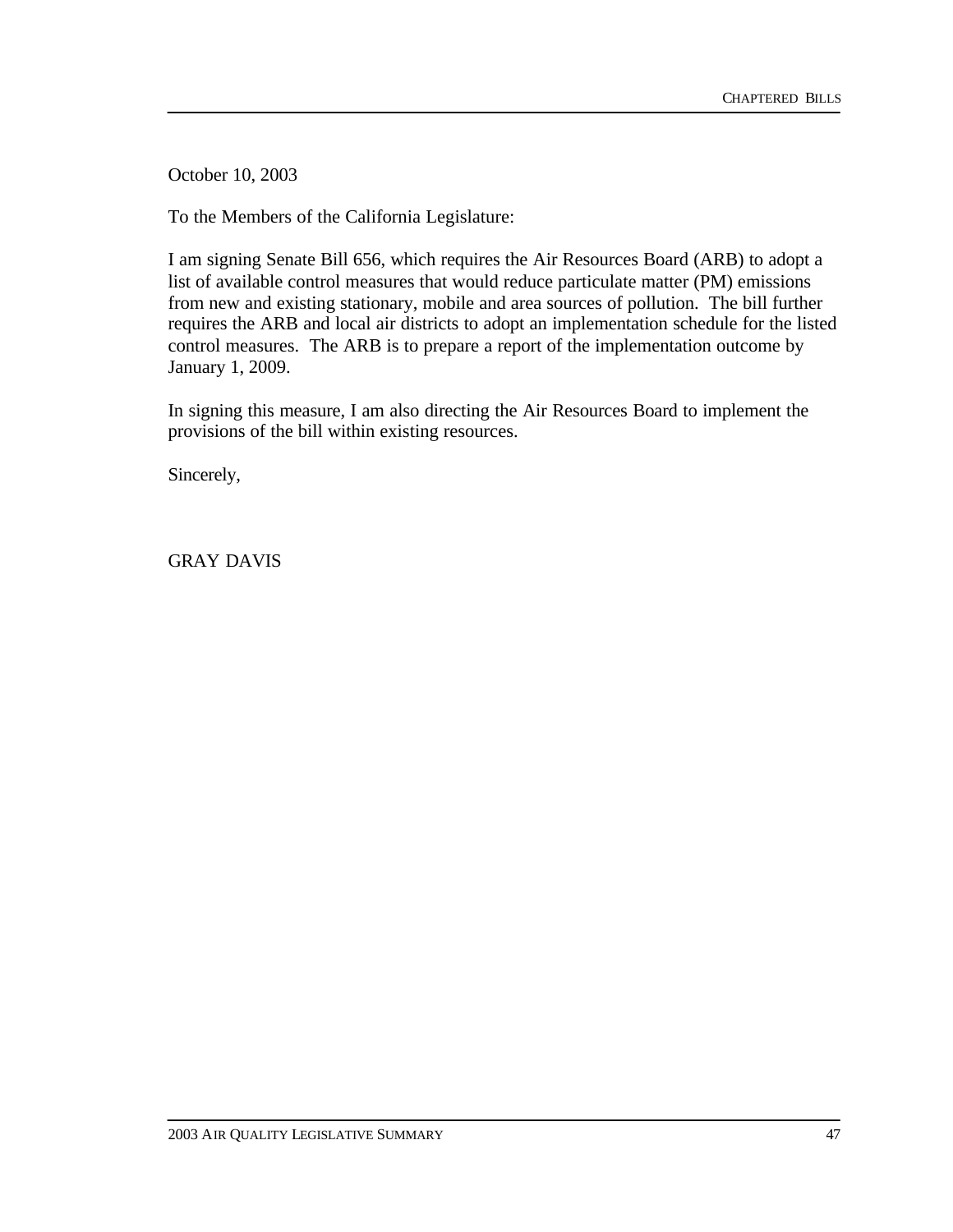September 22, 2003

To the Members of the California Legislature:

I am signing Senate Bill 704 that requires the Energy Commission to allocate \$6 million from the Renewable Resources Trust Fund (RRTF) to provide incentives for biomass facilities that increase the use of qualified agricultural biomass. The bill would also require that the incentives be dispersed within 90 days of the bill's effective date. SB 704 is double-joined to SB 705 (Florez) that, over time, prohibits the burning of agricultural waste in the San Joaquin Valley.

I am concerned about the timing of this incentive. As written, SB 704 funds the purchase of agricultural waste prior to the ban on open field burning rather than offsetting the cost of disposing of waste that will no longer be burned. Although I am signing this measure, I am directing the Energy Commission to work with the author on clean-up legislation that aligns the timing of the incentives with the proposed ban on burning and assures that any incentives provided produce energy and air quality benefits.

Sincerely,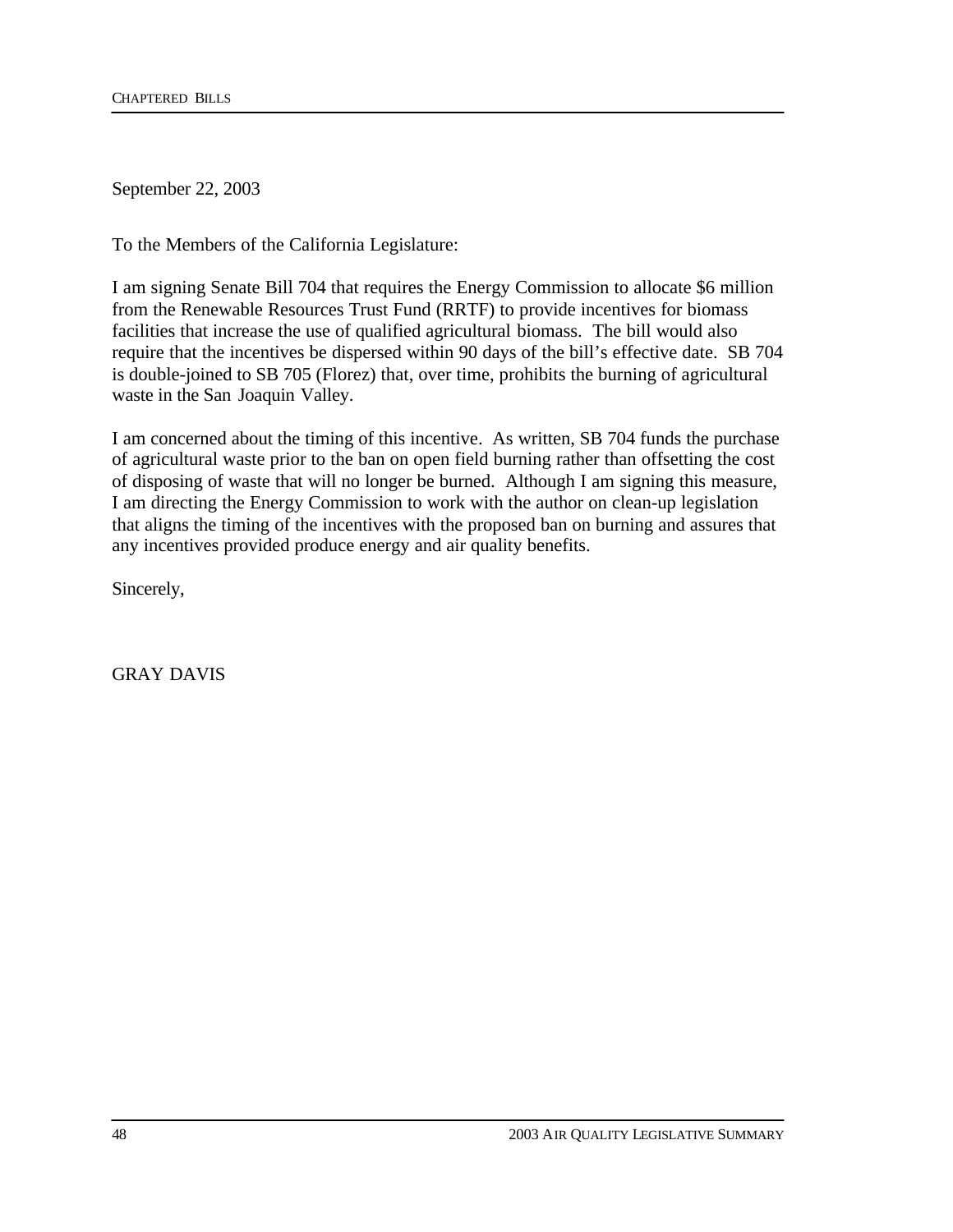# **ROSTER OF LEGISLATORS**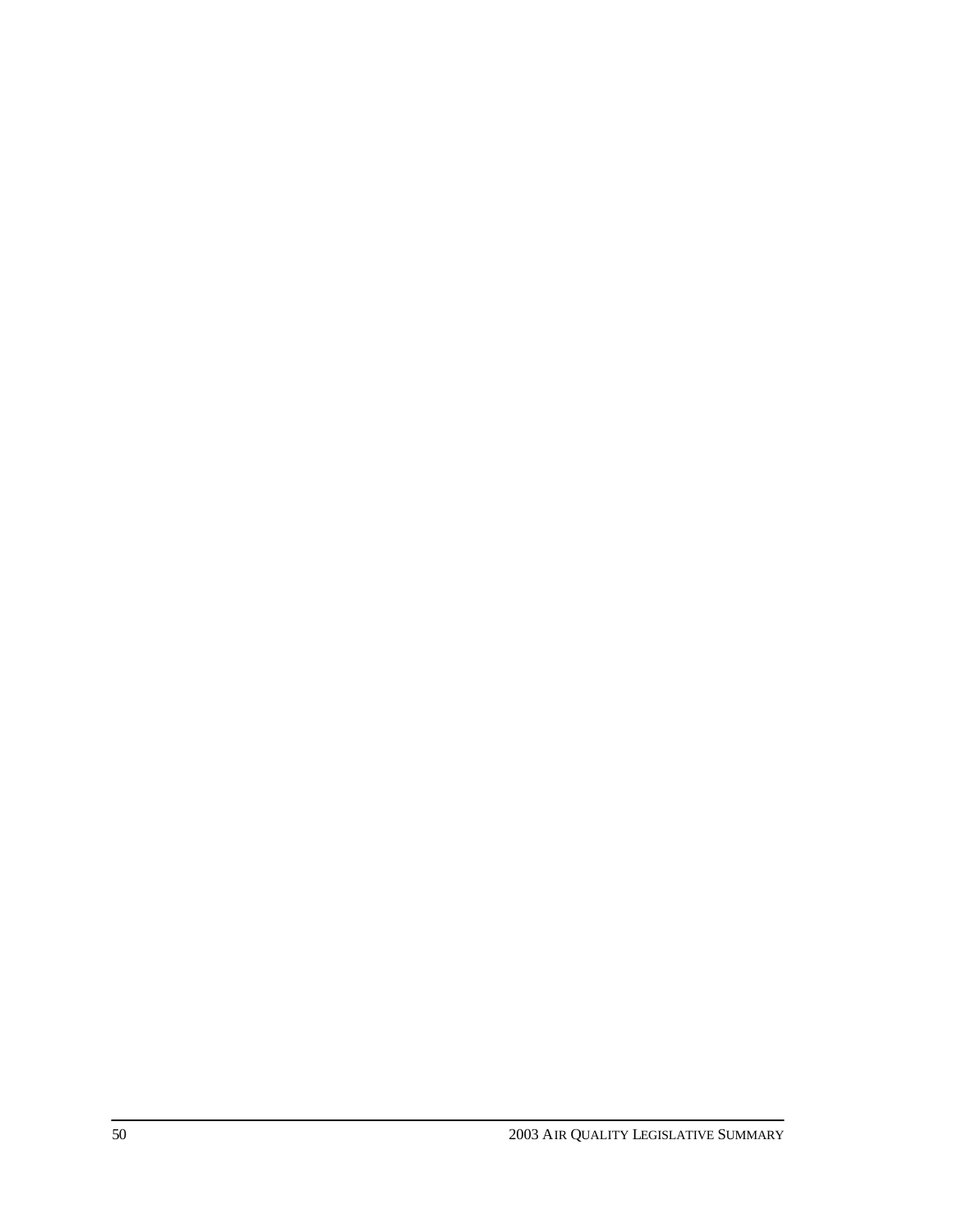| <b>Name</b>          | <b>Party City</b> |                         | Name                   | <b>Party City</b> |                      |
|----------------------|-------------------|-------------------------|------------------------|-------------------|----------------------|
| Aghazarian, Greg     | $\mathbf R$       | Stockton                | Horton, Shirley        | $\mathbf R$       | Chula Vista          |
| Bates, Patricia      | $\mathbf R$       | Laguna Niguel           | Houston, Guy           | $\mathbf R$       | Livermore            |
| Benoit, John J.      | $\mathbf R$       | Riverside               | Jackson, Hannah-Beth D |                   | Santa Barbara        |
| Berg, Patty          | D                 | Eureka                  | Keene, Rick            | R                 | Chico                |
| Bermudez, Rudy       | D                 | Norwalk                 | Kehoe, Christine       | D                 | San Diego            |
| Bogh, Russ           | R                 | Cherry Valley           | Koretz, Paul           | D                 | W. Hollywood         |
| Calderon, Ronald S.  | D                 | Montebello              | La Suer, Jay           | $\mathbf R$       | La Mesa              |
| Campbell, John       | $\mathbf R$       | Irvine                  | Laird, John            | D                 | Santa Cruz           |
| Canciamilla, Joe     | D                 | Pittsburg               | Lamalfa, Doug          | $\mathbf R$       | Richvale             |
| Chan, Wilma          | D                 | Oakland                 | Leslie, Tim            | $\mathbf R$       | <b>Tahoe City</b>    |
| Chavez, Edward       | D                 | La Puente               | Levine, Lloyd          | D                 | Van Nuys             |
| Chu, Judy            | D                 | <b>Monterey Park</b>    | Lieber, Sally          | D                 | <b>Mountain View</b> |
| Cogdill, David       | $\mathbf R$       | Modesto                 | Liu, Carol             | D                 | La Canada Flintridge |
| Cohn, Rebecca        | D                 | Saratoga                | Longville, John        | D                 | Rialto               |
| Corbett, Ellen       | D                 | San Leandro             | Lowenthal, Alan        | D                 | Long Beach           |
| Correa, Lou          | D                 | Santa Ana               | Maddox, Ken            | $\mathbf R$       | Garden Grove         |
| Cox, Dave            | $\mathbf R$       | Fair Oaks               | Maldonado, Abel        | $\mathbf{R}$      | Santa Maria          |
| Daucher, Lynn        | $\mathbf R$       | <b>Brea</b>             | Matthews, Barbara      | D                 | Tracy                |
| Diaz, Manny          | D                 | San Jose                | Maze, Bill             | $\mathbf R$       | Visalia              |
| Dickerson, Dick      | $\mathbf R$       | Redding                 | McCarthy, Kevin        | $\mathbf R$       | Bakersfield          |
| Dutra, John          | D                 | Fremont                 | McLeod, G. Negrete     | D                 | Chino                |
| Dutton, Robert D.    | $\mathbb{R}$      | Rancho Cucamonga        | Montanez, Cindy        | D                 | San Fernando         |
| Dymally, Mervyn M. D |                   | Compton                 | Mountjoy, Dennis       | $\mathbb{R}$      | Monrovia             |
| Firebaugh, Marco     | D                 | E. Los Angeles          | Mullin, Gene           | D                 | S. San Francisco     |
| Frommer, Dario       | D                 | Los Angeles             | Nakanishi, Alan        | $\mathbf R$       | Lodi                 |
| Garcia, Bonnie       | $\mathbf R$       | Cathedral City          | Nakano, George         | D                 | Torrence             |
| Goldberg, Jackie     | D                 | Los Angeles             | Nation, Joe            | D                 | San Rafael           |
| Hancock, Loni        | D                 | Berkeley                | Nunez, Fabian          | D                 | Los Angeles          |
| Harman, Tom          | $\mathbf R$       | <b>Huntington Beach</b> | Oropeza, Jenny         | D                 | Long Beach           |
| Haynes, Ray          | $\mathbf R$       | Murrieta                | Pacheco, Robert        | R                 | Walnut               |
| Horton, Jerome       | D                 | Inglewood               | Parra, Nicole          | D                 | Hanford              |
|                      |                   |                         |                        |                   |                      |

## 2003 ASSEMBLY MEMBERS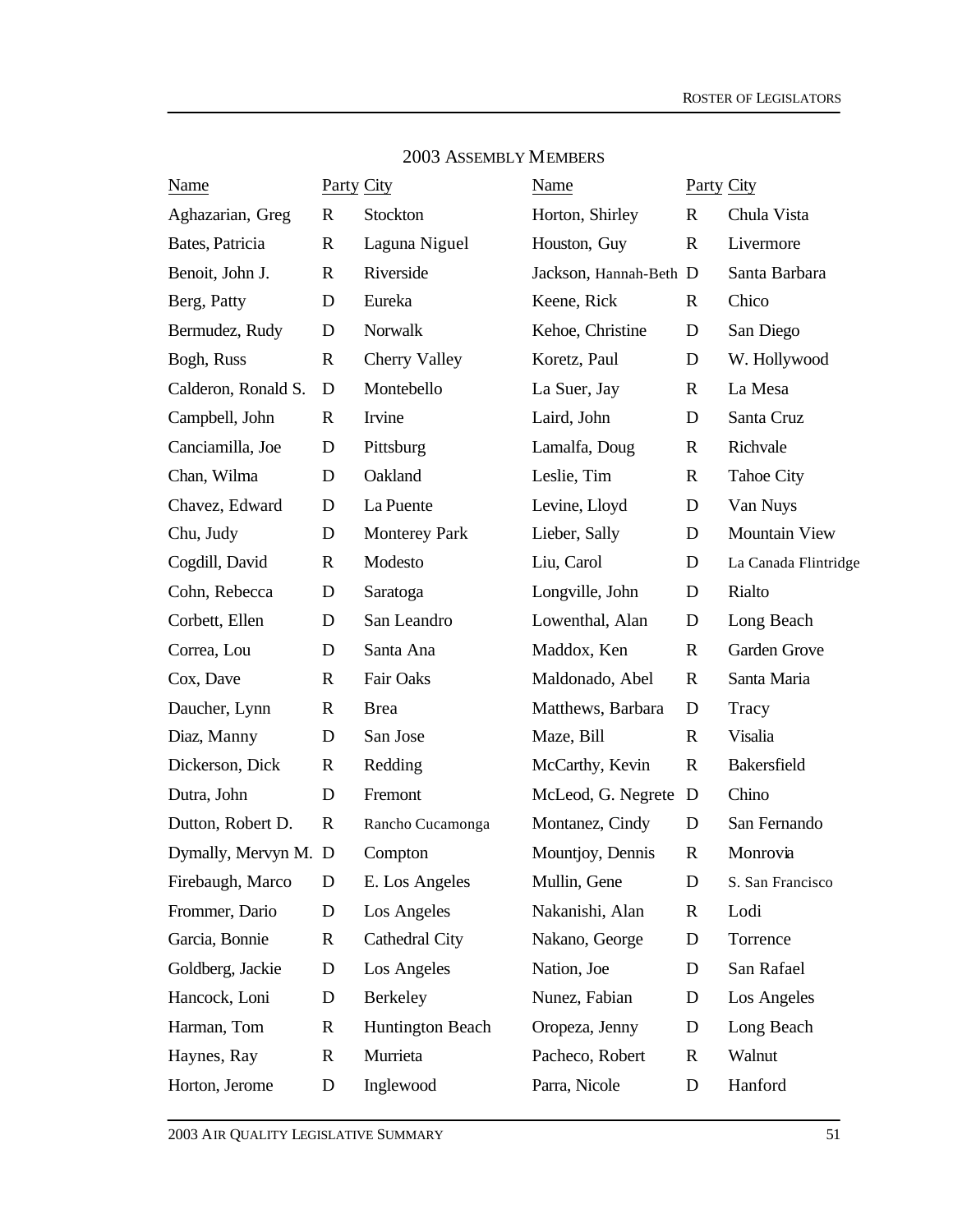| Name                  | Party City |                | Name               | Party City |                      |
|-----------------------|------------|----------------|--------------------|------------|----------------------|
| Payley, Fran          | D          | Agoura Hills   | Spitzer, Todd      | R          | Orange               |
| Plescia, George       | R          | San Diego      | Steinberg, Darrell | D          | Sacramento           |
| Reyes, Sarah          | D          | Fresno         | Strickland, Tony   | R          | <b>Thousand Oaks</b> |
| Richman, Keith        | R          | Northridge     | Vargas, Juan       | D          | San Diego            |
| Ridley-Thomas, Mark D |            | Los Angeles    | Wesson, Herb       | D          | <b>Culver City</b>   |
| Runner, Sharon        | R          | Lancaster      | Wiggins, Patricia  | D          | Santa Rosa           |
| Salinas, Simon        | D          | <b>Salinas</b> | Wolk, Lois         | D          | Davis                |
| Samuelian, Steve      | R          | Clovis         | Wyland, Mark       | R          | Escondido            |
| Simitian, Joseph      | D          | Palo Alto      | Yee, Leland        | D          | San Francisco        |

D-Democrat R-Republican